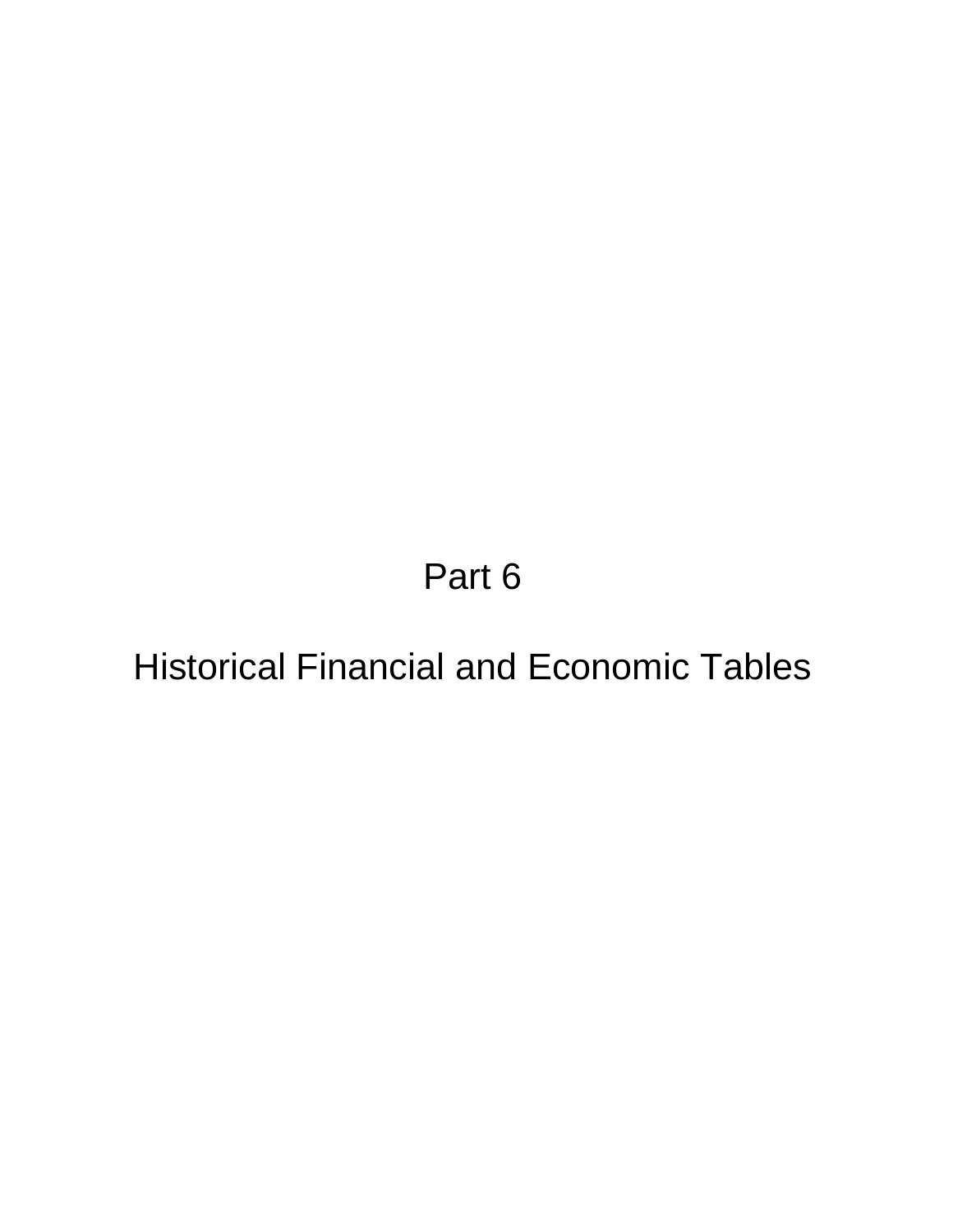### **TABLE 6.1-LOCAL SERVICE REVENUES, 1950-1996\***

#### **(DOLLAR AMOUNTS SHOWN IN THOUSANDS)**

|              | <b>NUMBER</b>         | <b>SUBSCRIBERS'</b>                  | <b>PUBLIC</b>                       | <b>LOCAL</b><br><b>PRIVATE LINE</b> |                                    | <b>OTHER</b>                            | <b>TOTAL</b>                            |
|--------------|-----------------------|--------------------------------------|-------------------------------------|-------------------------------------|------------------------------------|-----------------------------------------|-----------------------------------------|
| <b>YEAR</b>  | OF<br><b>CARRIERS</b> | <b>STATION</b><br><b>REVENUES</b>    | <b>TELEPHONE</b><br><b>REVENUES</b> | <b>SERVICE</b><br><b>REVENUES</b>   |                                    | <b>LOCAL SERVICE</b><br><b>REVENUES</b> | <b>LOCAL SERVICE</b><br><b>REVENUES</b> |
|              |                       | (500, 503)                           | (501)                               | (504)                               |                                    | (506)                                   |                                         |
| 1950         | 77                    | \$1,933,171                          | \$99,703                            | \$25,380                            |                                    | \$58                                    | \$2,058,312                             |
| 1951         | 56                    | 2,105,071                            | 125,124                             | 28,664                              |                                    | 67                                      | 2,258,926                               |
| 1952         | 54                    | 2,344,152                            | 139,633                             | 32,873                              |                                    | 73                                      | 2,516,731                               |
| 1953         | 54                    | 2,582,604                            | 156,542                             | 37,803                              |                                    | 104                                     | 2,777,054                               |
| 1954         | 52                    | 2,776,554                            | 163,155                             | 43,502                              |                                    | 106                                     | 2,983,317                               |
| 1955         | 53                    | 3,028,291                            | 173,050                             | 51,008                              |                                    | 201                                     | 3,252,550                               |
| 1956         | 56                    | 3,308,820                            | 183,729                             | 61,207                              |                                    | 434                                     | 3,554,190                               |
| 1957<br>1958 | 65<br>66              | 3,746,169<br>4,082,345               | 195,647<br>201,189                  | 70,878<br>80,181                    |                                    | 652<br>733                              | 4,013,345<br>4,364,448                  |
| 1959         | 66                    | 4,414,724                            | 216,260                             | 94,272                              |                                    | 789                                     | 4,726,045                               |
| 1960         | 65                    | 4,732,651                            | 226,959                             | 108,012                             |                                    | 1,128                                   | 5,068,750                               |
| 1961         | 69                    | 5,013,502                            | 233,547                             | 118,034                             |                                    | 1,120                                   | 5,366,202                               |
| 1962         | 73                    | 5,329,430                            | 245,003                             | 132,398                             |                                    | 1,756                                   | 5,708,588                               |
| 1963         | 73                    | 5,657,637                            | 253,246                             | 153,396                             |                                    | 1,928                                   | 6,066,207                               |
| 1964         | 73                    | 6,013,170                            | 264,603                             | 81,563                              |                                    | 2,420                                   | 6,361,756                               |
| 1965         | 70                    | 6,393,491                            | 276,029                             | 85,442                              |                                    | 3,829                                   | 6,758,792                               |
| 1966         | 73                    | 6,845,513                            | 285,332                             | 95,364                              |                                    | 2,959                                   | 7,229,168                               |
| 1967         | 75                    | 7,282,518                            | 290,060                             | 108,875                             |                                    | 3,756                                   | 7,685,209                               |
| 1968         | 73                    | 7,804,985                            | 300,543                             | 123,721                             |                                    | 4,043                                   | 8,233,292                               |
| 1969         | 75                    | 8,505,804                            | 304,009                             | 135,845                             |                                    | 11,756                                  | 8,957,415                               |
| 1970         | 76                    | 9,308,689                            | 299,805                             | 148,411                             |                                    | 14,550                                  | 9,771,454                               |
| 1971         | 81                    | 10,174,710                           | 311,812                             | 155,847                             |                                    | 17,611                                  | 10,659,981                              |
| 1972         | 81                    | 11,516,228                           | 330,146                             | 170,389                             |                                    | 15,404                                  | 12,032,167                              |
| 1973         | 83                    | 12,745,037                           | 351,681                             | 183,023                             |                                    | 26,485                                  | 13,306,226                              |
| 1974         | 86                    | 14,284,049                           | 371,784                             | 199,875                             |                                    | 33,489                                  | 14,889,197                              |
| 1975         | 75                    | 15,558,220                           | 394,518                             | 221,964                             |                                    | 39,827                                  | 16,214,529                              |
| 1976         | 74                    | 17,278,019                           | 446,074                             | 263,726                             |                                    | 53,987                                  | 18,041,806                              |
| 1977         | 76                    | 18,911,084                           | 505,370                             | 304,271                             |                                    | 73,325                                  | 19,794,050                              |
| 1978         | 76                    | 20,699,971                           | 566,629                             | 368,187                             |                                    | 84,381                                  | 21,719,169                              |
| 1979         | 76                    | 22,302,109                           | 623,607                             | 425,089                             |                                    | 125,281                                 | 23,476,086                              |
| 1980         | 75                    | 24,652,977                           | 654,798                             | 531,923                             |                                    | 154,021                                 | 25,993,719                              |
| 1981         | 77                    | 28,058,482                           | 718,082                             | 689,867                             |                                    | 169,821                                 | 29,636,252                              |
| 1982         | 78                    | 31,699,454                           | 798,502                             | 838,831                             |                                    | 231,550                                 | 33,568,337                              |
| 1983         | 78                    | 32,899,446                           | 1,038,357                           | 940,657                             | ÷,                                 | 392,242                                 | 35,270,701                              |
| 1984         | 75                    | 27,734,421                           | 1,283,504                           | 923,158                             |                                    | 591,708                                 | 30,532,791                              |
| 1985         | 55                    | 29,032,886                           | 1,473,649                           | 1,012,410                           |                                    | 773,485                                 | 32,292,431                              |
| 1986<br>1987 | 57<br>52              | 30,598,533<br>30,991,745             | 1,512,958<br>1,533,948              | 1,127,495<br>1,069,244              |                                    | 924,508<br>963,829                      | 34, 163, 495<br>34,558,766              |
|              |                       |                                      |                                     |                                     |                                    |                                         |                                         |
|              |                       |                                      |                                     |                                     |                                    |                                         | <b>TOTAL</b>                            |
|              | <b>NUMBER</b><br>OF   | <b>BASIC</b><br><b>LOCAL SERVICE</b> | <b>PUBLIC</b><br><b>TELEPHONE</b>   | LOCAL<br><b>PRIVATE LINE</b>        | <b>CUSTOMER</b><br><b>PREMISES</b> | <b>OTHER</b><br>LOCAL                   | <b>LOCAL NETWORK</b><br><b>SERVICE</b>  |
| <b>YEAR</b>  | <b>CARRIERS</b>       | <b>REVENUES</b>                      | <b>REVENUES</b>                     | <b>REVENUES</b>                     | <b>REVENUES</b>                    | <b>REVENUES</b>                         | <b>REVENUES</b>                         |
|              |                       | $(5001 - 5004)$                      | (5010)                              | (5040)                              | (5050)                             | (5060, 5069)                            |                                         |
|              |                       |                                      |                                     |                                     |                                    |                                         |                                         |
| 1988         | 52                    | \$24,931,608                         | \$1,815,589                         | \$964,412                           | \$316,698                          | \$6,389,194                             | \$34,417,499                            |
| 1989         | 51                    | 25,613,299                           | 1,850,762                           | 939,339                             | 299,499                            | 6,574,699                               | 35,277,597                              |
|              |                       |                                      |                                     |                                     |                                    |                                         |                                         |
| 1990         | 51                    | 26,245,925                           | 1,871,841                           | 981,908                             | 180,147                            | 7,228,138                               | 36,507,964                              |
| 1991         | 52<br>54              | 27,611,980                           | 1,890,124                           | 1,026,752                           | 131,899                            | 7,522,842                               | 38,183,594                              |
| 1992<br>1993 | 53                    | 28,889,104<br>30,144,157             | 1,960,365<br>1,995,902              | 1,024,753<br>1,065,629              | 101,833<br>104,085                 | 7,916,054<br>8,373,257                  | 39,892,112<br>41,683,031                |
| 1994         | 52                    | 31,329,853                           | 1,952,471                           | 1,094,099                           | 107,474                            | 8,729,439                               | 43,213,333                              |
|              |                       |                                      |                                     |                                     |                                    |                                         |                                         |
| 1995         | 53                    | 33,601,624                           | 1,876,739                           | 1,151,314                           | 114,419                            | 9,383,942                               | 46,128,038                              |
| 1996         | 51                    | 35,763,925                           | 1,805,012                           | 1,290,676                           | 117,915                            | 10,500,336                              | 49,477,860                              |
|              |                       |                                      |                                     |                                     |                                    |                                         |                                         |

 \*1984-1996 EXCLUDE AT&T COMMUNICATIONS AND ALASCOM. (IN 1984, AT&T REPORTED A SMALL CREDIT TO LOCAL PRIVATE LINE SERVICE REVENUES, AND ALASCOM REPORTED SIMILARLY SMALL AMOUNTS OF LOCAL SERVICE REVENUES FOR 1984-88.) SEE ADDITIONAL NOTES FOLLOWING TABLE 6.9.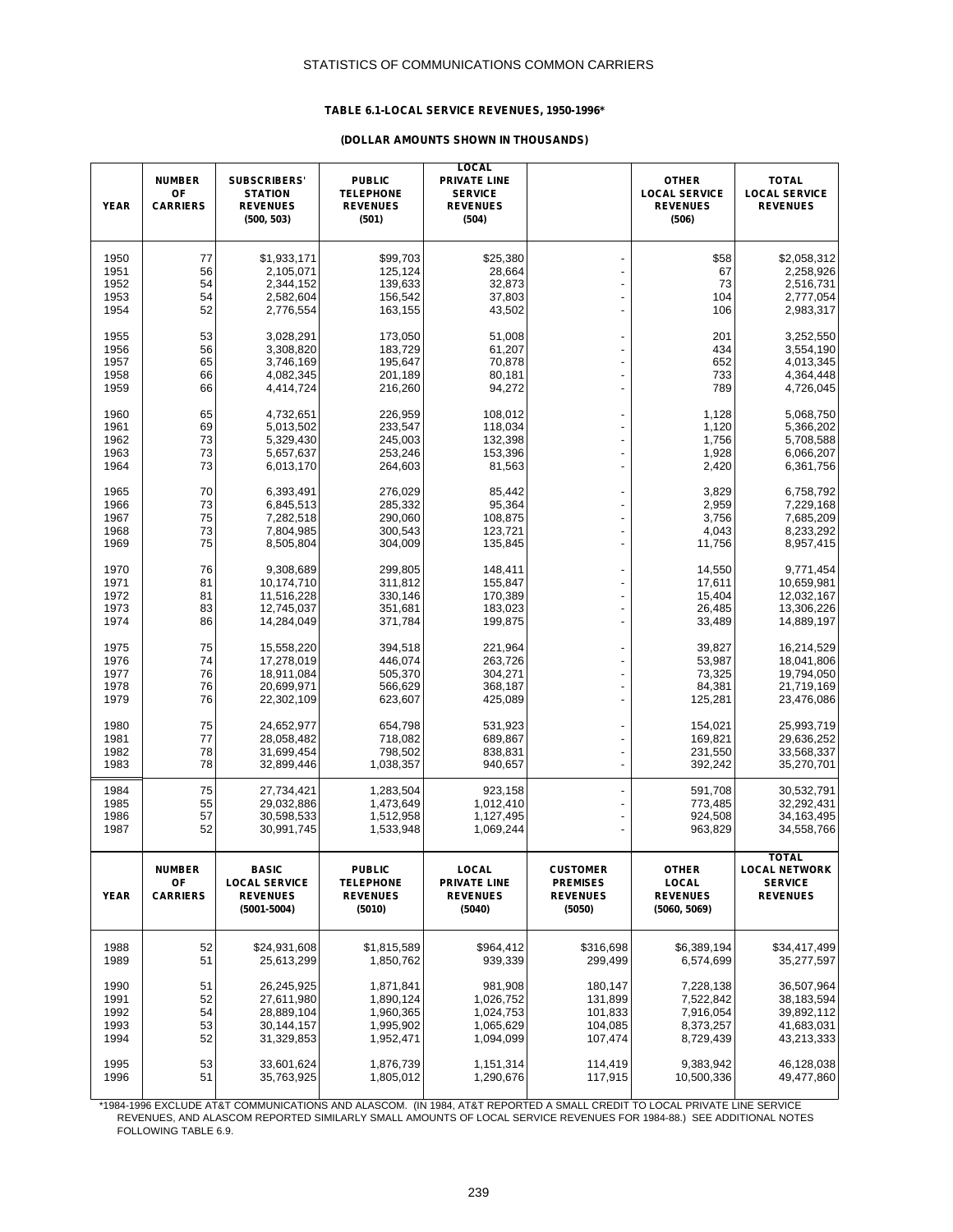### **TABLE 6.2-ACCESS REVENUES, 1984-1996 1/**

# **(DOLLAR AMOUNTS SHOWN IN THOUSANDS)**

| <b>YEAR</b> | <b>NUMBER</b><br>OF<br><b>CARRIERS</b> | <b>INTERSTATE</b><br><b>ACCESS</b><br><b>REVENUES</b><br>(508) | <b>END USER</b><br><b>REVENUES</b><br>(508.1) | <b>CARRIER'S</b><br><b>CARRIER</b><br><b>FACILITIES</b><br><b>REVENUES</b><br>(508.2) | <b>SPECIAL</b><br><b>ACCESS</b><br><b>REVENUES</b><br>(508.3) | <b>INTRASTATE</b><br><b>ACCESS</b><br><b>REVENUES</b><br>(509) | <b>TOTAL</b><br><b>ACCESS</b><br><b>REVENUES</b><br>(508, 509)               |
|-------------|----------------------------------------|----------------------------------------------------------------|-----------------------------------------------|---------------------------------------------------------------------------------------|---------------------------------------------------------------|----------------------------------------------------------------|------------------------------------------------------------------------------|
| 1984        | 75                                     | \$15,065,077                                                   | \$680,623                                     | \$13,297,643                                                                          | \$1,086,811                                                   | \$5,334,969                                                    | \$20,400,046                                                                 |
| 1985        | 55                                     | 17,401,682                                                     | 1,795,611                                     | 13,404,068                                                                            | 2,202,004                                                     | 5,719,726                                                      | 23,121,408                                                                   |
| 1986        | 57                                     | 18,705,761                                                     | 2,869,383                                     | 12,989,884                                                                            | 2,846,494                                                     | 5,944,072                                                      | 24,649,832                                                                   |
| 1987        | 52                                     | 18,880,150                                                     | 3,728,319                                     | 12,126,012                                                                            | 3,025,819                                                     | 6,136,534                                                      | 25,016,684                                                                   |
| <b>YEAR</b> | <b>NUMBER</b><br>OF<br><b>CARRIERS</b> | <b>INTERSTATE</b><br><b>ACCESS</b><br><b>REVENUES</b>          | <b>END USER</b><br><b>REVENUES</b><br>(5081)  | <b>SWITCHED</b><br><b>ACCESS</b><br><b>REVENUES</b><br>(5082)                         | <b>SPECIAL</b><br><b>ACCESS</b><br><b>REVENUES</b><br>(5083)  | <b>STATE</b><br><b>ACCESS</b><br><b>REVENUES</b><br>(5084)     | <b>TOTAL</b><br><b>NETWORK</b><br><b>ACCESS</b><br><b>REVENUES</b><br>(5080) |
| 1988        | 52                                     | \$19,455,251                                                   | \$4,327,029                                   | \$12,266,129                                                                          | \$2,862,093                                                   | \$6,051,521                                                    | \$25,506,773                                                                 |
| 1989        | 51                                     | 19,449,428                                                     | 5,310,913                                     | 11,574,419                                                                            | 2,564,096                                                     | 6,122,800                                                      | 25,572,230                                                                   |
| 1990        | 51                                     | 19,228,314                                                     | 5,662,083                                     | 11,015,278                                                                            | 2,550,953                                                     | 6,268,465                                                      | 25,496,776                                                                   |
| 1991        | 52                                     | 19,284,047                                                     | 5,868,522                                     | 10,952,789                                                                            | 2,462,736                                                     | 6,433,693                                                      | 25,717,740                                                                   |
| 1992        | 54                                     | 19,814,496                                                     | 6,047,211                                     | 11,246,355                                                                            | 2,520,930                                                     | 6,639,188                                                      | 26,453,685                                                                   |
| 1993        | 53                                     | 20,379,195                                                     | 6,401,741                                     | 11,520,047                                                                            | 2,457,407                                                     | 6,900,739                                                      | 27,279,936                                                                   |
| 1994        | 52                                     | 21,387,494                                                     | 6,798,303                                     | 11,995,049                                                                            | 2,594,142                                                     | 7,111,360                                                      | 28,498,855                                                                   |
| 1995        | 53                                     | 22,213,827                                                     | 7,064,853                                     | 12,166,647                                                                            | 2,982,327                                                     | 7,398,273                                                      | 29,612,103                                                                   |
| 1996        | 51                                     | 23,348,942                                                     | 7,280,942                                     | 12,420,741                                                                            | 3,647,259                                                     | 7,626,403                                                      | 30,975,342                                                                   |

SEE NOTES FOLLOWING TABLE 6.9.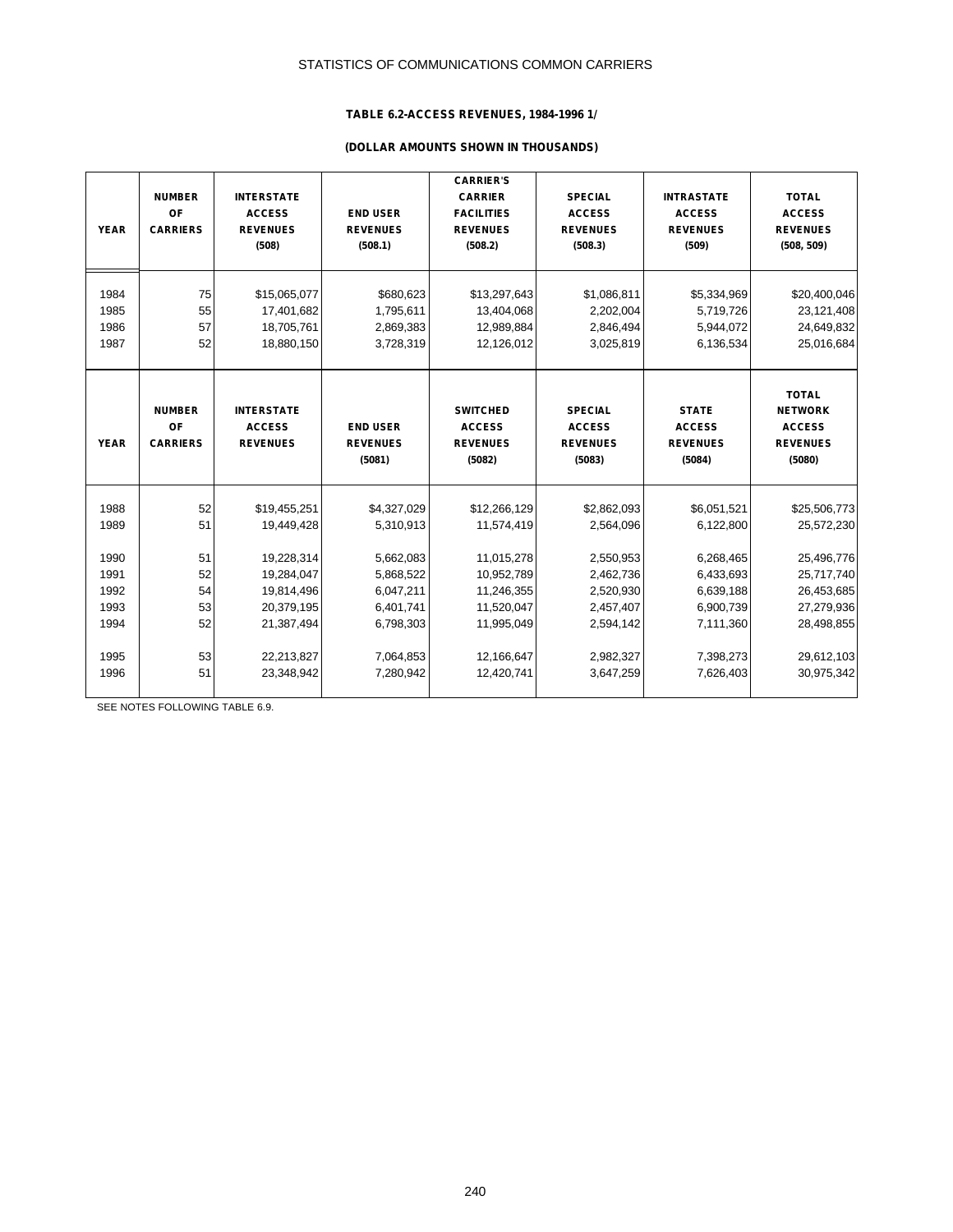### **TABLE 6.3-TOLL SERVICE REVENUES, 1950-1996\***

#### **(DOLLAR AMOUNTS SHOWN IN THOUSANDS)**

|                                      |                                        |                                                                     |                                                                            | TOLL PRIVATE LINE REVENUES 2/3/                           |                                                                           |                                                       |                                                          |  |  |
|--------------------------------------|----------------------------------------|---------------------------------------------------------------------|----------------------------------------------------------------------------|-----------------------------------------------------------|---------------------------------------------------------------------------|-------------------------------------------------------|----------------------------------------------------------|--|--|
| <b>YEAR</b>                          | <b>NUMBER</b><br>OF<br><b>CARRIERS</b> | <b>MESSAGE</b><br><b>TOLLS</b><br>(510)                             | <b>WIDE AREA</b><br><b>TOLL</b><br><b>SERVICES</b><br>(511)                | <b>LESS THAN</b><br><b>VOICE GRADE</b><br><b>SERVICES</b> | <b>VOICE GRADE</b><br><b>SERVICES</b><br><b>OTHER THAN</b><br><b>DATA</b> | <b>PROGRAM</b><br><b>TRANSMISSION</b><br><b>AUDIO</b> | <b>PROGRAM</b><br><b>TRANSMISSION</b><br><b>VIDEO</b>    |  |  |
|                                      |                                        |                                                                     | 4/                                                                         |                                                           | 5/                                                                        |                                                       |                                                          |  |  |
| 1950<br>1951<br>1952<br>1953<br>1954 | 77<br>56<br>54<br>54<br>52             | \$1,177,388<br>1,320,388<br>1,436,408<br>1,531,259<br>1,664,925     | $\overline{\phantom{a}}$<br>÷,<br>$\overline{a}$<br>÷<br>÷                 | \$29,122<br>32,576<br>35,151<br>38,146                    | \$66,995<br>31,157<br>38,181<br>43,733<br>49,180                          | \$14,104<br>14,116<br>13,750<br>14,852                | \$7,666<br>12,386<br>16,806<br>27,371                    |  |  |
| 1955                                 | 53                                     | 1,900,602                                                           | $\overline{a}$                                                             | 43,034                                                    | 59,273                                                                    | 15,068                                                | 29,074                                                   |  |  |
| 1956                                 | 56                                     | 2,103,343                                                           | ÷                                                                          | 50,973                                                    | 73,326                                                                    | 15,170                                                | 31,502                                                   |  |  |
| 1957                                 | 65                                     | 2,325,562                                                           | $\overline{\phantom{a}}$                                                   | 60,212                                                    | 88,416                                                                    | 15,137                                                | 32,530                                                   |  |  |
| 1958                                 | 66                                     | 2,454,155                                                           | ÷                                                                          | 66,063                                                    | 105,765                                                                   | 15,269                                                | 32,720                                                   |  |  |
| 1959                                 | 66                                     | 2,738,987                                                           | $\overline{a}$                                                             | 84,297                                                    | 129,923                                                                   | 14,653                                                | 33,645                                                   |  |  |
| 1960<br>1961<br>1962<br>1963<br>1964 | 65<br>69<br>73<br>73<br>73             | 2,934,338<br>3,135,219<br>3,366,476<br>3,619,639<br>3,988,747       | \$19,673<br>68,233<br>117,955<br>166,097                                   | 89,734<br>92,126<br>85,373<br>78,938<br>100,078           | 156,863<br>180,559<br>199,290<br>211,382<br>277,386                       | 14,836<br>75,316<br>16,146<br>17,536<br>20,571        | 33,887<br>33,039<br>33,735<br>33,404<br>41,974           |  |  |
| 1965                                 | 70                                     | 4,387,942                                                           | 213,432                                                                    | 105,294                                                   | 296,535                                                                   | 21,442                                                | 44,200                                                   |  |  |
| 1966                                 | 73                                     | 5,015,106                                                           | 262,754                                                                    | 103,697                                                   | 365,602                                                                   | 22,077                                                | 47,922                                                   |  |  |
| 1967                                 | 75                                     | 5,441,666                                                           | 315,482                                                                    | 105,312                                                   | 410,635                                                                   | 19,431                                                | 47,689                                                   |  |  |
| 1968                                 | 73                                     | 6,037,808                                                           | 386,696                                                                    | 110,732                                                   | 474,020                                                                   | 20,911                                                | 50,027                                                   |  |  |
| 1969                                 | 75                                     | 6,924,489                                                           | 476,736                                                                    | 118,701                                                   | 566,691                                                                   | 21,823                                                | 58,910                                                   |  |  |
| 1970                                 | 76                                     | 7,479,823                                                           | 523,091                                                                    | 109,615                                                   | 665.826                                                                   | 18.737                                                | 77,237                                                   |  |  |
| 1971                                 | 81                                     | 8,351,888                                                           | 616,111                                                                    | 103,939                                                   | 696,804                                                                   | 18,963                                                | 77,714                                                   |  |  |
| 1972                                 | 81                                     | 9,437,904                                                           | 791,391                                                                    | 105,295                                                   | 768,026                                                                   | 18,644                                                | 81,033                                                   |  |  |
| 1973                                 | 83                                     | 10,918,526                                                          | 1,008,474                                                                  | 92,952                                                    | 862,491                                                                   | 18,929                                                | 71,873                                                   |  |  |
| 1974                                 | 86                                     | 12,068,500                                                          | 1,240,595                                                                  | 83,907                                                    | 925,251                                                                   | 18,934                                                | 67,441                                                   |  |  |
| 1975                                 | 75                                     | 13,225,157                                                          | 1,487,675                                                                  | 78,765                                                    | 1,008,225                                                                 | 19,919                                                | 63,418                                                   |  |  |
| 1976                                 | 74                                     | 15,208,122                                                          | 1,942,453                                                                  | 77,257                                                    | 1,111,331                                                                 | 19,688                                                | 63,320                                                   |  |  |
| 1977                                 | 76                                     | 17,066,034                                                          | 2,428,293                                                                  | 68,996                                                    | 1,199,723                                                                 | 20,541                                                | 60,619                                                   |  |  |
| 1978                                 | 76                                     | 19,565,574                                                          | 2,945,669                                                                  | 63,125                                                    | 1,323,485                                                                 | 22,034                                                | 63,522                                                   |  |  |
| 1979                                 | 76                                     | 21,940,688                                                          | 3,445,243                                                                  | 56,927                                                    | 1,473,795                                                                 | 24,476                                                | 67,023                                                   |  |  |
| 1980                                 | 75                                     | 24,329,517                                                          | 4,054,322                                                                  | 72,310                                                    | 1,688,806                                                                 | 74,991                                                | 72,163                                                   |  |  |
| 1981                                 | 77                                     | 27,283,996                                                          | 4,890,394                                                                  | 84,248                                                    | 2,003,941                                                                 | 102,935                                               | 80,602                                                   |  |  |
| 1982                                 | 78                                     | 29,051,593                                                          | 6,077,729                                                                  | 94.165                                                    | 2,474,370                                                                 | 119,493                                               | 107,755                                                  |  |  |
| 1983                                 | 78                                     | 29,015,881                                                          | 7,459,010                                                                  | 80,518                                                    | 2,564,849                                                                 | 138,173                                               | 134,360                                                  |  |  |
| 1984                                 | 75                                     | 8,263,230                                                           | 1,428,232                                                                  | 43,023                                                    | 786,586                                                                   | 16,642                                                | 5,420                                                    |  |  |
| 1985                                 | 55                                     | 8,231,822                                                           | 1,683,342                                                                  | 44,381                                                    | 799,323                                                                   | 5,177                                                 | 1,663                                                    |  |  |
| 1986                                 | 57                                     | 8,625,528                                                           | 1,978,274                                                                  | 37,804                                                    | 767,745                                                                   | 1,486                                                 | 646                                                      |  |  |
| 1987                                 | 52                                     | 9,240,657                                                           | 2,020,543                                                                  | 38,280                                                    | 736,299                                                                   | 939                                                   | 1,047                                                    |  |  |
|                                      |                                        |                                                                     |                                                                            |                                                           | LONG DISTANCE PRIVATE NETWORK REVENUES                                    |                                                       |                                                          |  |  |
| <b>YEAR</b>                          | <b>NUMBER</b><br>OF<br><b>CARRIERS</b> | <b>LONG DISTANCE</b><br><b>MESSAGE</b><br><b>REVENUES</b><br>(5100) | <b>UNIDIRECTIONAL</b><br><b>LONG DISTANCE</b><br><b>REVENUES</b><br>(5110) | <b>SUBVOICE</b><br><b>GRADE</b><br>(5121)                 | <b>VOICE</b><br><b>GRADE</b><br>(5122)                                    | <b>AUDIO</b><br><b>PROGRAM</b><br>GRADE<br>(5123)     | <b>VIDEO</b><br><b>PROGRAM</b><br><b>GRADE</b><br>(5124) |  |  |
| 1988                                 | 52                                     | \$10,427,186                                                        | \$1,699,159                                                                | \$57,424                                                  | \$972,830                                                                 | \$1,942                                               | \$1,156                                                  |  |  |
| 1989                                 | 51                                     | 10,895,765                                                          | 1,484,305                                                                  | 54,270                                                    | 956,481                                                                   | 674                                                   | 477                                                      |  |  |
| 1990                                 | 51                                     | 11,086,539                                                          | 1,281,440                                                                  | 50,050                                                    | 881,817                                                                   | 955                                                   | 528                                                      |  |  |
| 1991                                 | 52                                     | 10,981,141                                                          | 984,557                                                                    | 49,632                                                    | 797,948                                                                   | 777                                                   | 772                                                      |  |  |
| 1992                                 | 54                                     | 10,778,007                                                          | 859,009                                                                    | 44,061                                                    | 692,600                                                                   | 812                                                   | 771                                                      |  |  |
| 1993                                 | 53                                     | 11,205,083                                                          | 793,244                                                                    | 41,260                                                    | 649,633                                                                   | 817                                                   | 1,013                                                    |  |  |
| 1994                                 | 52                                     | 11,083,268                                                          | 702,603                                                                    | 41,438                                                    | 593,418                                                                   | 924                                                   | 820                                                      |  |  |
| 1995                                 | 53                                     | 9,229,980                                                           | 572,981                                                                    | 35,736                                                    | 437,830                                                                   | 797                                                   | 2,264                                                    |  |  |
| 1996                                 | 51                                     | 8,863,277                                                           | 541,406                                                                    | 31,542                                                    | 403,433                                                                   | 851                                                   | 2,803                                                    |  |  |

\*1984-96 EXCLUDE AT&T COMMUNICATIONS AND ALASCOM.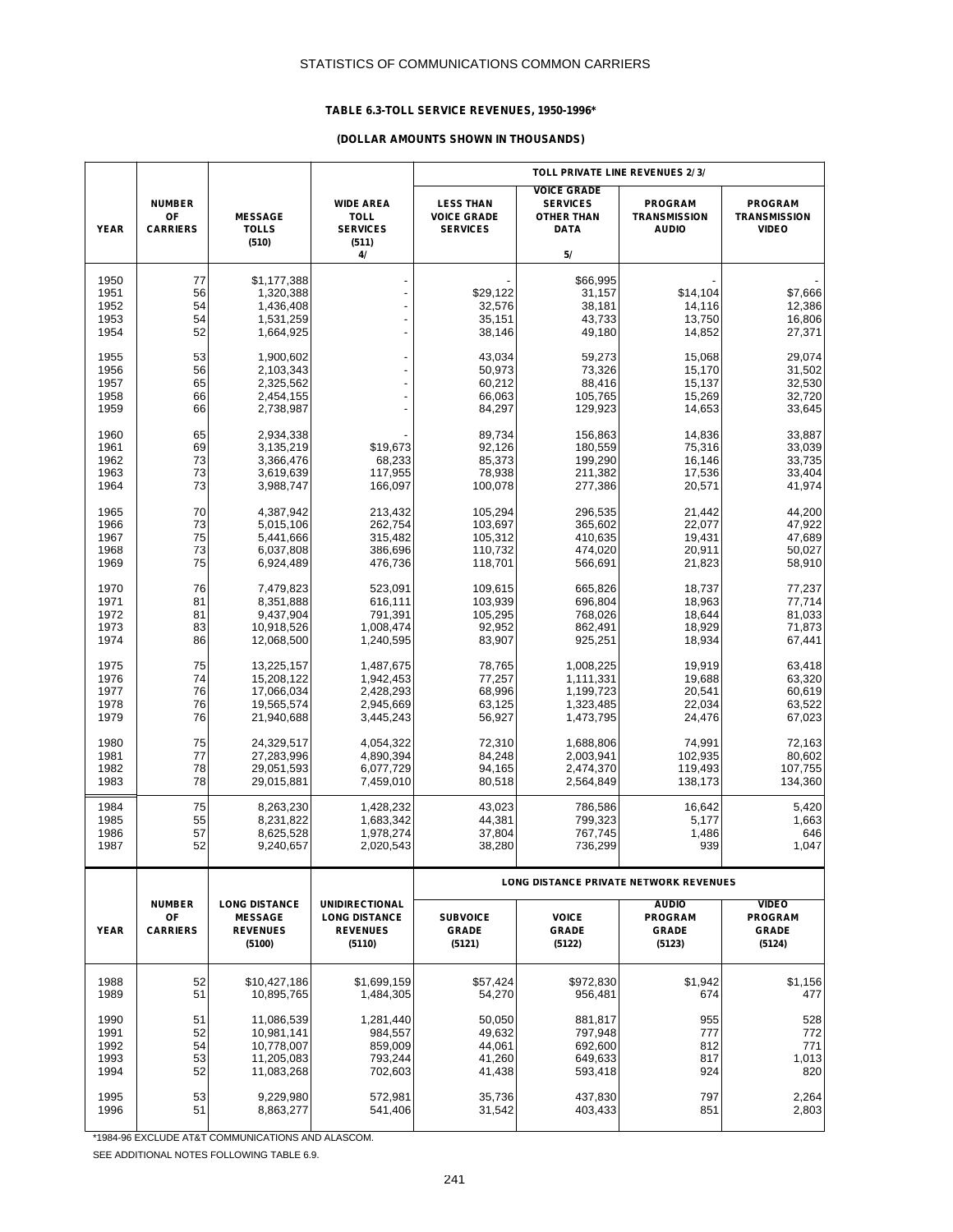### **TABLE 6.3-TOLL SERVICE REVENUES, 1950-1996--CONTINUED**

|                                      |                                                     | TOLL PRIVATE LINE REVENUES 2/3/         |                                                     |                                                               |                                                                           |                                                                    |
|--------------------------------------|-----------------------------------------------------|-----------------------------------------|-----------------------------------------------------|---------------------------------------------------------------|---------------------------------------------------------------------------|--------------------------------------------------------------------|
| <b>YEAR</b>                          | <b>DATA</b><br><b>SERVICES</b>                      |                                         | <b>OTHER</b><br><b>SERVICES</b>                     | <b>TOTAL</b><br>(512)                                         | <b>OTHER</b><br><b>TOLL</b><br><b>SERVICE</b><br><b>REVENUES</b><br>(516) | <b>TOTAL</b><br><b>TOLL</b><br><b>SERVICE</b><br><b>REVENUES</b>   |
| 1950<br>1951<br>1952<br>1953<br>1954 |                                                     |                                         | \$323<br>388<br>391<br>537                          | \$66,995<br>82,373<br>97,648<br>109,831<br>130,087            | \$970<br>718<br>798<br>900<br>1,000                                       | \$1,245,352<br>1,403,479<br>1,534,854<br>1,641,990<br>1,796,011    |
| 1955<br>1956<br>1957<br>1958<br>1959 |                                                     |                                         | 668<br>879<br>1,818<br>4,050<br>6,545               | 147,116<br>171,850<br>198,111<br>223,866<br>269,063           | 1,150<br>1,345<br>1,600<br>1,953<br>433                                   | 2,048,868<br>2,276,538<br>2,525,273<br>2,679,973<br>3,008,483      |
| 1960<br>1961<br>1962<br>1963<br>1964 |                                                     |                                         | 13,155<br>18,443<br>16,355<br>15,767<br>19,527      | 308,475<br>339,589<br>350,899<br>357,027<br>459,536           | 494<br>573<br>676<br>659<br>742                                           | 3,243,307<br>3,495,054<br>3,786,284<br>4,095,280<br>4,615,121      |
| 1965<br>1966<br>1967<br>1968<br>1969 |                                                     |                                         | 21,959<br>25,030<br>33,786<br>44,862<br>63,187      | 489,429<br>564,327<br>616,852<br>700,552<br>829,312           | 779<br>918<br>1,077<br>1,196<br>1,360                                     | 5,091,582<br>5,843,105<br>6,375,078<br>7,126,253<br>8,231,896      |
| 1970<br>1971<br>1972<br>1973<br>1974 |                                                     | $\overline{a}$                          | 79,649<br>94,633<br>119,515<br>151,856<br>175,464   | 951,063<br>992,054<br>1,092,514<br>1,198,101<br>1,270,998     | 1,560<br>1,885<br>1,024<br>1,111<br>2,000                                 | 8,955,538<br>9,961,937<br>11,322,834<br>13,126,213<br>14,582,093   |
| 1975<br>1976<br>1977<br>1978<br>1979 |                                                     |                                         | 212,551<br>252,879<br>307,401<br>430,419<br>554,090 | 1,382,877<br>1,524,475<br>1,657,279<br>1,902,584<br>2,176,312 | 2,561<br>4,590<br>7,788<br>11,819<br>36,364                               | 16,098,270<br>18,679,639<br>21,159,394<br>24,425,645<br>27,598,607 |
| 1980<br>1981<br>1982<br>1983         | \$792,265<br>1,195,719<br>1,353,732                 | ÷,                                      | 613,369<br>516,249<br>309,762<br>318,734            | 2,521,638<br>3,580,240<br>4,301,264<br>4,590,367              | 95,820<br>339,563<br>439,520<br>703,934                                   | 31,001,298<br>36,094,193<br>39,870,106<br>41,769,192               |
| 1984<br>1985<br>1986<br>1987         | 277,860<br>297,603<br>346,496<br>381,835            |                                         | 137,504<br>90,955<br>123,353<br>117,238             | 1,267,036<br>1,239,103<br>1,277,590<br>1,275,046              | 434,972<br>135.243<br>93,163<br>113,683                                   | 11,393,469<br>11,289,509<br>11,974,556<br>12,649,928               |
|                                      |                                                     |                                         | LONG DISTANCE PRIVATE NETWORK REVENUES              |                                                               |                                                                           | <b>IUIAL</b>                                                       |
| YFAR                                 | <b>DIGITAL</b><br><b>TRANSMISSION</b><br>(5125)     | <b>SWITCHING</b><br>(5126)              | <b>OTHER</b><br>(5128, 5129)                        | <b>TOTAL</b><br>(5120)                                        | <b>OTHER</b><br><b>LONG DISTANCE</b><br><b>REVENUES</b><br>(5160, 5169)   | <b>LONG DISTANCE</b><br><b>NETWORK SERVICE</b><br><b>REVENUES</b>  |
| 1988<br>1989                         | \$265.071<br>266,329                                | \$1,005<br>1,147                        | \$104,436<br>50,094                                 | \$1,403,863<br>1,329,466                                      | \$133,486<br>139,044                                                      | \$13,663,697<br>13,848,578                                         |
| 1990<br>1991<br>1992<br>1993<br>1994 | 287,776<br>320.620<br>324,376<br>345,057<br>384,540 | 856<br>1,199<br>1,373<br>1,139<br>3,640 | 63,916<br>11,338<br>40,678<br>40,994<br>49,201      | 1,285,898<br>1,182,281<br>1,104,673<br>1,080,005<br>1,073,978 | 131,357<br>118,992<br>133,652<br>(43, 884)<br>(133, 163)                  | 13,785,236<br>13,266,972<br>12,875,342<br>13,034,450<br>12,726,694 |
| 1995<br>1996                         | 355,204<br>435,028                                  | 5,722<br>5,854                          | 22,525<br>27,334                                    | 860,075<br>906,846                                            | 134,797<br>114,301                                                        | 10,797,831<br>10,415,830                                           |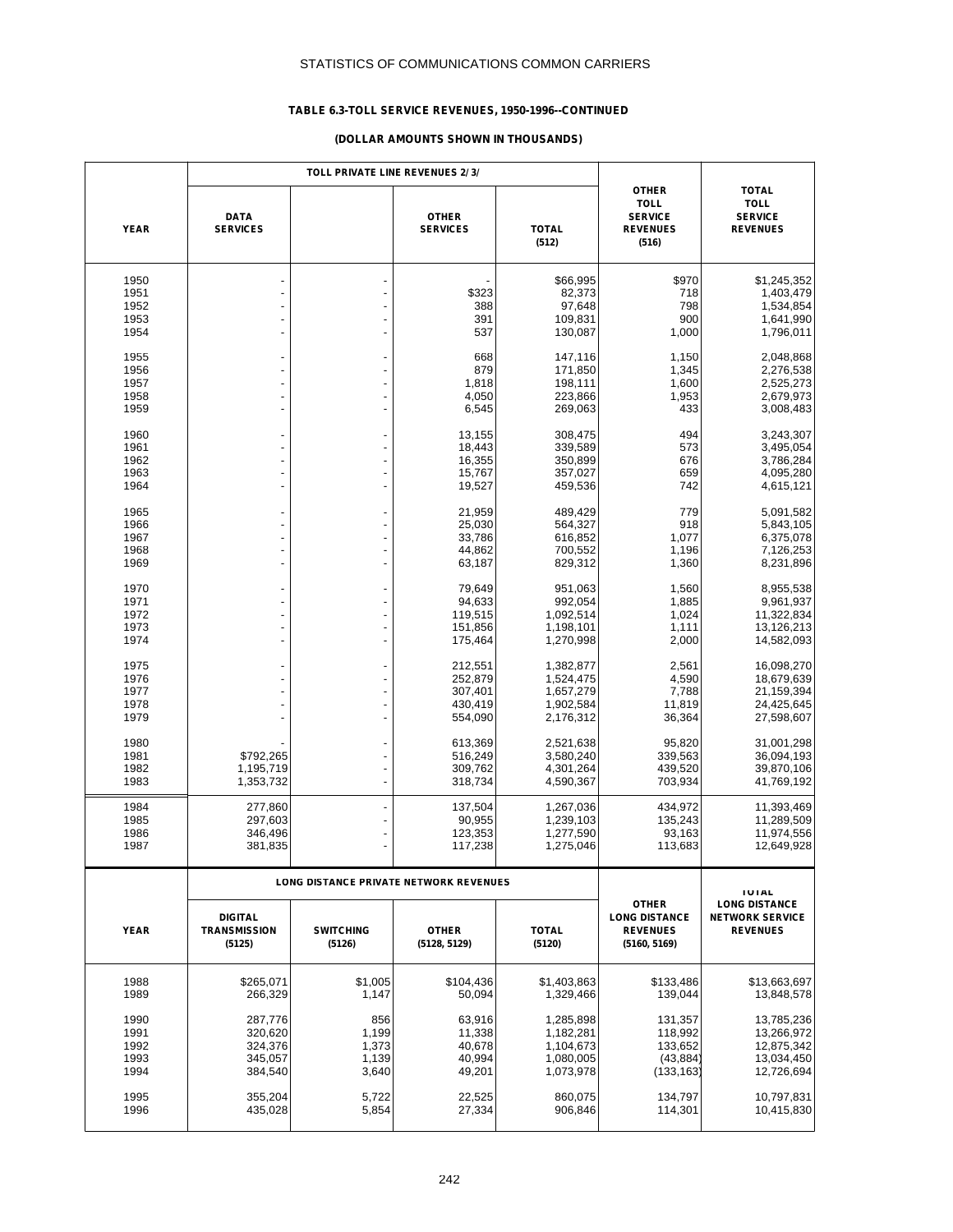### **TABLE 6.4-MISCELLANEOUS REVENUES, 1950-1996\***

#### **(DOLLAR AMOUNTS SHOWN IN THOUSANDS)**

| <b>YEAR</b>                          | <b>NUMBER</b><br>OF<br><b>CARRIERS</b> | <b>DIRECTORY</b><br><b>ADVERTISING</b><br><b>AND SALES</b><br>(523) | <b>RENT</b><br><b>REVENUES</b><br>(524)             | <b>REVENUES FROM</b><br><b>GENERAL</b><br><b>SERVICES</b><br><b>AND LICENSES</b><br>(525) | <b>BILLING</b><br><b>AND</b><br><b>COLLECTION</b><br><b>REVENUES</b><br>(527, 528) |                                                               | <b>OTHER</b><br><b>OPERATING</b><br><b>REVENUES</b><br>(521, 526)<br>6/ | <b>TOTAL</b><br><b>MISCELLANEOUS</b><br><b>REVENUES</b>           |
|--------------------------------------|----------------------------------------|---------------------------------------------------------------------|-----------------------------------------------------|-------------------------------------------------------------------------------------------|------------------------------------------------------------------------------------|---------------------------------------------------------------|-------------------------------------------------------------------------|-------------------------------------------------------------------|
| 1950<br>1951<br>1952<br>1953<br>1954 | 77<br>56<br>54<br>54<br>52             | \$131,819<br>143,854<br>165,754<br>196,816<br>222,742               | \$12,103<br>12,856<br>13,683<br>15,028<br>16,522    | \$1,154<br>1,474<br>1,842<br>2,079<br>2,166                                               |                                                                                    |                                                               | \$6,391<br>7,009<br>7,470<br>7,997<br>8,067                             | \$151,468<br>165,192<br>188,750<br>221,919<br>249,498             |
| 1955<br>1956<br>1957<br>1958<br>1959 | 53<br>56<br>65<br>66<br>66             | 244,325<br>275,762<br>316,943<br>347,951<br>367,337                 | 18,961<br>20,812<br>24,034<br>24,760<br>25,681      | 2,348<br>2,622<br>2,954<br>3,137<br>3,629                                                 |                                                                                    |                                                               | 9,224<br>10,009<br>12,149<br>13,056<br>14,139                           | 274,858<br>309,206<br>356,079<br>388,905<br>410,787               |
| 1960<br>1961<br>1962<br>1963<br>1964 | 65<br>69<br>73<br>73<br>73             | 400,694<br>426,065<br>443,693<br>467,975<br>497,432                 | 28,535<br>30,823<br>33,390<br>37,627<br>37,219      | 3,881<br>3,976<br>4,112<br>4,381<br>4,725                                                 |                                                                                    |                                                               | 14,745<br>15,628<br>16,513<br>17,828<br>19,129                          | 447,855<br>476,492<br>497,707<br>527,811<br>558,505               |
| 1965<br>1966<br>1967<br>1968<br>1969 | 70<br>73<br>75<br>73<br>75             | 525,263<br>562,465<br>597,601<br>639,166<br>696,719                 | 40,762<br>47,016<br>53,480<br>56,754<br>63,655      | 5,421<br>5,976<br>6,657<br>7,129<br>7,849                                                 | ۰                                                                                  |                                                               | 20,576<br>22,783<br>24,658<br>29,414<br>34,539                          | 592,021<br>638,239<br>682,395<br>732,463<br>802,763               |
| 1970<br>1971<br>1972<br>1973<br>1974 | 76<br>81<br>81<br>83<br>86             | 770,560<br>819,420<br>880,921<br>957,665<br>1,053,802               | 65.335<br>89,023<br>102,623<br>109,045<br>122,002   | 10,812<br>10,176<br>11,703<br>13,317<br>15,486                                            |                                                                                    |                                                               | 31.786<br>37,162<br>36,736<br>37,517<br>47,300                          | 878,492<br>955,782<br>1,031,983<br>1,117,543<br>1,238,590         |
| 1975<br>1976<br>1977<br>1978<br>1979 | 75<br>74<br>76<br>76<br>76             | 1,155,382<br>1,308,802<br>1,507,775<br>1,754,261<br>2,069,961       | 125,455<br>142,456<br>156,348<br>180,736<br>219,657 | 8,293<br>550<br>2,680<br>3,543<br>4,710                                                   |                                                                                    |                                                               | 69,174<br>79,654<br>99,024<br>144,324<br>210,753                        | 1,358,304<br>1,531,462<br>1,765,826<br>2,082,864<br>2,505,082     |
| 1980<br>1981<br>1982<br>1983         | 75<br>77<br>78<br>78                   | 2,420,021<br>2,844,088<br>3,350,854<br>3,849,013                    | 242,041<br>97,572<br>100,985<br>133,488             | 5,729<br>680<br>9,172<br>(5,623)                                                          |                                                                                    |                                                               | 272,379<br>175,118<br>(125, 492)<br>267,695                             | 2,940,170<br>3,117,458<br>3,335,518<br>4,244,574                  |
| 1984<br>1985<br>1986<br>1987         | 75<br>55<br>57<br>52                   | 3,126,243<br>2,637,199<br>2,007,287<br>2,080,281                    | 1,423,927<br>1,452,077<br>1,420,885<br>1,215,661    | 9,850<br>1,216<br>1,077<br>1,277                                                          | \$2,176,375<br>2,098,469<br>1,687,134<br>1,336,235                                 |                                                               | 743,489<br>824,768<br>889,111<br>781,609                                | 7,479,885<br>7,013,728<br>6,005,494<br>5,415,062                  |
| <b>YEAR</b>                          | <b>NUMBER</b><br>OF<br><b>CARRIERS</b> | <b>DIRECTORY</b><br><b>REVENUES</b><br>(5230)                       | <b>RENT</b><br><b>REVENUES</b><br>(5240)            | <b>CORPORATE</b><br><b>OPERATIONS</b><br><b>REVENUES</b><br>(5250)                        | <b>CARRIER</b><br><b>BILLING</b><br>& COLLECTION<br><b>REVENUES</b><br>(5270)      | <b>NONREGULATED</b><br><b>REVENUES</b><br>(5280)              | <b>OTHER</b><br><b>MISCELLANEOUS</b><br><b>REVENUES</b><br>(5260)       | <b>TOTAL</b><br><b>MISCELLANEOUS</b><br><b>REVENUES</b><br>(5200) |
| 1988<br>1989                         | 52<br>51                               | \$3,223,939<br>2,460,532                                            | \$1,011,311<br>863,801                              | \$27,884<br>51,549                                                                        | \$1,624,800<br>1,541,418                                                           | \$1,905,625<br>3,120,752                                      | \$470,360<br>722,498                                                    | \$8,263,919<br>8,760,547                                          |
| 1990<br>1991<br>1992<br>1993<br>1994 | 51<br>52<br>54<br>53<br>52             | 2,614,677<br>2,941,413<br>2,847,089<br>2,891,710<br>3,904,909       | 834,822<br>831,529<br>754,097<br>749,547<br>658,696 | 10,638<br>15,417<br>24,905<br>23,739<br>24,799                                            | 1,486,469<br>1.333.023<br>1,189,778<br>1,168,743<br>1,137,828                      | 3,308,006<br>3,521,624<br>3,378,307<br>3,672,550<br>3,042,577 | 672,576<br>694,250<br>654,637<br>770,514<br>811,072                     | 8,927,190<br>9,337,258<br>8,848,811<br>9,276,801<br>9,579,879     |
| 1995<br>1996                         | 53<br>51                               | 3,969,382<br>3,867,952                                              | 683,406<br>732,148                                  | 28,697<br>33,694                                                                          | 1,081,108<br>1,055,964                                                             | 3,637,315<br>4,466,069                                        | 878,124<br>1,085,474                                                    | 10,278,039<br>11,241,297                                          |

\*1984-96 EXCLUDE AT&T COMMUNICATIONS AND ALASCOM.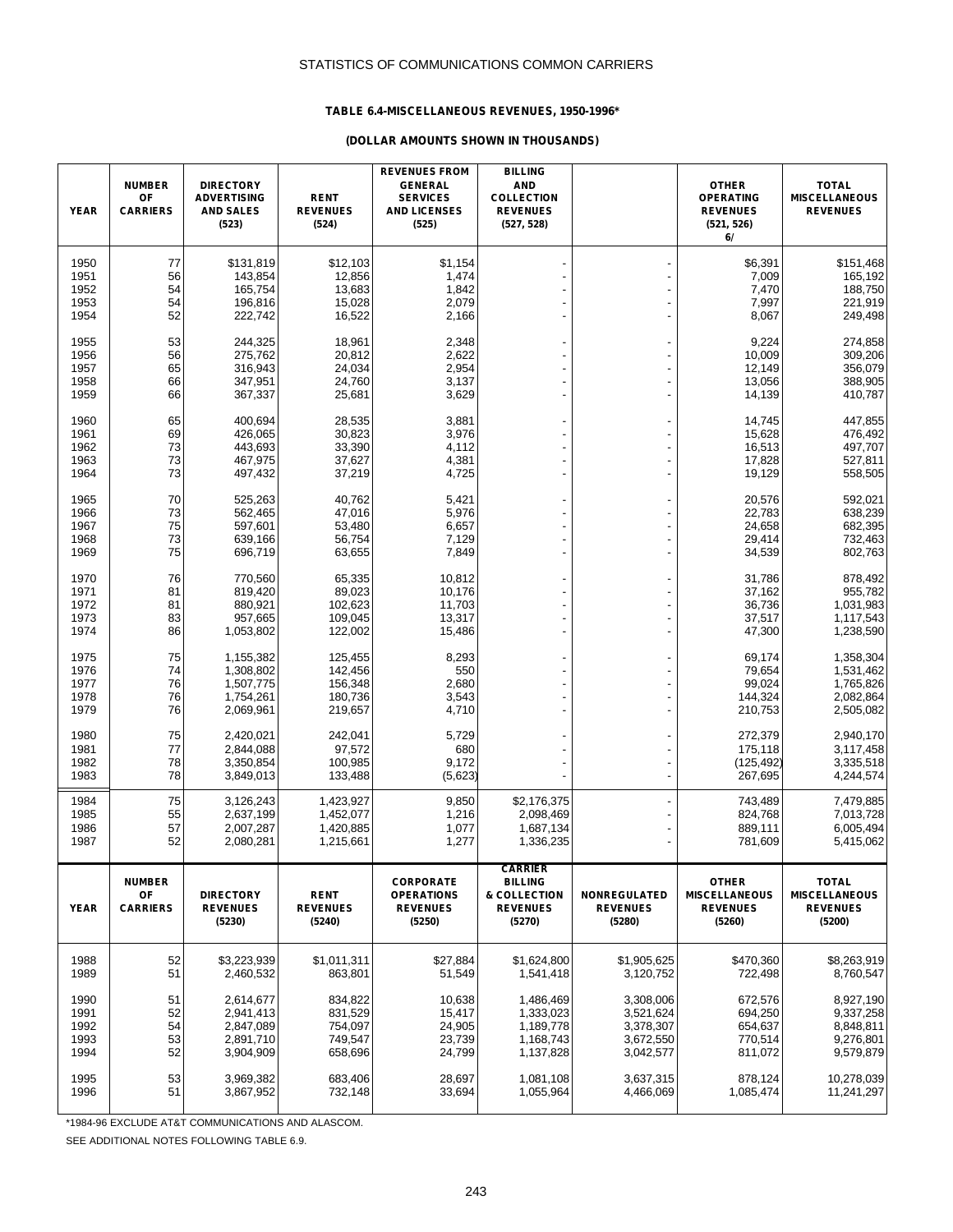### **TABLE 6.5-TOTAL OPERATING REVENUES, 1950-1996\***

### **(DOLLAR AMOUNTS SHOWN IN THOUSANDS)**

| <b>YEAR</b>  | <b>NUMBER</b><br>OF<br><b>CARRIERS</b> | <b>LOCAL</b><br><b>SERVICE</b><br><b>REVENUES</b> | <b>ACCESS</b><br><b>REVENUES</b>        | <b>TOLL</b><br><b>SERVICE</b><br><b>REVENUES</b> | <b>MISCELLANEOUS</b><br><b>REVENUES</b> | <b>UNCOLLECTIBLE</b><br><b>OPERATING</b><br><b>REVENUES</b> | <b>TOTAL</b><br><b>OPERATING</b><br><b>REVENUES</b> |
|--------------|----------------------------------------|---------------------------------------------------|-----------------------------------------|--------------------------------------------------|-----------------------------------------|-------------------------------------------------------------|-----------------------------------------------------|
|              |                                        | (500)                                             | (508)                                   | (510)                                            | (520)                                   | (530)                                                       |                                                     |
| 1950         | 77                                     | \$2,058,312                                       |                                         | \$1.245.352                                      | \$151,468                               | \$9,977                                                     | \$3,445,154                                         |
| 1951         | 56                                     | 2,258,926                                         |                                         | 1,403,479                                        | 165,192                                 | 10,060                                                      | 3,817,537                                           |
| 1952         | 54                                     | 2,516,731                                         |                                         | 1,534,854                                        | 188,750                                 | 11,585                                                      | 4,228,750                                           |
| 1953         | 54                                     | 2,777,054                                         |                                         | 1,641,990                                        | 221,919                                 | 12,845                                                      | 4,628,118                                           |
| 1954         | 52                                     | 2,983,317                                         |                                         | 1,796,011                                        | 249,498                                 | 15,645                                                      | 5,013,181                                           |
| 1955         | 53                                     | 3,252,550                                         |                                         | 2,048,868                                        | 274,858                                 | 14,746                                                      | 5,561,530                                           |
| 1956         | 56                                     | 3,554,190                                         |                                         | 2,276,538                                        | 309,206                                 | 17,661                                                      | 6,122,273                                           |
| 1957         | 65                                     | 4,013,345                                         |                                         | 2,525,273                                        | 356,079                                 | 25,461                                                      | 6,869,237                                           |
| 1958         | 66                                     | 4,364,448                                         |                                         | 2,679,973                                        | 388,905                                 | 27,766                                                      | 7,405,561                                           |
| 1959         | 66                                     | 4,726,045                                         |                                         | 3,008,483                                        | 410,787                                 | 28,742                                                      | 8,116,573                                           |
| 1960         | 65                                     | 5,068,750                                         |                                         | 3,243,307                                        | 447,855                                 | 42,215                                                      | 8,717,697                                           |
| 1961         | 69                                     | 5,366,202                                         |                                         | 3,495,054                                        | 476,492                                 | 45,905                                                      | 9,291,843                                           |
| 1962         | 73                                     | 5,708,588                                         |                                         | 3,786,284                                        | 497,707                                 | 44,591                                                      | 9,947,987                                           |
| 1963<br>1964 | 73<br>73                               | 6,066,207<br>6,361,756                            |                                         | 4,095,280<br>4,615,121                           | 527,811<br>558,505                      | 49,844<br>51,872                                            | 10,639,453<br>11,483,511                            |
|              |                                        |                                                   |                                         |                                                  |                                         |                                                             |                                                     |
| 1965         | 70                                     | 6,758,792                                         |                                         | 5,091,582                                        | 592,021                                 | 58,994                                                      | 12,383,400                                          |
| 1966         | 73<br>75                               | 7,229,168                                         |                                         | 5,843,105<br>6,375,078                           | 638,239<br>682,395                      | 72,087                                                      | 13,638,426<br>14,654,905                            |
| 1967<br>1968 | 73                                     | 7,685,209<br>8,233,292                            |                                         | 7,126,253                                        | 732,463                                 | 87,776<br>86,845                                            | 16,005,163                                          |
| 1969         | 75                                     | 8,957,415                                         |                                         | 8,231,896                                        | 802,763                                 | 108,632                                                     | 17,883,442                                          |
|              |                                        |                                                   |                                         |                                                  |                                         |                                                             |                                                     |
| 1970<br>1971 | 76<br>81                               | 9,771,454<br>10.659.981                           |                                         | 8,955,538                                        | 878,492<br>955,782                      | 160,655<br>178,313                                          | 19,444,840                                          |
| 1972         | 81                                     | 12,032,167                                        |                                         | 9,961,937<br>11,322,834                          | 1,031,983                               | 164,329                                                     | 21,399,387<br>24,222,655                            |
| 1973         | 83                                     | 13,306,226                                        |                                         | 13,126,213                                       | 1,117,543                               | 182,294                                                     | 27,367,688                                          |
| 1974         | 86                                     | 14,889,197                                        |                                         | 14,582,093                                       | 1,238,590                               | 229,603                                                     | 30,480,276                                          |
| 1975         | 75                                     | 16,214,529                                        |                                         | 16,098,270                                       | 1,358,304                               | 261,193                                                     | 33,409,910                                          |
| 1976         | 74                                     | 18,041,806                                        |                                         | 18,679,639                                       | 1,531,462                               | 272,712                                                     | 37,980,196                                          |
| 1977         | 76                                     | 19,794,050                                        |                                         | 21,159,394                                       | 1,765,826                               | 315,549                                                     | 42,403,722                                          |
| 1978         | 76                                     | 21,719,169                                        |                                         | 24,425,645                                       | 2,082,864                               | 408,592                                                     | 47,819,086                                          |
| 1979         | 76                                     | 23,476,086                                        |                                         | 27,598,607                                       | 2,505,082                               | 544,625                                                     | 53,035,149                                          |
| 1980         | 75                                     | 25,993,719                                        |                                         | 31,001,298                                       | 2,940,170                               | 602,606                                                     | 59,332,580                                          |
| 1981         | 77                                     | 29,636,252                                        |                                         | 36,094,193                                       | 3,117,458                               | 714,732                                                     | 68,133,171                                          |
| 1982         | 78                                     | 33,568,337                                        |                                         | 39,870,106                                       | 3,335,518                               | 920,560                                                     | 75,853,402                                          |
| 1983         | 78                                     | 35,270,701                                        |                                         | 41,769,192                                       | 4,244,574                               | 1,040,830                                                   | 80,243,637                                          |
| 1984         | 75                                     | 30,532,791                                        | \$20,400,046                            | 11,393,469                                       | 7,479,885                               | 484,903                                                     | 69,321,286                                          |
| 1985<br>1986 | 55<br>57                               | 32,292,431<br>34, 163, 495                        | 23,121,408<br>24,649,832                | 11,289,509<br>11,974,556                         | 7,013,728<br>6,005,494                  | 498,731<br>546,271                                          | 73,218,346<br>76,247,106                            |
| 1987         | 52                                     | 34,558,766                                        | 25,016,684                              | 12,649,928                                       | 5,415,062                               | 669,369                                                     | 76,971,071                                          |
|              |                                        |                                                   |                                         |                                                  |                                         |                                                             |                                                     |
|              |                                        |                                                   |                                         | <b>LONG DISTANCE</b>                             |                                         |                                                             | <b>TOTAL</b>                                        |
|              | <b>NUMBER</b><br>OF                    | <b>LOCAL NETWORK</b><br><b>SERVICE</b>            | <b>NETWORK ACCESS</b><br><b>SERVICE</b> | <b>NETWORK</b><br><b>SERVICE</b>                 | <b>MISCELLANEOUS</b>                    | <b>UNCOLLECTIBLE</b><br><b>OPERATING</b>                    | <b>OPERATING</b>                                    |
| <b>YEAR</b>  | <b>CARRIERS</b>                        | <b>REVENUES</b>                                   | <b>REVENUES</b>                         | <b>REVENUES</b>                                  | <b>REVENUES</b>                         | <b>REVENUES</b>                                             | <b>REVENUES</b>                                     |
|              |                                        |                                                   | (5080)                                  |                                                  | (5200)                                  | (5300)                                                      |                                                     |
| 1988         | 52                                     | \$34,417,499                                      | \$25,506,773                            | \$13,663,697                                     | \$8,263,919                             | \$680,970                                                   | \$81,170,906                                        |
| 1989         | 51                                     | 35,277,597                                        | 25,572,230                              | 13,848,578                                       | 8,760,547                               | 765,402                                                     | 82,693,554                                          |
|              |                                        |                                                   |                                         |                                                  |                                         |                                                             |                                                     |
| 1990         | 51                                     | 36,507,964                                        | 25,496,776                              | 13,785,236                                       | 8,927,190                               | 827,533                                                     | 83,889,631                                          |
| 1991         | 52                                     | 38,183,594                                        | 25,717,740                              | 13,266,972                                       | 9,337,258                               | 1,000,391                                                   | 85,505,175                                          |
| 1992         | 54                                     | 39,892,112                                        | 26,453,685                              | 12,875,342                                       | 8,848,811                               | 1,027,451                                                   | 87,042,492                                          |
| 1993<br>1994 | 53<br>52                               | 41,683,031<br>43,213,333                          | 27,279,936<br>28,498,855                | 13,034,450<br>12,726,694                         | 9,276,801<br>9,579,879                  | 1,068,028<br>1,090,856                                      | 90,206,192<br>92,927,905                            |
|              |                                        |                                                   |                                         |                                                  |                                         |                                                             |                                                     |
| 1995         | 53                                     | 46,128,038                                        | 29,612,103                              | 10,797,831                                       | 10,278,039                              | 1,169,801                                                   | 95,646,207                                          |
| 1996         | 51                                     | 49,477,860                                        | 30,975,342                              | 10,415,830                                       | 11,241,297                              | 1,459,836                                                   | 100,650,497                                         |

\*1984-96 EXCLUDE AT&T COMMUNICATIONS AND ALASCOM.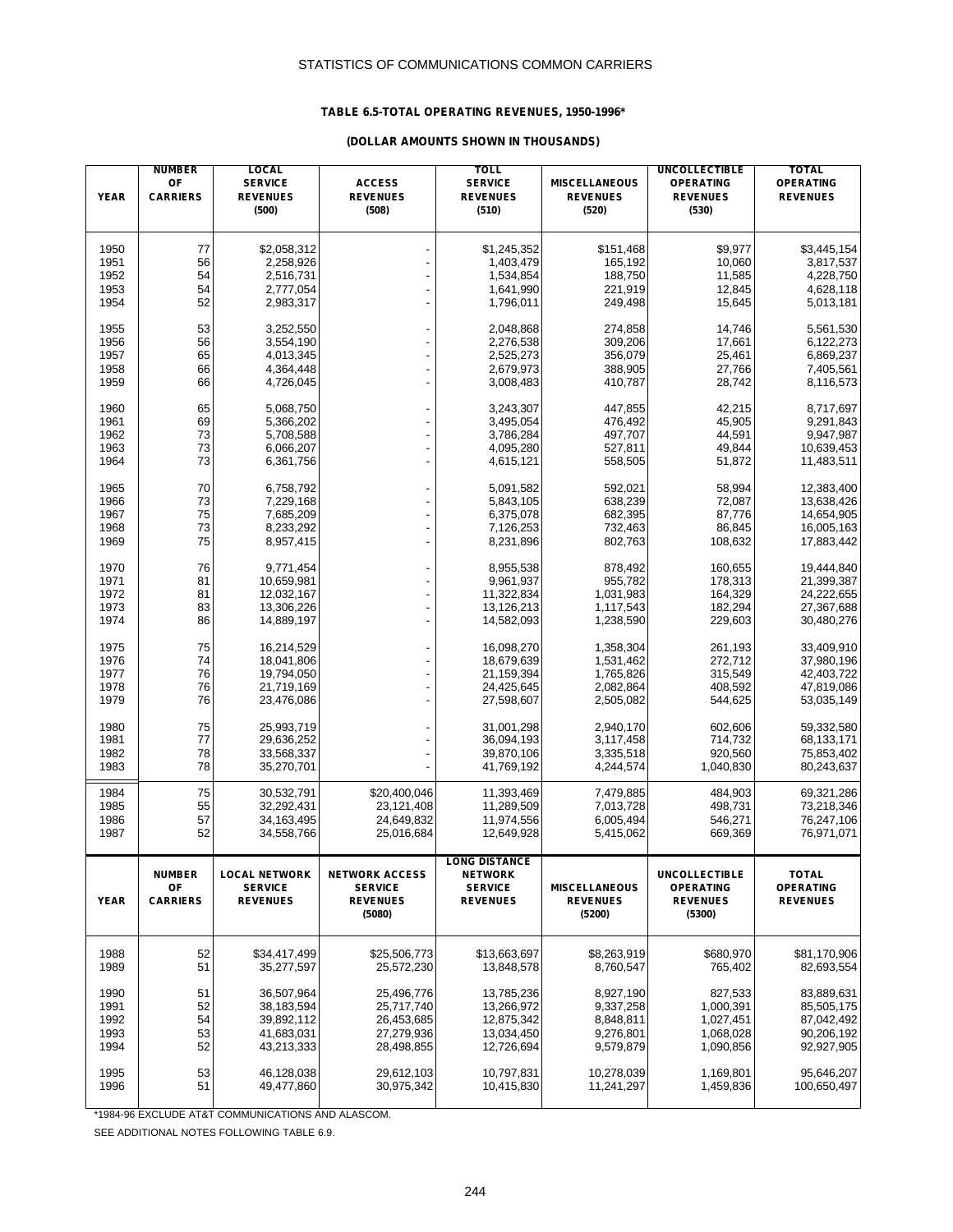### **TABLE 6.6-TOTAL OPERATING EXPENSES, 1950-1996\***

# **(DOLLAR AMOUNTS SHOWN IN THOUSANDS)**

| <b>YEAR</b>          | <b>NUMBER</b><br>OF<br><b>CARRIERS</b> | <b>MAINTENANCE</b><br><b>EXPENSES</b><br>$(602.1 - 607,$<br>610, 612)    | <b>DEPRECIATION</b><br><b>AND</b><br><b>AMORTIZATION</b><br><b>EXPENSES</b><br>(608, 609,<br>613, 614) | <b>TRAFFIC</b><br><b>EXPENSES</b><br>$(621-635)$                 | <b>COMMERCIAL</b><br><b>EXPENSES</b><br>$(640 - 650)$ | <b>ACCESS</b><br><b>EXPENSES</b><br>(657, 658)                 | <b>GENERAL</b><br><b>OFFICE</b><br><b>EXPENSES</b><br>$(661 - 665)$     | <b>OTHER</b><br><b>OPERATING</b><br><b>EXPENSES</b><br>$(668-677)$                | <b>TOTAL</b><br><b>OPERATING</b><br><b>EXPENSES</b> |
|----------------------|----------------------------------------|--------------------------------------------------------------------------|--------------------------------------------------------------------------------------------------------|------------------------------------------------------------------|-------------------------------------------------------|----------------------------------------------------------------|-------------------------------------------------------------------------|-----------------------------------------------------------------------------------|-----------------------------------------------------|
| 1950                 | 77                                     | \$720,219                                                                | \$353,776                                                                                              | \$700,487                                                        | \$298,709                                             | ÷.                                                             | \$212,692                                                               | \$178,197                                                                         | \$2,464,080                                         |
| 1951                 | 56                                     | 790,098                                                                  | 372,739                                                                                                | 773,095                                                          | 331,508                                               |                                                                | 238,198                                                                 | 192,460                                                                           | 2,698,098                                           |
| 1952                 | 54                                     | 869,596                                                                  | 401,734                                                                                                | 855,201                                                          | 376,015                                               |                                                                | 270,711                                                                 | 213,308                                                                           | 2,986,565                                           |
| 1953                 | 54                                     | 938,601                                                                  | 433,506                                                                                                | 900,736                                                          | 414,605                                               |                                                                | 297,342                                                                 | 238,083                                                                           | 3,222,873                                           |
| 1954                 | 52                                     | 1,044,495                                                                | 472,258                                                                                                | 894,721                                                          | 452,316                                               |                                                                | 318,510                                                                 | 254,077                                                                           | 3,436,377                                           |
| 1955                 | 53                                     | 1,150,096                                                                | 516,340                                                                                                | 940,871                                                          | 495,283                                               | ÷,                                                             | 345,702                                                                 | 255,661                                                                           | 3,703,953                                           |
| 1956                 | 56                                     | 1,300,481                                                                | 567,289                                                                                                | 980.481                                                          | 553,260                                               |                                                                | 388,685                                                                 | 274,179                                                                           | 4,064,375                                           |
| 1957                 | 65                                     | 1,308,494                                                                | 839,526                                                                                                | 1,019,669                                                        | 615,265                                               |                                                                | 435,033                                                                 | 298,827                                                                           | 4,516,814                                           |
| 1958                 | 66                                     | 1,323,377                                                                | 937,694                                                                                                | 961,666                                                          | 637,186                                               | $\overline{\phantom{a}}$                                       | 451,789                                                                 | 312,951                                                                           | 4,624,663                                           |
| 1959                 | 66                                     | 1,405,257                                                                | 1,039,077                                                                                              | 963,876                                                          | 671,530                                               |                                                                | 485,843                                                                 | 351,588                                                                           | 4,917,171                                           |
| 1960                 | 65                                     | 1,505,201                                                                | 1,132,502                                                                                              | 971,330                                                          | 725,135                                               |                                                                | 530,683                                                                 | 369,342                                                                           | 5,234,193                                           |
| 1961                 | 69                                     | 1,572,394                                                                | 1,241,418                                                                                              | 955,932                                                          | 774,593                                               |                                                                | 565,073                                                                 | 421,533                                                                           | 5,530,943                                           |
| 1962                 | 73                                     | 1,683,107                                                                | 1,377,038                                                                                              | 963,684                                                          | 817,381                                               | ÷,                                                             | 589,589                                                                 | 438,249                                                                           | 5,869,048                                           |
| 1963                 | 73                                     | 1,805,068                                                                | 1,511,607                                                                                              | 984,170                                                          | 863,586                                               |                                                                | 629,723                                                                 | 436,944                                                                           | 6,231,098                                           |
| 1964                 | 73                                     | 1,976,710                                                                | 1,669,840                                                                                              | 1,031,554                                                        | 917,071                                               |                                                                | 675,437                                                                 | 541,263                                                                           | 6,811,875                                           |
| 1965                 | 70                                     | 2,176,460                                                                | 1,852,004                                                                                              | 1.114.807                                                        | 976,367                                               |                                                                | 728,653                                                                 | 597,470                                                                           | 7,445,761                                           |
| 1966                 | 73                                     | 2,398,340                                                                | 2,035,972                                                                                              | 1,213,481                                                        | 1,050,731                                             |                                                                | 797,336                                                                 | 652,154                                                                           | 8,148,014                                           |
| 1967<br>1968<br>1969 | 75<br>73<br>75                         | 2.561.614<br>2,789,496<br>3,324,127                                      | 2,243,609<br>2,473,771<br>2,697,532                                                                    | 1,281,869<br>1,397,582<br>1,512,829                              | 1,121,112<br>1,194,629<br>1,344,138                   | ÷,<br>÷,                                                       | 855,050<br>910,629<br>1,042,680                                         | 739,380<br>801,751<br>996,815                                                     | 8,802,634<br>9.567.858<br>10,918,121                |
| 1970                 | 76                                     | 3.823.841                                                                | 2,970,214                                                                                              | 1,672,870                                                        | 1,498,416                                             | ä,                                                             | 1,155,927                                                               | 1,262,302                                                                         | 12,383,570                                          |
| 1971                 | 81                                     | 4,304,890                                                                | 3,268,390                                                                                              | 1,813,261                                                        | 1,642,016                                             |                                                                | 1,267,598                                                               | 1,544,113                                                                         | 13,840,268                                          |
| 1972                 | 81                                     | 4,896,274                                                                | 3,617,874                                                                                              | 1,912,719                                                        | 1,827,430                                             | ÷,                                                             | 1,431,677                                                               | 1.859.551                                                                         | 15,545,525                                          |
| 1973                 | 83                                     | 5,521,128                                                                | 3,988,393                                                                                              | 2,093,595                                                        | 2,049,544                                             | ÷,                                                             | 1,590,892                                                               | 2,063,436                                                                         | 17,306,988                                          |
| 1974                 | 86                                     | 6,159,701                                                                | 4,429,087                                                                                              | 2,285,202                                                        | 2,294,361                                             | ä,                                                             | 1,808,153                                                               | 2,341,955                                                                         | 19,318,459                                          |
| 1975                 | 75                                     | 6,723,490                                                                | 4,866,765                                                                                              | 2,409,912                                                        | 2,559,541                                             |                                                                | 2,004,298                                                               | 2,899,214                                                                         | 21,463,220                                          |
| 1976                 | 74                                     | 7,562,520                                                                | 5,358,957                                                                                              | 2,513,305                                                        | 2,937,887                                             |                                                                | 2,327,694                                                               | 3,448,934                                                                         | 24,149,297                                          |
| 1977                 | 76                                     | 8,620,436                                                                | 6,026,482                                                                                              | 2,640,924                                                        | 3,435,895                                             |                                                                | 2,571,859                                                               | 3,826,153                                                                         | 27,121,749                                          |
| 1978                 | 76                                     | 9,805,716                                                                | 6,655,717                                                                                              | 2,807,795                                                        | 4,119,852                                             | ÷,                                                             | 2,966,634                                                               | 4,329,686                                                                         | 30,685,400                                          |
| 1979                 | 76                                     | 11,269,938                                                               | 7,401,718                                                                                              | 3,008,292                                                        | 4,938,613                                             | ÷,                                                             | 3,550,227                                                               | 4,898,707                                                                         | 35,067,495                                          |
| 1980<br>1981<br>1982 | 75<br>77<br>78                         | 12,701,431<br>15,233,261<br>17,612,113                                   | 8,490,899<br>9,494,629<br>10,739,357                                                                   | 3,103,069<br>3,348,591<br>3,515,788                              | 5,783,297<br>6,865,858<br>8,024,410                   | ÷,<br>Ĭ.                                                       | 4,071,874<br>4,568,483<br>5,245,093                                     | 5,592,070<br>6,115,489<br>7,437,972                                               | 39,742,640<br>45,626,311<br>52,574,733              |
| 1983                 | 78                                     | 17,963,623                                                               | 12,394,132                                                                                             | 3,438,705                                                        | 7,624,608                                             | ÷,                                                             | 6,119,069                                                               | 6,881,917                                                                         | 54,422,054                                          |
| 1984                 | 75                                     | 14,499,837                                                               | 11,149,679                                                                                             | 2,490,757                                                        | 5,909,314                                             | \$408                                                          | 4,929,704                                                               | 6,524,976                                                                         | 45,504,676                                          |
| 1985                 | 55                                     | 14,693,097                                                               | 12,709,894                                                                                             | 2,441,335                                                        | 5,923,020                                             | 1,649                                                          | 5,380,922                                                               | 6,864,443                                                                         | 48,014,363                                          |
| 1986                 | 57                                     | 14,763,473                                                               | 14,524,008                                                                                             | 2,516,084                                                        | 5,985,987                                             | 79,154                                                         | 5,753,437                                                               | 6,430,834                                                                         | 50,052,977                                          |
| 1987                 | 52                                     | 14,672,811                                                               | 16,476,318                                                                                             | 2,431,743                                                        | 6,154,278                                             | 158,918                                                        | 5,887,025                                                               | 5,925,030                                                                         | 51,706,124                                          |
|                      |                                        | <b>PLANT</b>                                                             | <b>OTHER</b>                                                                                           |                                                                  | PLANT NONSPECIFIC OPERATIONS                          | <b>DEPRECIATION</b>                                            |                                                                         |                                                                                   |                                                     |
| <b>YEAR</b>          | <b>NUMBER</b><br>OF<br><b>CARRIERS</b> | <b>SPECIFIC</b><br><b>OPERATIONS</b><br><b>EXPENSES</b><br>$(6110-6410)$ | PROP., PLANT<br><b>&amp; EQUIPMENT</b><br><b>EXPENSES</b><br>(6510)                                    | <b>NETWORK</b><br><b>OPERATIONS</b><br><b>EXPENSES</b><br>(6530) | <b>ACCESS</b><br><b>EXPENSES</b><br>(6540)            | <b>AND</b><br><b>AMORTIZATION</b><br><b>EXPENSES</b><br>(6560) | <b>CUSTOMER</b><br><b>OPERATIONS</b><br><b>EXPENSES</b><br>(6610, 6620) | <b>CORPORATE</b><br><b>OPERATIONS</b><br><b>EXPENSES</b><br>(6710, 6720,<br>6790) | <b>TOTAL</b><br><b>OPERATING</b><br><b>EXPENSES</b> |
|                      |                                        | 11                                                                       |                                                                                                        |                                                                  |                                                       |                                                                |                                                                         |                                                                                   |                                                     |
| 1988                 | 52                                     | \$15,808,660                                                             | \$60,606                                                                                               | \$6,721,216                                                      | \$718,497                                             | \$16,876,313                                                   | \$9,441,571                                                             | \$8,483,568                                                                       | \$58,110,431                                        |
| 1989                 | 51                                     | 16,220,097                                                               | 57,383                                                                                                 | 6,637,720                                                        | 830,682                                               | 17,100,840                                                     | 10,144,923                                                              | 9,502,645                                                                         | 60,494,285                                          |
| 1990                 | 51                                     | 16,646,262                                                               | 54,261                                                                                                 | 6,607,899                                                        | 979,313                                               | 17,285,191                                                     | 10,478,723                                                              | 9,661,802                                                                         | 61,713,449                                          |
| 1991                 | 52                                     | 16,902,602                                                               | 79,382                                                                                                 | 6,848,773                                                        | 1,136,102                                             | 16,910,113                                                     | 10,982,299                                                              | 10,585,409                                                                        | 63,444,681                                          |
| 1992                 | 54                                     | 17,514,161                                                               | 79,219                                                                                                 | 6,545,316                                                        | 1.117.660                                             | 17,354,987                                                     | 11,513,054                                                              | 9,456,145                                                                         | 63,580,541                                          |
| 1993                 | 53                                     | 17,812,601                                                               | 74,280                                                                                                 | 6,750,055                                                        | 1,269,418                                             | 18,003,460                                                     | 12,437,839                                                              | 10,148,259                                                                        | 66,495,913                                          |
| 1994                 | 52                                     | 18,736,841                                                               | 79,313                                                                                                 | 6,840,635                                                        | 1,433,361                                             | 18,994,416                                                     | 13,043,043                                                              | 11,135,691                                                                        | 70,263,301                                          |
| 1995                 | 53                                     | 19,133,973                                                               | 83,240                                                                                                 | 6,965,323                                                        | 1,300,084                                             | 19,756,401                                                     | 13,484,259                                                              | 11,454,668                                                                        | 72,177,953                                          |
| 1996                 | 51                                     | 19,697,126                                                               | 58,293                                                                                                 | 6,872,746                                                        | 1,277,190                                             | 20,863,757                                                     | 13,723,876                                                              | 11,015,866                                                                        | 73,508,857                                          |

\*1984-96 EXCLUDE AT&T COMMUNICATIONS AND ALASCOM.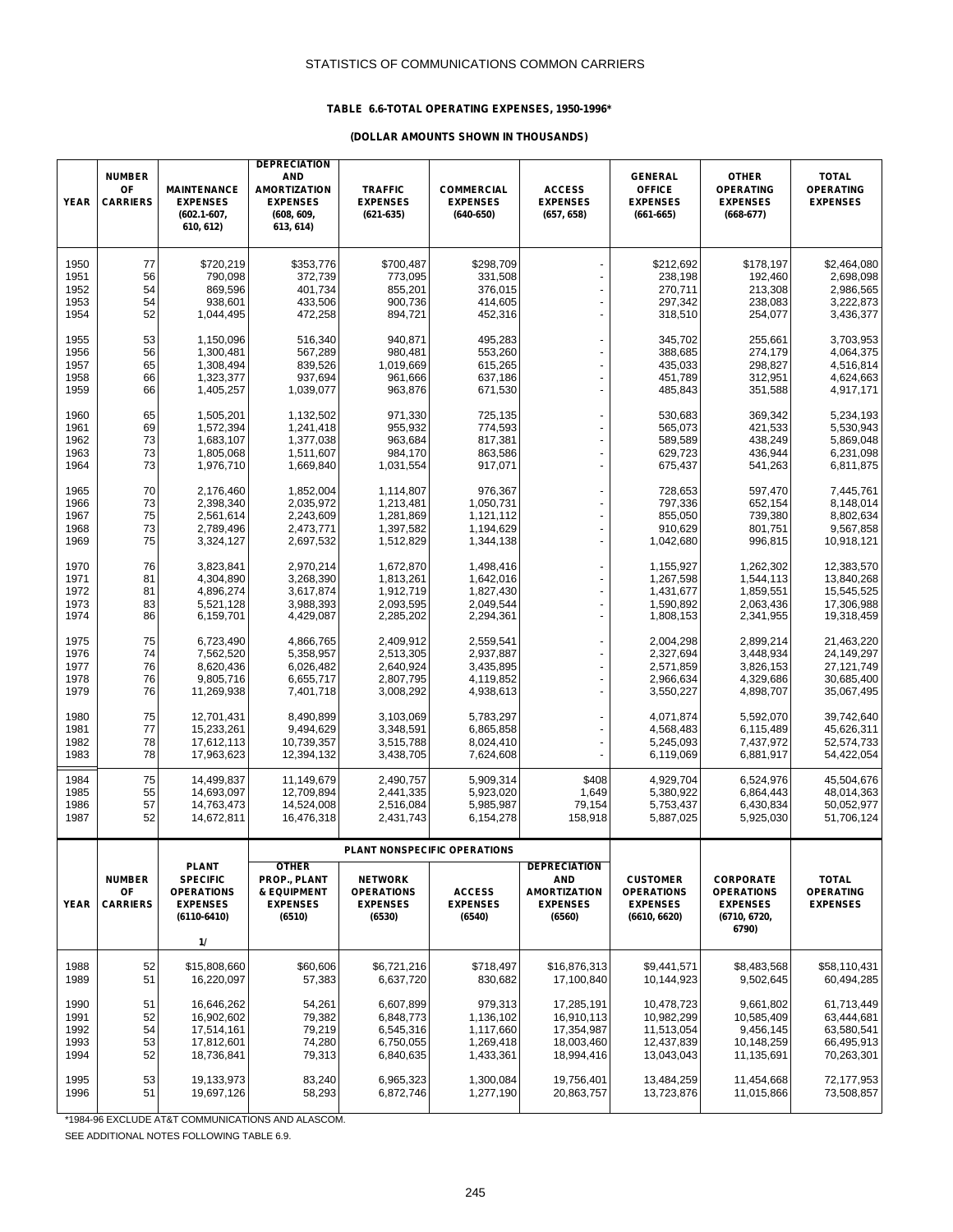### **TABLE 6.7-TELEPHONE CARRIER EARNINGS SUMMARY, 1950-1996\***

#### **(DOLLAR AMOUNTS SHOWN IN THOUSANDS)**

| <b>YEAR</b>  | <b>NUMBER</b><br>OF<br><b>CARRIERS</b> | <b>TOTAL</b><br><b>OPERATING</b><br><b>REVENUES</b><br>(300) | <b>TOTAL</b><br><b>OPERATING</b><br><b>EXPENSES</b><br>(301) | <b>NET</b><br><b>OPERATING</b><br><b>REVENUES</b> |                                   | <b>OPERATING</b><br><b>TAXES</b><br>$(304 - 309)$ | <b>NET</b><br><b>OPERATING</b><br><b>INCOME</b><br>11 |
|--------------|----------------------------------------|--------------------------------------------------------------|--------------------------------------------------------------|---------------------------------------------------|-----------------------------------|---------------------------------------------------|-------------------------------------------------------|
|              |                                        |                                                              |                                                              |                                                   |                                   |                                                   |                                                       |
| 1950         | 77                                     | \$3,445,154                                                  | \$2,464,080                                                  | \$981,074                                         |                                   | \$526,043                                         | \$455,031                                             |
| 1951<br>1952 | 56<br>54                               | 3,817,537<br>4,228,750                                       | 2,698,098<br>2,986,565                                       | 1,119,439<br>1,242,185                            |                                   | 659,279<br>737,732                                | 460,160<br>504,452                                    |
| 1953         | 54                                     | 4,628,118                                                    | 3,222,873                                                    | 1,405,245                                         |                                   | 835,053                                           | 567,192                                               |
| 1954         | 52                                     | 5,013,181                                                    | 3,436,377                                                    | 1,576,804                                         |                                   | 929,144                                           | 647,660                                               |
| 1955         | 53                                     | 5,561,530                                                    | 3,703,953                                                    | 1,857,577                                         |                                   | 1,093,585                                         | 763,993                                               |
| 1956         | 56                                     | 6,122,273                                                    | 4,064,375                                                    | 2,057,898                                         |                                   | 1,217,533                                         | 840,366                                               |
| 1957         | 65                                     | 6,869,237                                                    | 4,516,814                                                    | 2,352,423                                         |                                   | 1,378,194                                         | 974,229                                               |
| 1958         | 66                                     | 7,405,561                                                    | 4,624,663                                                    | 2,780,898                                         |                                   | 1,612,250                                         | 1,168,647                                             |
| 1959         | 66                                     | 8,116,573                                                    | 4,917,171                                                    | 3,199,402                                         |                                   | 1,844,233                                         | 1,355,169                                             |
| 1960         | 65                                     | 8,717,697                                                    | 5,234,193                                                    | 3,483,504                                         |                                   | 2,019,842                                         | 1,463,664                                             |
| 1961         | 69                                     | 9,291,843                                                    | 5,530,943                                                    | 3,760,900                                         |                                   | 2,166,262                                         | 1,594,637                                             |
| 1962<br>1963 | 73<br>73                               | 9,947,987<br>10,639,453                                      | 5,869,048<br>6,231,098                                       | 4,078,939<br>4,408,355                            |                                   | 2,316,269                                         | 1,762,671<br>1,925,512                                |
| 1964         | 73                                     | 11,483,511                                                   | 6,811,875                                                    | 4,671,636                                         |                                   | 2,482,843<br>2,637,734                            | 2,033,901                                             |
|              |                                        |                                                              |                                                              |                                                   |                                   |                                                   |                                                       |
| 1965         | 70                                     | 12,383,400                                                   | 7,445,761                                                    | 4,937,639                                         |                                   | 2,711,975                                         | 2,225,665                                             |
| 1966<br>1967 | 73<br>75                               | 13,638,426                                                   | 8,148,014                                                    | 5,490,412                                         |                                   | 3,017,460                                         | 2,472,951<br>2,659,625                                |
| 1968         | 73                                     | 14,654,905<br>16,005,163                                     | 8,802,634<br>9,567,858                                       | 5,852,271<br>6,437,305                            |                                   | 3,192,647<br>3,685,801                            | 2,751,503                                             |
| 1969         | 75                                     | 17,883,442                                                   | 10,918,121                                                   | 6,965,321                                         | Ĭ.                                | 3,929,506                                         | 3,035,817                                             |
|              |                                        |                                                              |                                                              |                                                   |                                   |                                                   |                                                       |
| 1970<br>1971 | 76<br>81                               | 19,444,840<br>21,399,387                                     | 12,383,570<br>13,840,268                                     | 7,061,270<br>7,559,119                            |                                   | 3,669,309<br>3,836,820                            | 3,381,533<br>3,722,315                                |
| 1972         | 81                                     | 24,222,655                                                   | 15,545,525                                                   | 8,677,130                                         |                                   | 4,380,676                                         | 4,293,653                                             |
| 1973         | 83                                     | 27,367,688                                                   | 17,306,988                                                   | 10,060,700                                        |                                   | 5,016,653                                         | 5,041,366                                             |
| 1974         | 86                                     | 30,480,276                                                   | 19,318,459                                                   | 11,161,817                                        |                                   | 5,502,077                                         | 5,657,176                                             |
| 1975         | 75                                     | 33,409,910                                                   | 21,463,220                                                   | 11,946,690                                        |                                   | 5,850,154                                         | 6,093,906                                             |
| 1976         | 74                                     | 37,980,196                                                   | 24,149,297                                                   | 13,830,899                                        |                                   | 6,846,930                                         | 6,981,490                                             |
| 1977         | 76                                     | 42,403,722                                                   | 27,121,749                                                   | 15,281,973                                        |                                   | 7,599,718                                         | 7,679,771                                             |
| 1978         | 76                                     | 47,819,086                                                   | 30,685,400                                                   | 17,133,686                                        |                                   | 8,444,428                                         | 8,686,780                                             |
| 1979         | 76                                     | 53,035,149                                                   | 35,067,495                                                   | 17,967,654                                        |                                   | 8,346,971                                         | 9,618,207                                             |
| 1980         | 75                                     | 59,332,580                                                   | 39,742,640                                                   | 19,589,940                                        |                                   | 8,828,492                                         | 10,758,967                                            |
| 1981         | 77                                     | 68,133,171                                                   | 45,626,311                                                   | 22,506,860                                        |                                   | 10,200,835                                        | 12,265,469                                            |
| 1982         | 78                                     | 75,853,402                                                   | 52,574,733                                                   | 23,278,669                                        |                                   | 10,854,248                                        | 12,419,776                                            |
| 1983         | 78                                     | 80,243,637                                                   | 54,422,054                                                   | 25,821,583                                        | $\overline{a}$                    | 12,430,767                                        | 13,388,708                                            |
| 1984         | 75                                     | 69,321,286                                                   | 45,504,676                                                   | 23,816,610                                        |                                   | 11,288,529                                        | 12,526,029                                            |
| 1985         | 55                                     | 73,218,346                                                   | 48,014,363                                                   | 25,203,983                                        |                                   | 11,955,753                                        | 13,246,215                                            |
| 1986<br>1987 | 57<br>52                               | 76,247,106                                                   | 50,052,977<br>51,706,124                                     | 26,194,129<br>25,264,947                          |                                   | 12,576,377<br>11,245,688                          | 13,615,889<br>14,017,443                              |
|              |                                        | 76,971,071                                                   |                                                              |                                                   |                                   |                                                   |                                                       |
|              |                                        |                                                              |                                                              |                                                   | <b>OTHER</b>                      |                                                   |                                                       |
|              | <b>NUMBER</b><br>OF                    | <b>TOTAL</b><br><b>OPERATING</b>                             | <b>TOTAL</b><br><b>OPERATING</b>                             | <b>NET</b><br><b>OPERATING</b>                    | <b>OPERATING</b><br><b>INCOME</b> | <b>OPERATING</b>                                  | NET<br><b>OPERATING</b>                               |
| <b>YEAR</b>  | <b>CARRIERS</b>                        | <b>REVENUES</b>                                              | <b>EXPENSES</b>                                              | <b>REVENUES</b>                                   | <b>AND EXPENSE</b>                | <b>TAXES</b>                                      | <b>INCOME</b>                                         |
|              |                                        |                                                              |                                                              |                                                   | (7100)                            | (7200)                                            |                                                       |
|              |                                        |                                                              |                                                              |                                                   |                                   |                                                   | 11                                                    |
| 1988         | 52                                     | \$81,170,906                                                 | \$58,110,431                                                 | \$23,060,475                                      | \$15,378                          | \$8,431,053                                       | \$14,644,800                                          |
| 1989         | 51                                     | 82,693,554                                                   | 60,494,285                                                   | 22,199,269                                        | 4,878                             | 8,206,106                                         | 13,998,041                                            |
|              |                                        |                                                              |                                                              |                                                   |                                   |                                                   |                                                       |
| 1990         | 51                                     | 83,889,631                                                   | 61,713,449                                                   | 22,176,182                                        | 55,455                            | 8,308,903                                         | 13,922,734                                            |
| 1991         | 52                                     | 85,505,175                                                   | 63,444,681                                                   | 22,060,494                                        | (1,657)                           | 8,453,100                                         | 13,605,737                                            |
| 1992<br>1993 | 54<br>53                               | 87,042,492<br>90,206,192                                     | 63,580,541<br>66,495,913                                     | 23,461,951<br>23,710,279                          | 65,646<br>43,025                  | 9,243,160<br>9,323,827                            | 14,284,437<br>14,429,477                              |
| 1994         | 52                                     | 92,927,905                                                   | 70,263,301                                                   | 22,664,604                                        | (21, 345)                         | 9,379,981                                         | 13,263,278                                            |
|              |                                        |                                                              |                                                              |                                                   |                                   |                                                   |                                                       |
| 1995         | 53                                     | 95,646,207                                                   | 72,177,953                                                   | 23,468,254                                        | (30, 393)                         | 9,798,872                                         | 13,638,989                                            |
| 1996         | 51                                     | 100,650,497                                                  | 73,508,857                                                   | 27,141,640                                        | 65,237                            | 11,427,633                                        | 15,779,244                                            |
|              |                                        |                                                              |                                                              |                                                   |                                   |                                                   |                                                       |

\*1984-96 EXCLUDE AT&T COMMUNICATIONS AND ALASCOM.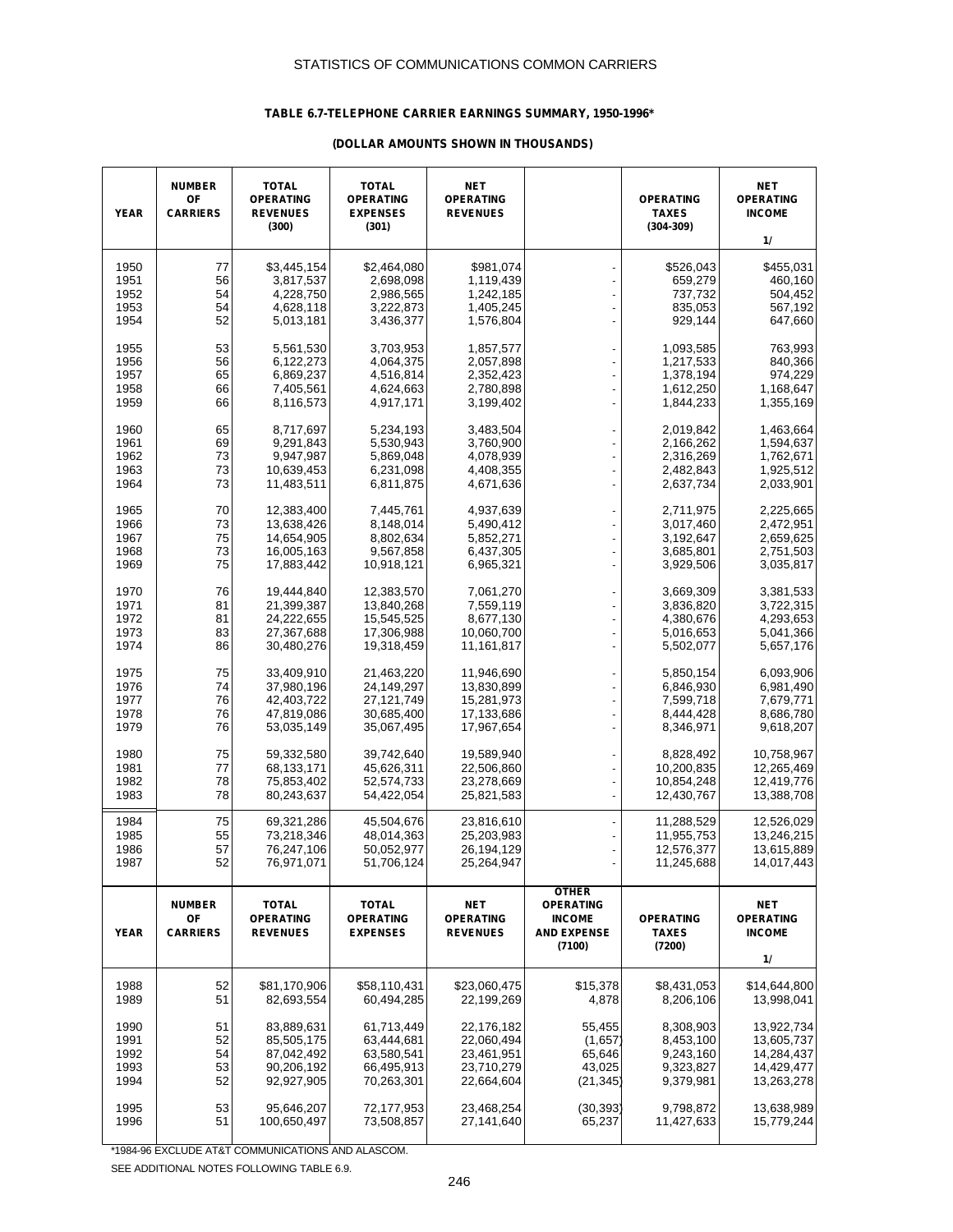# **TABLE 6.7-TELEPHONE CARRIER EARNINGS SUMMARY, 1950-1996--CONTINUED**

|              |                                      | <b>MISCELLANEOUS</b>                    | <b>INCOME</b><br><b>AVAILABLE</b>  |                                       |                                      |                             |
|--------------|--------------------------------------|-----------------------------------------|------------------------------------|---------------------------------------|--------------------------------------|-----------------------------|
| <b>YEAR</b>  | <b>OTHER</b><br><b>INCOME</b>        | <b>DEDUCTIONS</b><br><b>FROM INCOME</b> | <b>FOR</b><br><b>FIXED CHARGES</b> | <b>FIXED</b><br><b>CHARGES</b>        |                                      | <b>NET</b><br><b>INCOME</b> |
|              | $(312 - 317)$                        | $(323 - 327)$                           |                                    | $(335-340)$                           |                                      | 21                          |
| 1950         | \$50,069                             | \$14,270                                | \$490,830                          | \$119,228                             |                                      | \$371,592                   |
| 1951         | 54,613                               | 14,461                                  | 500,312                            | 112,889                               |                                      | 377,423                     |
| 1952         | 61,280                               | 21,958                                  | 543,744                            | 123,040                               |                                      | 420,733                     |
| 1953<br>1954 | 66,587<br>67,863                     | 14,813<br>8,470                         | 618,966<br>707,053                 | 122,458<br>137,453                    | $\frac{1}{2}$                        | 496,507<br>569,600          |
|              |                                      |                                         |                                    |                                       |                                      |                             |
| 1955         | 77,819                               | 7,787                                   | 834,026                            | 139,907                               |                                      | 694,119                     |
| 1956<br>1957 | 105,240<br>126,081                   | 8,126<br>10,080                         | 937,480<br>1,090,229               | 154,726<br>198,527                    | $\overline{a}$                       | 782,754<br>891,703          |
| 1958         | 124,010                              | 11,891                                  | 1,280,667                          | 244,629                               |                                      | 1,036,039                   |
| 1959         | 134,228                              | 27,085                                  | 1,462,312                          | 259,203                               | $\overline{\phantom{0}}$             | 1,203,109                   |
| 1960         | 148,717                              | 15,241                                  | 1,597,140                          | 300,453                               |                                      | 1,296,686                   |
| 1961         | 156,520                              | 28,801                                  | 1,722,356                          | 331,404                               | $\overline{a}$                       | 1,390,952                   |
| 1962         | 164,699                              | 65,451                                  | 1,861,919                          | 362,693                               | $\overline{a}$                       | 1,499,225                   |
| 1963<br>1964 | 173,925                              | 92,420                                  | 2,007,017<br>2,225,568             | 399,255<br>419,346                    | $\overline{a}$                       | 1,607,762                   |
|              | 212,707                              | 21,039                                  |                                    |                                       |                                      | 1,806,222                   |
| 1965         | 205,434                              | 27,366                                  | 2,403,714                          | 447,083                               | $\overline{\phantom{a}}$             | 1,956,652                   |
| 1966<br>1967 | 211,392                              | 17,023<br>17,601                        | 2,667,321                          | 503,689<br>605,403                    | ÷,                                   | 2,163,631                   |
| 1968         | 230,260<br>250,005                   | 28,352                                  | 2,872,284<br>2,973,155             | 713,059                               | $\overline{\phantom{0}}$             | 2,266,882<br>2,260,097      |
| 1969         | 297,787                              | 28,575                                  | 3,305,029                          | 901,912                               |                                      | 2,403,117                   |
| 1970         | 376,966                              | 84,385                                  | 3,674,113                          | 1,258,244                             |                                      | 2,420,549                   |
| 1971         | 475,124                              | 91,122                                  | 4,106,318                          | 1,576,994                             |                                      | 2,534,459                   |
| 1972         | 513,785                              | 83,172                                  | 4,724,266                          | 1,827,930                             | L,                                   | 2,899,107                   |
| 1973         | 602,323                              | 106,122                                 | 5,537,567                          | 2,119,115                             |                                      | 3,454,407                   |
| 1974         | 684,607                              | 115,041                                 | 6,226,742                          | 2,511,138                             | L                                    | 3,724,969                   |
| 1975         | 582,329                              | 100,729                                 | 6,575,496                          | 2,722,985                             |                                      | 3,859,667                   |
| 1976         | 573,268                              | 96,493                                  | 7,458,263                          | 2,842,289                             |                                      | 4,591,716                   |
| 1977<br>1978 | 812,125<br>913,315                   | 79,238<br>99,319                        | 8,412,657<br>9,500,776             | 2,915,632<br>3,155,828                | Ĭ.                                   | 5,420,093<br>6,338,791      |
| 1979         | 811,627                              | 132,573                                 | 10,297,261                         | 3,642,298                             | ÷,                                   | 6,487,697                   |
| 1980         | 938,532                              | 179,206                                 | 11,518,294                         | 4,410,591                             |                                      | 7,111,409                   |
| 1981         | 1,097,535                            | 200,156                                 | 13,162,917                         | 5,065,876                             | ÷,                                   | 8,043,987                   |
| 1982         | 1,206,610                            | 356,265                                 | 13,270,122                         | 5,281,533                             |                                      | 7,903,192                   |
| 1983         | 1,266,209                            | 880,955                                 | 13,773,963                         | 5,174,225                             | $\overline{\phantom{a}}$             | 8,322,636                   |
| 1984         | 751,426                              | 217,696                                 | 13,059,759                         | 4,479,456                             |                                      | 8,610,128                   |
| 1985         | 801,206                              | 217,466                                 | 13,829,955                         | 4,507,361                             |                                      | 9,325,610                   |
| 1986<br>1987 | 1,025,852<br>885,651                 | 273,869<br>240,310                      | 14,367,872<br>14,662,784           | 4,298,364<br>4,160,401                | $\overline{\phantom{a}}$             | 10,081,646<br>10,510,914    |
|              |                                      |                                         |                                    |                                       |                                      |                             |
|              |                                      |                                         |                                    |                                       | <b>JURISDICTIONAL</b>                |                             |
|              | <b>NONOPERATING</b><br><b>INCOME</b> | <b>NONOPERATING</b>                     | <b>INCOME</b><br><b>BEFORE</b>     | <b>INTEREST</b><br><b>AND RELATED</b> | <b>DIFFERENCES</b><br>& NONREGULATED | <b>NET</b>                  |
| <b>YEAR</b>  | <b>AND EXPENSE</b>                   | <b>TAXES</b>                            | <b>INTEREST</b>                    | <b>ITEMS</b>                          | <b>INCOME</b>                        | <b>INCOME</b>               |
|              | (7300)                               | (7400)                                  |                                    | (7500)                                | (7910, 7990)                         |                             |
|              | 31                                   | 31                                      |                                    |                                       |                                      | 21                          |
| 1988         | \$268,567                            | (\$24,563)                              | \$14,937,930                       | \$4,286,978                           | \$228,169                            | \$10,875,592                |
| 1989         | 338,054                              | (29, 685)                               | 14,365,780                         | 4,332,127                             | 340,385                              | 10,363,755                  |
| 1990         | 250,889                              | (46, 694)                               | 14,220,317                         | 4,319,540                             | 630,209                              | 10,521,368                  |
| 1991         | 254,234                              | (42, 665)                               | 13,902,636                         | 4,510,425                             | 627,211                              | 9,938,910                   |
| 1992<br>1993 | 732,509<br>(7, 165, 402)             | 98,322<br>(2,624,232)                   | 14,918,624<br>9,888,307            | 4,235,052<br>4,052,136                | (1, 243, 457)<br>286,389             | 9,304,940<br>5,399,692      |
| 1994         | 2,257,049                            | 784,419                                 | 14,735,908                         | 3,748,565                             | (2, 162, 416)                        | 8,813,224                   |
|              |                                      |                                         |                                    |                                       |                                      |                             |
| 1995<br>1996 | 2,508,306<br>2,467,500               | 775,169<br>753,105                      | 15,372,126<br>17,493,639           | 3,889,917<br>3,793,891                | (282, 492)<br>(994, 578)             | 11,061,353<br>12,852,220    |
|              |                                      |                                         |                                    |                                       |                                      |                             |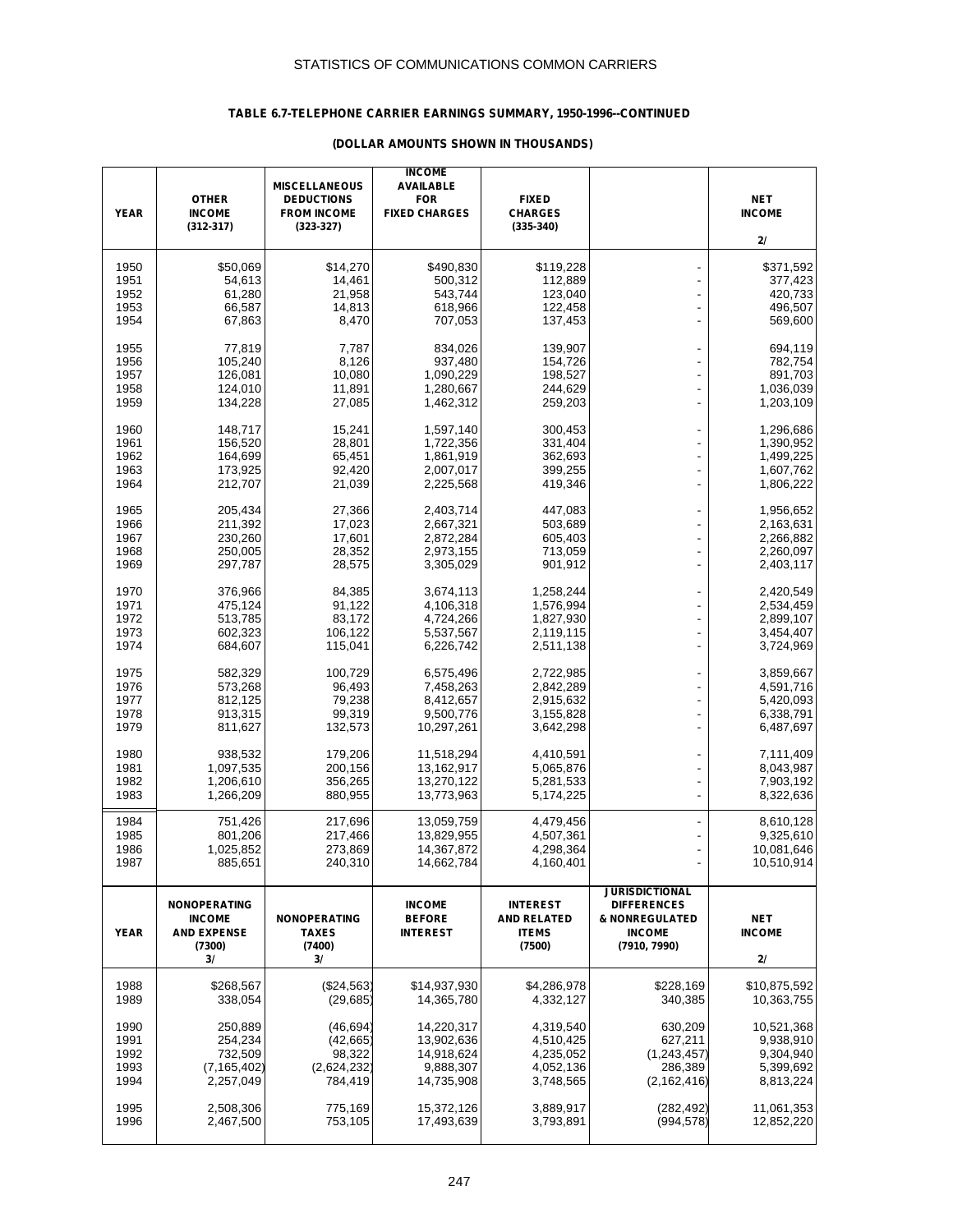### **TABLE 6.8-ASSETS AND LIABILITIES, 1950-1996\***

#### **(DOLLAR AMOUNTS SHOWN IN THOUSANDS)**

| DEC.<br>31 | <b>NUMBER</b><br>OF<br><b>CARRIERS</b> | <b>GROSS</b><br><b>PLANT</b> | <b>DEPRECIATION</b><br><b>AND</b><br><b>AMORTIZATION</b><br>(171, 172, 175) | <b>NET</b><br><b>PLANT</b> | <b>CURRENT</b><br><b>ASSETS</b><br>$(113-123)$           | <b>OTHER</b><br><b>ASSETS</b><br><b>AND</b><br><b>DEBITS</b><br>$(101.1 - 106,$<br>126-139) | <b>TOTAL</b><br><b>ASSETS</b> |
|------------|----------------------------------------|------------------------------|-----------------------------------------------------------------------------|----------------------------|----------------------------------------------------------|---------------------------------------------------------------------------------------------|-------------------------------|
|            |                                        |                              |                                                                             |                            |                                                          | 1/2/                                                                                        |                               |
| 1950       | 77                                     | \$10,704,134                 | \$2,980,061                                                                 | \$7,724,073                | \$931,198                                                | \$521,226                                                                                   | \$9,176,498                   |
| 1951       | 56                                     | 11,547,183                   | 3,186,344                                                                   | 8,360,839                  | 1,240,591                                                | 537,712                                                                                     | 10,139,142                    |
| 1952       | 54                                     | 12,608,841                   | 3,411,441                                                                   | 9,197,400                  | 1,441,035                                                | 528,568                                                                                     | 11,167,003                    |
| 1953       | 54                                     | 13,750,161                   | 3,618,086                                                                   | 10,132,075                 | 1,716,567                                                | 578,543                                                                                     | 12,427,185                    |
| 1954       | 52                                     | 14,898,981                   | 3,836,432                                                                   | 11,062,549                 | 1,682,854                                                | 599,295                                                                                     | 13,344,697                    |
| 1955       | 53                                     | 16,224,680                   | 4,097,691                                                                   | 12,126,988                 | 2,236,139                                                | 706,709                                                                                     | 15,069,836                    |
| 1956       | 56                                     | 18,081,317                   | 4,332,267                                                                   | 13,749,051                 | 2,290,867                                                | 812,886                                                                                     | 16,852,804                    |
| 1957       | 65                                     | 21,194,373                   | 4,744,794                                                                   | 16,449,579                 | 1,908,355                                                | 923,535                                                                                     | 19,281,469                    |
| 1958       | 66                                     | 23,030,878                   | 5,057,236                                                                   | 17,973,643                 | 2,378,868                                                | 1,010,819                                                                                   | 21,363,330                    |
| 1959       | 66                                     | 24,888,312                   | 5,424,423                                                                   | 19,463,890                 | 2,411,267                                                | 1,034,550                                                                                   | 22,909,706                    |
| 1960       | 65                                     | 27,042,876                   | 5,785,664                                                                   | 21,257,213                 | 2,406,764                                                | 1,174,898                                                                                   | 24,838,875                    |
| 1961       | 69                                     | 29,210,211                   | 6,193,587                                                                   | 23,016,624                 | 2,851,179                                                | 1,275,786                                                                                   | 27,143,589                    |
| 1962       | 73                                     | 31,585,182                   | 6,628,591                                                                   | 24,956,592                 | 3,245,063                                                | 1,247,863                                                                                   | 29,449,518                    |
| 1963       | 73                                     | 34,104,557                   | 7,160,523                                                                   | 26,944,034                 | 3,013,122                                                | 1,302,669                                                                                   | 31,259,825                    |
| 1964       | 73                                     | 36,986,262                   | 7,805,251                                                                   | 29,181,011                 | 3,586,360                                                | 1,384,026                                                                                   | 34, 151, 397                  |
| 1965       | 70                                     | 40,394,153                   | 8,533,112                                                                   | 31,861,041                 | 3,238,152                                                | 1,425,196                                                                                   | 36,524,389                    |
| 1966       | 73                                     | 44,169,397                   | 9,399,577                                                                   | 34,769,820                 | 3,266,046                                                | 1,469,201                                                                                   | 39,505,067                    |
| 1967       | 75                                     | 48,080,932                   | 10,411,079                                                                  | 37,669,853                 | 3,357,330                                                | 1,473,517                                                                                   | 42,500,700                    |
| 1968       | 73                                     | 52,582,202                   | 11,638,393                                                                  | 40,943,809                 | 3,153,054                                                | 1,658,547                                                                                   | 45,755,410                    |
| 1969       | 75                                     | 57,927,293                   | 12,858,256                                                                  | 45,069,038                 | 3,603,215                                                | 1,724,224                                                                                   | 50,396,477                    |
| 1970       | 76                                     | 64,723,681                   | 14,110,116                                                                  | 50,613,565                 | 4,280,847                                                | 2,298,927                                                                                   | 57,193,339                    |
| 1971       | 81                                     | 71,917,346                   | 15,464,589                                                                  | 56,452,757                 | 4,342,252                                                | 2,716,898                                                                                   | 63,511,907                    |
| 1972       | 81                                     | 79,597,085                   | 16,776,018                                                                  | 62,821,067                 | 5,119,626                                                | 2,865,627                                                                                   | 70,806,320                    |
| 1973       | 83                                     | 88,110,050                   | 18,060,694                                                                  | 70,049,356                 | 5,414,036                                                | 3,030,395                                                                                   | 78,493,787                    |
| 1974       | 86                                     | 96,778,164                   | 19,209,776                                                                  | 77,568,388                 | 5,809,194                                                | 3,284,254                                                                                   | 86,661,835                    |
| 1975       | 75                                     | 103,213,534                  | 20,392,125                                                                  | 82,821,409                 | 6,163,404                                                | 3,508,031                                                                                   | 92,492,844                    |
| 1976       | 74                                     | 111,379,326                  | 21,990,400                                                                  | 89,388,926                 | 7,096,518                                                | 3,874,130                                                                                   | 100,359,574                   |
| 1977       | 76                                     | 120,999,584                  | 23,732,447                                                                  | 97,267,137                 | 7,846,739                                                | 4,208,114                                                                                   | 109,321,990                   |
| 1978       | 76                                     | 132,306,259                  | 25,498,967                                                                  | 106,807,292                | 9,203,146                                                | 4,370,717                                                                                   | 120,381,155                   |
| 1979       | 76                                     | 145,466,696                  | 27,355,432                                                                  | 118,111,264                | 9,609,531                                                | 4,993,118                                                                                   | 132,713,913                   |
| 1980       | 75                                     | 159,501,088                  | 29,394,483                                                                  | 130,106,605                | 10,824,496                                               | 5,719,087                                                                                   | 146,650,189                   |
| 1981       | 77                                     | 175,057,912                  | 33,263,114                                                                  | 141,794,799                | 12,610,673                                               | 6,549,722                                                                                   | 160,955,194                   |
| 1982       | 78                                     | 189,062,772                  | 37,935,712                                                                  | 151,127,060                | 14,304,838                                               | 7,188,776                                                                                   | 172,620,675                   |
| 1983       | 78                                     | 198,999,705                  | 43,803,865                                                                  | 155,195,840                | 18,125,646                                               | 10,666,713                                                                                  | 183,988,200                   |
| 1984       | 75                                     | 179,394,646                  | 42,566,857                                                                  | 136,827,789                | 15,400,752                                               | 3,404,931                                                                                   | 155,633,472                   |
| 1985       | 55                                     | 191,035,267                  | 48,947,239                                                                  | 142,088,028                | 15,751,646                                               | 3,981,523                                                                                   | 161,821,197                   |
| 1986       | 57                                     | 202,858,589                  | 57,229,799                                                                  | 145,628,790                | 15,389,252                                               | 5,526,098                                                                                   | 166,544,140                   |
| 1987       | 52                                     | 213,582,314                  | 66,217,775                                                                  | 147,364,539                | 14,749,408                                               | 6,986,663                                                                                   | 169,100,608                   |
| DEC.<br>31 | <b>NUMBER</b><br>OF<br><b>CARRIERS</b> | <b>TOTAL</b><br><b>PLANT</b> | <b>DEPRECIATION</b><br><b>AND</b><br><b>AMORTIZATION</b><br>$(3100 - 3600)$ | <b>NET</b><br><b>PLANT</b> | <b>CURRENT</b><br><b>ASSETS</b><br>$(1130 - 1350)$<br>1/ | <b>NONCURRENT</b><br><b>ASSETS</b><br>$(1401 - 1500)$<br>31                                 | <b>TOTAL</b><br><b>ASSETS</b> |
| 1988       | 52                                     | \$223,842,097                | \$74,865,803                                                                | \$148,976,294              | \$16,152,406                                             | \$8,821,745                                                                                 | \$173,950,445                 |
| 1989       | 51                                     | 233,445,021                  | 83,906,421                                                                  | 149,538,600                | 17,245,608                                               | 10,297,140                                                                                  | 177,081,349                   |
| 1990       | 51                                     | 239,891,799                  | 88,928,436                                                                  | 150.963.363                | 17,248,125                                               | 11,524,266                                                                                  | 179,735,753                   |
| 1991       | 52                                     | 246,449,644                  | 93,642,648                                                                  | 152,806,992                | 18,148,319                                               | 12,794,732                                                                                  | 183,750,037                   |
| 1992       | 54                                     | 254,298,464                  | 98,992,653                                                                  | 155,305,811                | 18,222,133                                               | 13,013,106                                                                                  | 186,541,047                   |
| 1993       | 53                                     | 263,556,374                  | 107,176,325                                                                 | 156,380,052                | 20,654,331                                               | 15,301,331                                                                                  | 192,335,707                   |
| 1994       | 52                                     | 272,474,927                  | 115,703,078                                                                 | 156,771,851                | 20,693,551                                               | 18,586,791                                                                                  | 196,052,190                   |
| 1995       | 53                                     | 284,208,280                  | 126,898,462                                                                 | 157,309,822                | 22,866,613                                               | 17,291,081                                                                                  | 197,467,516                   |
| 1996       | 51                                     | 296,251,229                  | 138,384,920                                                                 | 157,866,305                | 24,186,129                                               | 16,444,031                                                                                  | 198,496,465                   |

\*1984-96 EXCLUDE AT&T COMMUNICATIONS AND ALASCOM.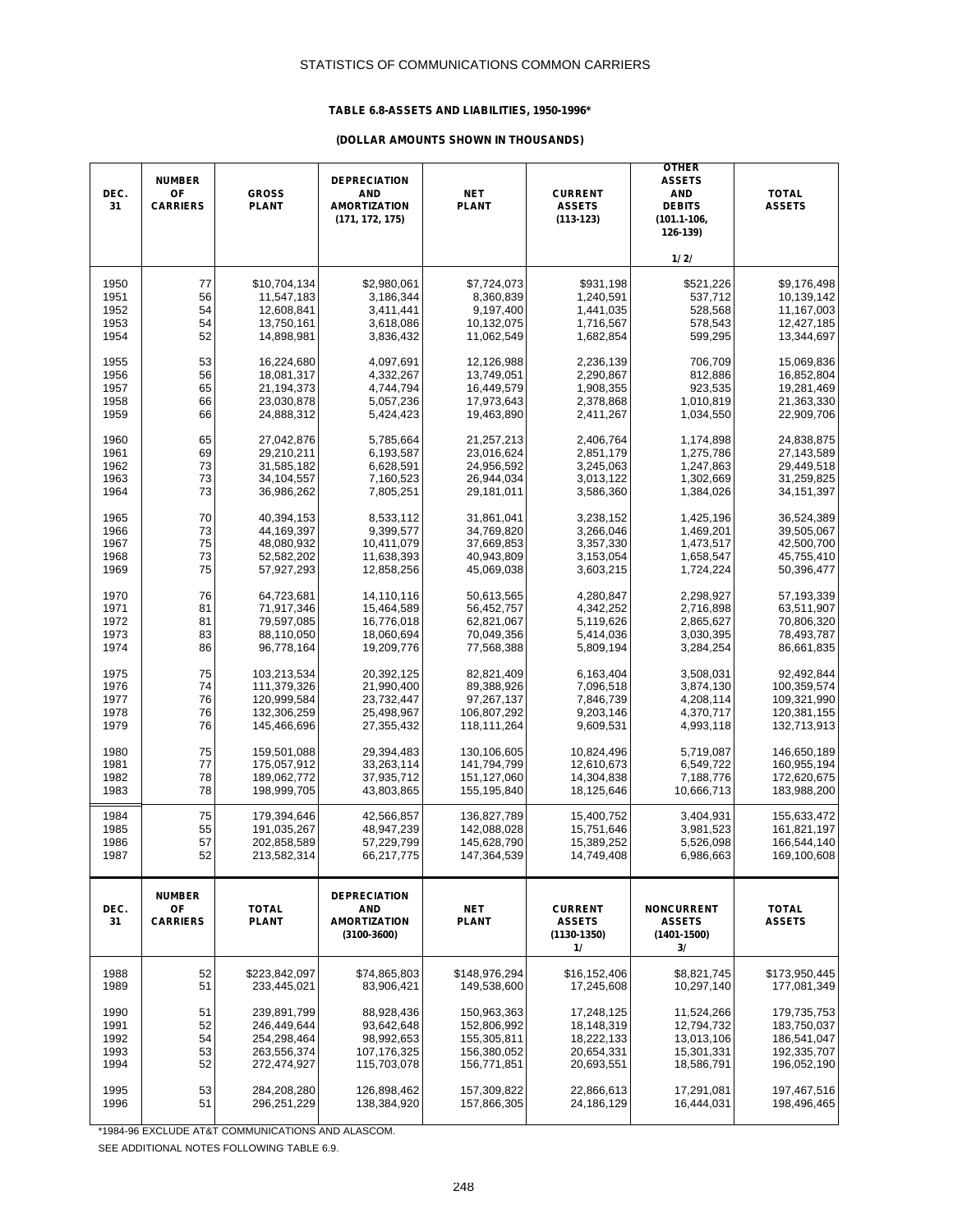### **TABLE 6.8-ASSETS AND LIABILITIES, 1950-1996--CONTINUED**

| DEC.<br>31 | <b>CAPITAL</b><br><b>STOCK</b><br>(150, 151,<br>153.1, 153.2)<br>4/ | <b>OTHER</b><br><b>PAID-IN</b><br>CAPITAL<br>(152, 179,<br><b>LESS</b><br>134.1, 134.2) | <b>RETAINED</b><br><b>EARNINGS</b><br>(180, 181) | <b>TOTAL</b><br><b>STOCKHOLDERS'</b><br><b>EQUITY</b> | <b>LONG-TERM</b><br><b>DEBT</b><br>$(154.1 - 157)$ | <b>CURRENT</b><br><b>AND</b><br><b>ACCRUED</b><br><b>LIABILITIES</b><br>$(158.1 - 167)$ | <b>OTHER</b><br><b>LIABILITIES</b><br><b>AND</b><br><b>CREDITS</b><br>(168-170,<br>173, 174,<br>176.1, 176.2) | <b>TOTAL</b><br><b>LIABILITIES</b> |
|------------|---------------------------------------------------------------------|-----------------------------------------------------------------------------------------|--------------------------------------------------|-------------------------------------------------------|----------------------------------------------------|-----------------------------------------------------------------------------------------|---------------------------------------------------------------------------------------------------------------|------------------------------------|
| 1950       | \$3,319,825                                                         | \$630,967                                                                               | \$444,976                                        | \$4,395,768                                           | \$3,786,972                                        | \$951,376                                                                               | \$42,382                                                                                                      | \$9,176,498                        |
| 1951       | 3,757,390                                                           | 800,035                                                                                 | 508,809                                          | 5,066,234                                             | 3,852,474                                          | 1,180,399                                                                               | 40,035                                                                                                        | 10,139,142                         |
| 1952       | 4,326,011                                                           | 1,016,569                                                                               | 575,948                                          | 5,918,528                                             | 3,964,066                                          | 1,243,647                                                                               | 40,762                                                                                                        | 11,167,003                         |
| 1953       | 4,784,055                                                           | 1,143,849                                                                               | 674,997                                          | 6,602,901                                             | 4,363,828                                          | 1,430,333                                                                               | 30,123                                                                                                        | 12,427,185                         |
| 1954       | 5,502,207                                                           | 1,362,333                                                                               | 796,883                                          | 7,661,423                                             | 4,202,562                                          | 1,446,344                                                                               | 34,368                                                                                                        | 13,344,697                         |
| 1955       | 6,043,587                                                           | 1,641,372                                                                               | 992,032                                          | 8,676,991                                             | 4,621,099                                          | 1,736,665                                                                               | 35,081                                                                                                        | 15,069,836                         |
| 1956       | 7,076,888                                                           | 1,795,238                                                                               | 1,207,294                                        | 10,079,420                                            | 4,879,074                                          | 1,849,936                                                                               | 44,374                                                                                                        | 16,852,804                         |
| 1957       | 7,514,602                                                           | 1,896,620                                                                               | 1,483,726                                        | 10,894,948                                            | 6,353,741                                          | 1,972,637                                                                               | 60,143                                                                                                        | 19,281,469                         |
| 1958       | 8,360,024                                                           | 2,148,396                                                                               | 1,825,472                                        | 12,333,892                                            | 6,870,531                                          | 2,099,927                                                                               | 58,980                                                                                                        | 21,363,330                         |
| 1959       | 8,806,306                                                           | 2,207,626                                                                               | 2,235,611                                        | 13,249,543                                            | 7,364,198                                          | 2,218,820                                                                               | 77,145                                                                                                        | 22,909,706                         |
| 1960       | 9,047,894                                                           | 2,368,211                                                                               | 2,694,486                                        | 14,110,591                                            | 8,245,736                                          | 2,399,067                                                                               | 83,481                                                                                                        | 24,838,875                         |
| 1961       | 9,416,927                                                           | 3,470,924                                                                               | 3,135,381                                        | 16,023,232                                            | 8,410,119                                          | 2,631,298                                                                               | 78,940                                                                                                        | 27,143,589                         |
| 1962       | 9,931,260                                                           | 3,370,266                                                                               | 3,622,512                                        | 16,924,038                                            | 9.519.410                                          | 2,868,781                                                                               | 137,289                                                                                                       | 29.449.518                         |
| 1963       | 10,260,633                                                          | 3,528,115                                                                               | 4,199,512                                        | 17,988,260                                            | 9,992,466                                          | 3,065,624                                                                               | 213,474                                                                                                       | 31,259,825                         |
| 1964       | 10,827,863                                                          | 4,660,417                                                                               | 4,823,380                                        | 20,311,660                                            | 10,252,764                                         | 3,261,285                                                                               | 325,688                                                                                                       | 34, 151, 397                       |
| 1965       | 11,131,655                                                          | 4,960,026                                                                               | 5,506,380                                        | 21,598,061                                            | 10,860,109                                         | 3,655,525                                                                               | 410,694                                                                                                       | 36,524,389                         |
| 1966       | 11,309,792                                                          | 5,302,174                                                                               | 6,297,727                                        | 22,909,693                                            | 12,417,220                                         | 3,692,299                                                                               | 485,854                                                                                                       | 39,505,067                         |
| 1967       | 11,663,176                                                          | 5,433,308                                                                               | 7,156,533                                        | 24,253,017                                            | 14,087,745                                         | 3,597,919                                                                               | 562,019                                                                                                       | 42,500,700                         |
| 1968       | 11,690,457                                                          | 5,663,840                                                                               | 7,884,367                                        | 25,238,664                                            | 15,616,641                                         | 4,230,164                                                                               | 669,940                                                                                                       | 45,755,410                         |
| 1969       | 11,861,282                                                          | 5,738,813                                                                               | 8,686,989                                        | 26,287,084                                            | 17,416,822                                         | 5,889,139                                                                               | 803,433                                                                                                       | 50,396,477                         |
| 1970       | 12,104,725                                                          | 5,874,452                                                                               | 9,445,754                                        | 27,424,931                                            | 21,971,904                                         | 6,861,807                                                                               | 934,698                                                                                                       | 57,193,339                         |
| 1971       | 12,677,914                                                          | 7,242,080                                                                               | 10,163,488                                       | 30,083,482                                            | 25,738,815                                         | 6,345,202                                                                               | 1,344,408                                                                                                     | 63,511,907                         |
| 1972       | 13,035,575                                                          | 8,027,437                                                                               | 11,023,184                                       | 32,086,196                                            | 29,017,229                                         | 7,528,482                                                                               | 2,174,414                                                                                                     | 70,806,320                         |
| 1973       | 13,417,869                                                          | 9,176,086                                                                               | 12,320,166                                       | 34,914,121                                            | 31,911,342                                         | 7,776,895                                                                               | 3,891,429                                                                                                     | 78,493,787                         |
| 1974       | 13,776,612                                                          | 9,246,350                                                                               | 13,517,757                                       | 36,540,719                                            | 35,297,696                                         | 9,125,307                                                                               | 5,698,113                                                                                                     | 86,661,835                         |
| 1975       | 14,295,499                                                          | 9,832,014                                                                               | 14,617,167                                       | 38,744,680                                            | 37,531,917                                         | 8,221,097                                                                               | 7,995,150                                                                                                     | 92,492,844                         |
| 1976       | 14,655,270                                                          | 10,988,826                                                                              | 16, 165, 345                                     | 41,809,441                                            | 39,013,672                                         | 8,960,040                                                                               | 10,576,422                                                                                                    | 100,359,574                        |
| 1977       | 15,756,781                                                          | 12,106,682                                                                              | 18,141,062                                       | 46,004,525                                            | 39,037,117                                         | 10,939,802                                                                              | 13,340,546                                                                                                    | 109,321,990                        |
| 1978       | 16,556,131                                                          | 12,985,762                                                                              | 20,467,053                                       | 50,008,946                                            | 41,809,886                                         | 12,350,606                                                                              | 16,211,717                                                                                                    | 120,381,155                        |
| 1979       | 17,485,742                                                          | 14,267,839                                                                              | 22,570,014                                       | 54,323,595                                            | 44,874,607                                         | 14,067,081                                                                              | 19,448,630                                                                                                    | 132,713,913                        |
| 1980       | 18,469,474                                                          | 16,041,587                                                                              | 24,777,468                                       | 59,288,529                                            | 50,306,705                                         | 14,219,776                                                                              | 22,835,179                                                                                                    | 146,650,189                        |
| 1981       | 19,817,630                                                          | 18,349,039                                                                              | 27,517,571                                       | 65,684,240                                            | 53,656,533                                         | 15,112,936                                                                              | 26,501,485                                                                                                    | 160,955,194                        |
| 1982       | 21,084,640                                                          | 21,549,282                                                                              | 29,490,849                                       | 72,124,771                                            | 54,063,833                                         | 15,360,468                                                                              | 31,071,603                                                                                                    | 172,620,675                        |
| 1983       | 6,904,713                                                           | 39,806,624                                                                              | 30,868,914                                       | 77,580,251                                            | 54,731,808                                         | 17,316,208                                                                              | 34,359,933                                                                                                    | 183,988,200                        |
| 1984       | 40,271,776                                                          | 6,064,482                                                                               | 14, 147, 341                                     | 60,483,599                                            | 45,945,344                                         | 17,690,087                                                                              | 31,514,442                                                                                                    | 155,633,472                        |
| 1985       | 40,807,545                                                          | 6,397,686                                                                               | 15,342,077                                       | 62,547,308                                            | 46,307,562                                         | 18,684,498                                                                              | 34,281,829                                                                                                    | 161,821,197                        |
| 1986       | 40,914,219                                                          | 6,804,331                                                                               | 16,766,541                                       | 64,485,091                                            | 46,663,804                                         | 18,902,070                                                                              | 36,493,175                                                                                                    | 166,544,140                        |
| 1987       | 41,323,286                                                          | 6,829,666                                                                               | 18,186,995                                       | 66,339,947                                            | 47,085,815                                         | 18,966,610                                                                              | 36,708,236                                                                                                    | 169,100,608                        |
| DEC.<br>31 | <b>CAPITAL</b><br><b>STOCK</b><br>(4510)                            | <b>OTHER</b><br><b>PAID-IN</b><br>CAPITAL<br>(4520-4540)                                | <b>RETAINED</b><br><b>EARNINGS</b><br>(4550)     | <b>TOTAL</b><br><b>STOCKHOLDERS'</b><br><b>EQUITY</b> | <b>LONG-TERM</b><br><b>DEBT</b><br>(4210-4270)     | <b>CURRENT</b><br><b>AND</b><br><b>ACCRUED</b><br><b>LIABILITIES</b><br>$(4010 - 4130)$ | <b>OTHER</b><br><b>LIABILITIES</b><br><b>AND</b><br><b>CREDITS</b><br>$(4310 - 4370)$                         | <b>TOTAL</b><br><b>LIABILITIES</b> |
| 1988       | \$41,521,396                                                        | \$7,038,478                                                                             | \$22,065,366                                     | \$70,625,240                                          | \$45,519,398                                       | \$21,095,618                                                                            | \$36,710,192                                                                                                  | \$173,950,445                      |
| 1989       | 41,867,880                                                          | 7,141,512                                                                               | 23,023,802                                       | 72,033,194                                            | 45,760,724                                         | 22,504,517                                                                              | 36,782,921                                                                                                    | 177,081,349                        |
| 1990       | 42,463,269                                                          | 7,592,760                                                                               | 24,278,777                                       | 74,334,806                                            | 46,524,135                                         | 22,880,770                                                                              | 35,996,039                                                                                                    | 179,735,753                        |
| 1991       | 43,314,593                                                          | 7,858,696                                                                               | 24,998,881                                       | 76,172,170                                            | 46,686,874                                         | 25,173,200                                                                              | 35,717,781                                                                                                    | 183,750,037                        |
| 1992       | 43,792,576                                                          | 8,200,839                                                                               | 24,541,082                                       | 76,534,495                                            | 45,734,042                                         | 26,014,263                                                                              | 38,258,251                                                                                                    | 186,541,047                        |
| 1993       | 37,859,925                                                          | 14,501,288                                                                              | 20,527,948                                       | 72,889,163                                            | 42,684,473                                         | 33,478,472                                                                              | 43,283,602                                                                                                    | 192,335,707                        |
| 1994       | 38, 342, 736                                                        | 14,184,638                                                                              | 19,117,641                                       | 71,645,017                                            | 45,194,046                                         | 30,687,086                                                                              | 48,526,044                                                                                                    | 196,052,190                        |
| 1995       | 32,330,483                                                          | 19,855,393                                                                              | 19,957,170                                       | 72,143,046                                            | 44,541,624                                         | 33,297,001                                                                              | 47,485,842                                                                                                    | 197,467,516                        |
| 1996       | 32,590,076                                                          | 19,707,433                                                                              | 21,508,798                                       | 73,806,309                                            | 46,179,958                                         | 32,291,477                                                                              | 46,218,717                                                                                                    | 198,496,465                        |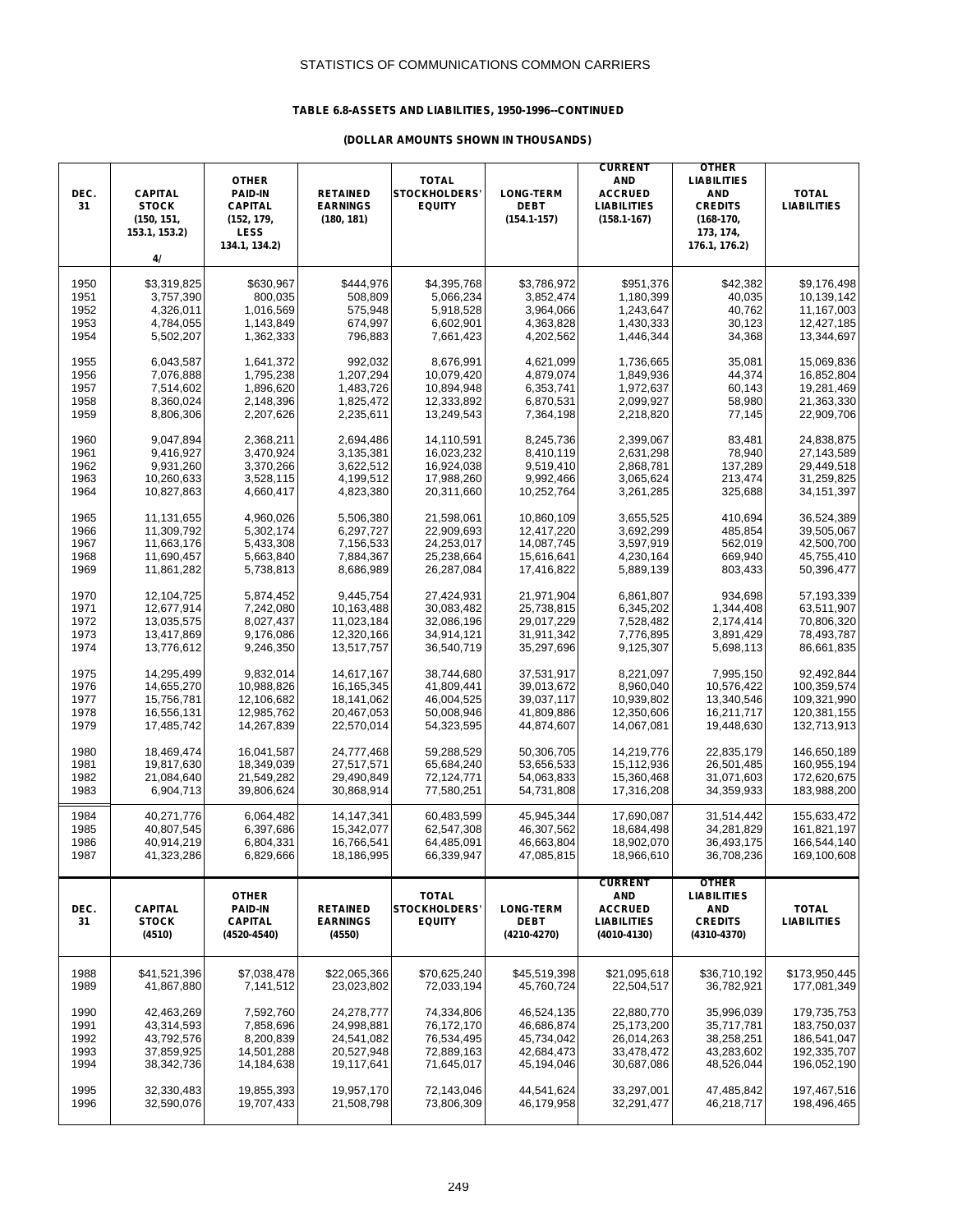### **TABLE 6.9-COMMUNICATIONS PLANT, 1950-1996\***

#### **(DOLLAR AMOUNTS SHOWN IN THOUSANDS)**

| DEC.<br>31   | <b>NUMBER</b><br>OF<br><b>CARRIERS</b><br>11 | LAND<br>(211)            | <b>BUILDINGS</b><br>(212)  | <b>FURNITURE</b><br><b>AND</b><br><b>OFFICE</b><br><b>EQUIPMENT</b><br>(261) | <b>VEHICLES</b><br>AND<br><b>OTHER WORK</b><br><b>EQUIPMENT</b><br>(264) | <b>SUBTOTAL</b><br>(211, 212,<br>261, 264) | <b>CENTRAL</b><br><b>OFFICE</b><br><b>EQUIPMENT</b><br>(221) |                               |
|--------------|----------------------------------------------|--------------------------|----------------------------|------------------------------------------------------------------------------|--------------------------------------------------------------------------|--------------------------------------------|--------------------------------------------------------------|-------------------------------|
| 1950         | 77                                           | \$93,378                 | \$951,680                  | \$114,125                                                                    | \$160,605                                                                | \$1,319,788                                | \$3,237,893                                                  |                               |
| 1951         | 56                                           | 97,057                   | 1,003,950                  | 125,573                                                                      | 169,789                                                                  | 1,396,368                                  | 3,493,976                                                    |                               |
| 1952         | 54                                           | 99,995                   | 1,073,852                  | 140,952                                                                      | 185,554                                                                  | 1,500,353                                  | 3,810,767                                                    |                               |
| 1953         | 54                                           | 105,024                  | 1,168,050                  | 156,713                                                                      | 198,840                                                                  | 1,628,627                                  | 4,237,671                                                    |                               |
| 1954         | 52                                           | 112,512                  | 1,297,680                  | 172,732                                                                      | 212,868                                                                  | 1,795,793                                  | 4,657,481                                                    |                               |
| 1955         | 53                                           | 120,362                  | 1,412,984                  | 192,395                                                                      | 250,651                                                                  | 1,976,392                                  | 5,009,183                                                    |                               |
| 1956         | 56                                           | 129,892                  | 1,566,061                  | 217,207                                                                      | 294,287                                                                  | 2,207,447                                  | 5,477,064                                                    |                               |
| 1957         | 54                                           | 143,981                  | 1,771,842                  | 231,400                                                                      | 310,465                                                                  | 2,457,688                                  | 6,209,153                                                    |                               |
| 1958         | 54                                           | 158,732                  | 1,972,545                  | 241,125                                                                      | 318,382                                                                  | 2,690,783                                  | 6,927,299                                                    |                               |
| 1959         | 53                                           | 171,546                  | 2,128,530                  | 253,168                                                                      | 333,259                                                                  | 2,886,503                                  | 7,485,983                                                    |                               |
| 1960         | 52                                           | 185,476                  | 2,295,870                  | 266,603                                                                      | 356,008                                                                  | 3,103,957                                  | 8,148,468                                                    |                               |
| 1961         | 56                                           | 199,590                  | 2,478,358                  | 276,796                                                                      | 367,108                                                                  | 3,321,852                                  | 8,957,213                                                    |                               |
| 1962         | 60                                           | 216,747                  | 2,657,864                  | 296,637                                                                      | 384,958                                                                  | 3,556,206                                  | 9,868,450                                                    |                               |
| 1963         | 60                                           | 233,948                  | 2,848,117                  | 321,583                                                                      | 406,903                                                                  | 3,810,551                                  | 10,819,433                                                   |                               |
| 1964         | 60                                           | 253,174                  | 3,088,337                  | 344,562                                                                      | 436,670                                                                  | 4,122,744                                  | 11,900,562                                                   |                               |
|              |                                              |                          |                            |                                                                              |                                                                          |                                            |                                                              |                               |
| 1965<br>1966 | 54<br>55                                     | 270.701<br>290,075       | 3,375,883<br>3,691,345     | 368,133<br>377,906                                                           | 471,108<br>512,476                                                       | 4,485,825<br>4,871,803                     | 13,007,268<br>14,265,250                                     |                               |
| 1967         | 57                                           | 306,680                  | 3,960,904                  | 396,451                                                                      | 539,515                                                                  | 5,203,549                                  | 15,586,708                                                   |                               |
| 1968         | 55                                           | 322,957                  | 4,281,421                  | 429,170                                                                      | 586,692                                                                  | 5,620,239                                  | 17,109,752                                                   |                               |
| 1969         | 57                                           | 347,880                  | 4,655,156                  | 463,041                                                                      | 659,999                                                                  | 6,126,076                                  | 18,834,082                                                   |                               |
|              |                                              |                          |                            |                                                                              |                                                                          |                                            |                                                              |                               |
| 1970         | 56                                           | 384,110                  | 5,159,746                  | 508,224                                                                      | 769,175                                                                  | 6,821,255                                  | 20,813,750                                                   |                               |
| 1971<br>1972 | 60<br>61                                     | 430,582<br>472,119       | 5,804,134<br>6,496,713     | 569,557<br>612,629                                                           | 859,983                                                                  | 7,664,256                                  | 23,424,762<br>26,331,150                                     |                               |
| 1973         | 63                                           | 529,326                  | 7,300,879                  | 671,795                                                                      | 960,835<br>1,081,759                                                     | 8,542,297<br>9,583,759                     | 29,433,573                                                   |                               |
| 1974         | 63                                           | 580,126                  | 7,995,886                  | 767,236                                                                      | 1,188,751                                                                | 10,531,998                                 | 32,337,289                                                   |                               |
|              |                                              |                          |                            |                                                                              |                                                                          |                                            |                                                              |                               |
| 1975         | 62                                           | 621,544                  | 8,726,810                  | 949,423                                                                      | 1,241,809                                                                | 11,539,587                                 | 35,279,982                                                   |                               |
| 1976         | 62<br>63                                     | 680,193                  | 9,480,189                  | 1,187,094                                                                    | 1,363,402<br>1,544,679                                                   | 12,710,878                                 | 37,873,254                                                   |                               |
| 1977<br>1978 | 63                                           | 736,103<br>774,296       | 10,232,878<br>10,819,323   | 1,439,971<br>1,785,342                                                       | 1,762,166                                                                | 13,953,631<br>15, 141, 127                 | 41,056,240<br>44,034,228                                     |                               |
| 1979         | 61                                           | 810,241                  | 11,451,094                 | 2,212,486                                                                    | 2,080,127                                                                | 16,553,948                                 | 46,971,115                                                   |                               |
|              |                                              |                          |                            |                                                                              |                                                                          |                                            |                                                              |                               |
| 1980         | 59                                           | 836,570                  | 12,169,084                 | 2,630,375                                                                    | 2,345,815                                                                | 17,981,843                                 | 50,550,419                                                   |                               |
| 1981         | 60                                           | 891,774                  | 13,169,882                 | 3,124,928                                                                    | 2,629,449                                                                | 19,816,033                                 | 54,737,595                                                   |                               |
| 1982<br>1983 | 61<br>62                                     | 917,449<br>962,403       | 14,015,467<br>15,097,034   | 3,804,861<br>4,742,328                                                       | 2,817,619<br>2,968,959                                                   | 21,555,396<br>23,770,723                   | 59,182,375<br>63,997,168                                     |                               |
|              |                                              |                          |                            |                                                                              |                                                                          |                                            |                                                              |                               |
| 1984         | 60                                           | 897,286                  | 12,998,154                 | 4,863,460                                                                    | 2,872,775                                                                | 21,631,675                                 | 55,077,090                                                   |                               |
| 1985         | 56                                           | 1,006,224                | 14,759,834                 | 5,994,607                                                                    | 3,262,713                                                                | 25,023,378                                 | 65,885,165                                                   |                               |
| 1986         | 58                                           | 1,058,816                | 15,596,364                 | 6,798,249                                                                    | 3,415,032                                                                | 26,868,461                                 | 71,220,137                                                   | $\frac{1}{2}$                 |
| 1987         | 53                                           | 1,079,228                | 16,268,365                 | 7,617,387                                                                    | 3,690,064                                                                | 28,655,044                                 | 75,762,832                                                   |                               |
|              |                                              |                          |                            |                                                                              |                                                                          | <b>TOTAL</b>                               |                                                              |                               |
|              |                                              |                          |                            | <b>FURNITURE</b>                                                             | <b>VEHICLES</b>                                                          | LAND                                       |                                                              |                               |
|              | <b>NUMBER</b>                                |                          |                            | <b>AND</b>                                                                   | AND                                                                      | <b>AND</b>                                 | <b>CENTRAL</b>                                               | <b>CENTRAL</b>                |
| DEC.         | OF                                           |                          |                            | <b>OFFICE</b>                                                                | <b>WORK</b>                                                              | <b>SUPPORT</b><br><b>ASSETS</b>            | <b>OFFICE</b>                                                | <b>OFFICE</b>                 |
| 31           | <b>CARRIERS</b>                              | LAND<br>(2111)           | <b>BUILDINGS</b><br>(2121) | <b>EQUIPMENT</b><br>(2122-2124)                                              | <b>EQUIPMENT</b><br>$(2112 - 2116)$                                      | (2110)                                     | <b>SWITCHING</b><br>(2210, 2220)                             | <b>TRANSMISSION</b><br>(2230) |
|              |                                              |                          |                            |                                                                              |                                                                          |                                            | 21                                                           | 3/                            |
|              |                                              |                          |                            |                                                                              |                                                                          |                                            |                                                              |                               |
| 1988<br>1989 | 52<br>51                                     | \$1,110,823<br>1,135,311 | \$16,207,647<br>16,865,842 | \$10,919,719<br>11,681,712                                                   | \$3,912,181<br>4,167,375                                                 | \$32,150,370<br>33,850,238                 | \$46,031,086<br>47,985,169                                   | \$34,499,696<br>36,112,628    |
|              |                                              |                          |                            |                                                                              |                                                                          |                                            |                                                              |                               |
| 1990         | 51                                           | 1,178,244                | 17,676,286                 | 12,402,849                                                                   | 4,401,303                                                                | 35,658,678                                 | 50,035,856                                                   | 37,596,744                    |
| 1991         | 52                                           | 1,203,699                | 18,471,719                 | 12,805,236                                                                   | 4,611,183                                                                | 37,091,839                                 | 51,868,575                                                   | 39,099,457                    |
| 1992         | 54                                           | 1,253,248                | 19,438,183                 | 13,015,243                                                                   | 4,853,580                                                                | 38,560,253                                 | 53,987,882                                                   | 41,185,456                    |
| 1993         | 53                                           | 1,267,086                | 20,113,194                 | 13,286,488                                                                   | 4,950,201                                                                | 39,616,966                                 | 55,107,325                                                   | 43,477,208                    |
| 1994         | 52                                           | 1,280,782                | 20,836,203                 | 13,574,402                                                                   | 5,058,319                                                                | 40,749,709                                 | 55,112,800                                                   | 46,637,205                    |
| 1995         | 53                                           | 1,298,636                | 21,662,810                 | 14,080,975                                                                   | 5,165,505                                                                | 42,207,930                                 | 56,423,998                                                   | 50,033,982                    |
| 1996         | 51                                           | 1,297,543                | 22,187,562                 | 14,114,956                                                                   | 5,217,335                                                                | 42,817,398                                 | 58,460,181                                                   | 54,309,655                    |
|              |                                              |                          |                            |                                                                              |                                                                          |                                            |                                                              |                               |

\*1984-96 EXCLUDE AT&T COMMUNICATIONS AND ALASCOM.

SEE ADDITIONAL NOTES FOLLOWING THIS TABLE.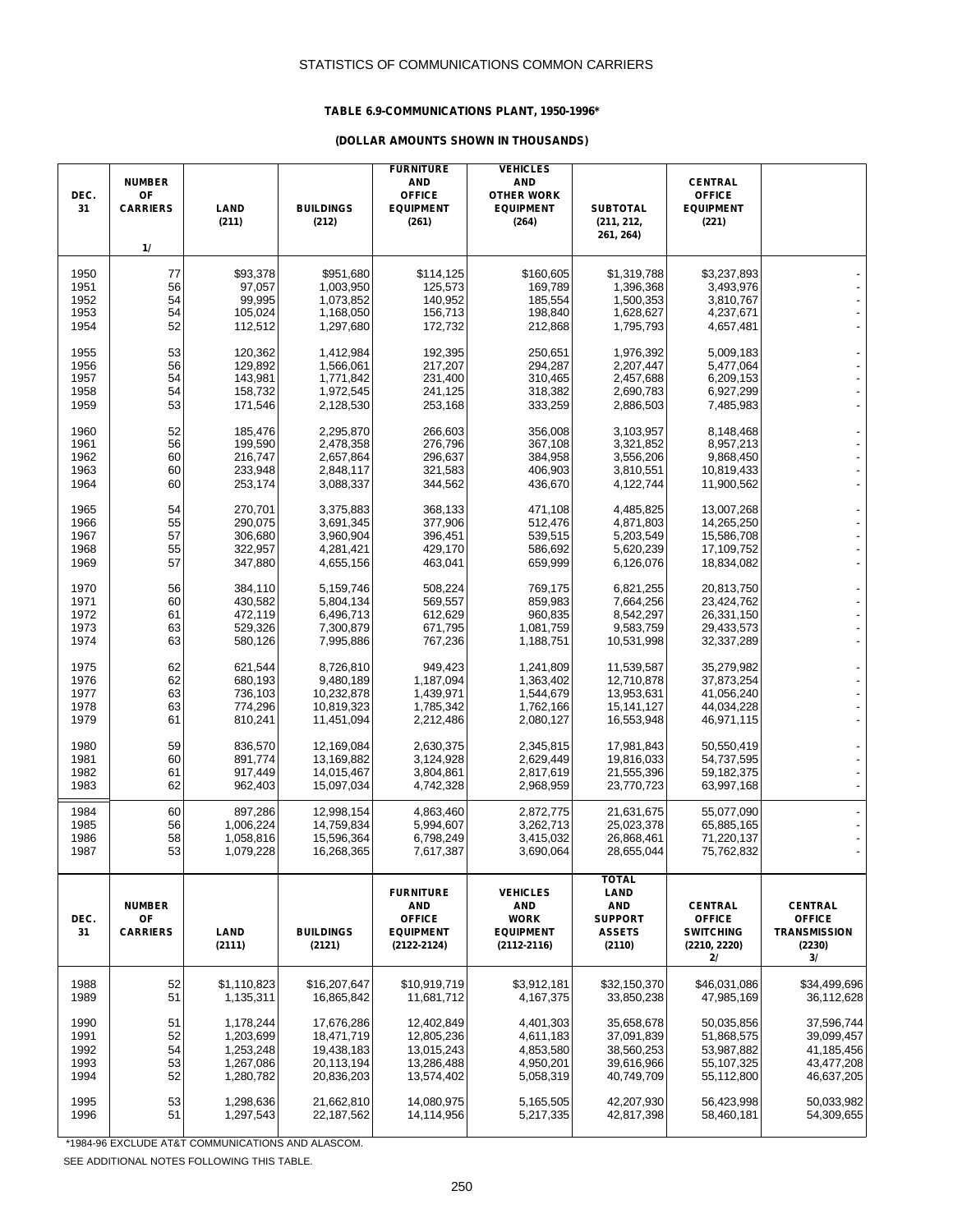### **TABLE 6.9-COMMUNICATIONS PLANT, 1950-1996--CONTINUED**

| DEC.<br>31   | <b>STATION</b><br><b>APPARATUS</b><br>(231) | <b>STATION</b><br><b>CONNECTIONS</b><br>(232)<br>4/ | <b>LARGE</b><br><b>PRIVATE</b><br><b>BRANCH</b><br><b>EXCHANGES</b><br>(234) | <b>PUBLIC</b><br><b>TELEPHONE</b><br><b>EQUIPMENT</b><br>(235)<br>5/ | <b>OTHER</b><br><b>COMMUNICATIONS</b><br><b>EQUIPMENT</b><br>(262)<br>6/ | <b>SUBTOTAL</b><br>(231, 232, 234,<br>235, 262) |
|--------------|---------------------------------------------|-----------------------------------------------------|------------------------------------------------------------------------------|----------------------------------------------------------------------|--------------------------------------------------------------------------|-------------------------------------------------|
|              |                                             |                                                     |                                                                              |                                                                      |                                                                          |                                                 |
| 1950         | \$727,652                                   | \$720,857                                           | \$342,869                                                                    | \$51,570                                                             |                                                                          | \$1,842,948                                     |
| 1951         | 787,258                                     | 796,540                                             | 386,048                                                                      | 59,770                                                               |                                                                          | 2,029,616                                       |
| 1952         | 857,993                                     | 882,136                                             | 424,589                                                                      | 68,432                                                               |                                                                          | 2,233,150                                       |
| 1953         | 922,916                                     | 973,739                                             | 463,104                                                                      | 77,767                                                               |                                                                          | 2,437,526                                       |
| 1954         | 994,152                                     | 1,067,317                                           | 502,353                                                                      | 88,227                                                               |                                                                          | 2,652,048                                       |
| 1955         | 1,089,110                                   | 1,185,883                                           |                                                                              | 100,636                                                              |                                                                          | 2,924,991                                       |
| 1956         | 1,206,810                                   | 1,330,339                                           | 549,362<br>612,260                                                           | 115,916                                                              |                                                                          | 3,265,324                                       |
| 1957         | 1,800,983                                   | 1,585,647                                           | 377,639                                                                      | 1,007                                                                |                                                                          | 3,765,277                                       |
| 1958         | 1,938,482                                   | 1,735,540                                           | 422,433                                                                      |                                                                      |                                                                          | 4,096,455                                       |
| 1959         | 2,124,255                                   | 1,905,508                                           | 481,667                                                                      |                                                                      |                                                                          | 4,511,431                                       |
|              |                                             |                                                     |                                                                              |                                                                      |                                                                          |                                                 |
| 1960         | 2,187,471                                   | 2,028,098                                           | 715,600                                                                      |                                                                      |                                                                          | 4,931,169                                       |
| 1961         | 2,366,724                                   | 2,189,347                                           | 825,393                                                                      |                                                                      |                                                                          | 5,381,464                                       |
| 1962         | 2,573,836                                   | 2,373,862                                           | 944,279                                                                      |                                                                      |                                                                          | 5,891,976                                       |
| 1963         | 2,742,139                                   | 2,546,940                                           | 1,057,383                                                                    |                                                                      |                                                                          | 6,346,462                                       |
| 1964         | 2,949,631                                   | 2,771,353                                           | 1,173,706                                                                    |                                                                      |                                                                          | 6,894,689                                       |
| 1965         | 3,195,309                                   | 3,020,319                                           | 1,304,147                                                                    |                                                                      |                                                                          | 7,519,775                                       |
| 1966         | 3,465,707                                   | 3,296,003                                           | 1,476,614                                                                    |                                                                      |                                                                          | 8,238,324                                       |
| 1967         | 3,747,834                                   | 3,574,379                                           | 1,651,686                                                                    |                                                                      |                                                                          | 8,973,899                                       |
| 1968         | 4,136,257                                   | 3,928,381                                           | 1,838,683                                                                    |                                                                      |                                                                          | 9,903,321                                       |
| 1969         | 4,608,633                                   | 4,343,326                                           | 2,088,212                                                                    |                                                                      |                                                                          | 11,040,171                                      |
|              |                                             |                                                     |                                                                              |                                                                      |                                                                          |                                                 |
| 1970         | 4,997,135                                   | 4,758,131                                           | 2,331,146                                                                    |                                                                      |                                                                          | 12,086,412                                      |
| 1971<br>1972 | 5,272,596<br>5,745,684                      | 5,225,337<br>5,747,932                              | 2,553,155<br>2,769,377                                                       |                                                                      |                                                                          | 13,051,089<br>14,262,993                        |
| 1973         | 6,259,514                                   | 6,328,270                                           | 2,980,337                                                                    |                                                                      |                                                                          | 15,568,121                                      |
| 1974         | 6,670,890                                   | 6,887,993                                           | 3,174,704                                                                    |                                                                      |                                                                          | 16,733,588                                      |
|              |                                             |                                                     |                                                                              |                                                                      |                                                                          |                                                 |
| 1975         | 7,205,845                                   | 7,478,852                                           | 3,323,956                                                                    |                                                                      |                                                                          | 18,008,653                                      |
| 1976         | 7,894,699                                   | 8,252,241                                           | 3,411,459                                                                    |                                                                      |                                                                          | 19,558,399                                      |
| 1977         | 8,887,202                                   | 9,368,289                                           | 3,507,564                                                                    |                                                                      |                                                                          | 21,763,055                                      |
| 1978<br>1979 | 9,963,149<br>10,900,424                     | 10,599,055<br>12,135,760                            | 3,581,596                                                                    |                                                                      |                                                                          | 24,143,800                                      |
|              |                                             |                                                     | 3,697,491                                                                    |                                                                      |                                                                          | 26,733,674                                      |
| 1980         | 11,892,002                                  | 13,864,035                                          | 3,834,626                                                                    |                                                                      |                                                                          | 29,590,663                                      |
| 1981         | 13,044,737                                  | 15,931,604                                          | 4,050,369                                                                    |                                                                      |                                                                          | 33,026,710                                      |
| 1982         | 13,714,251                                  | 16,700,040                                          | 4,301,960                                                                    |                                                                      |                                                                          | 34,716,251                                      |
| 1983         | 12,575,290                                  | 17,142,022                                          | 4,183,769                                                                    |                                                                      |                                                                          | 33,901,082                                      |
|              |                                             |                                                     |                                                                              |                                                                      |                                                                          |                                                 |
| 1984         | 1,468,450                                   | 13,222,430                                          | 1,181,106                                                                    | 1,149,772                                                            | \$2,023,743                                                              | 19,045,501                                      |
| 1985<br>1986 | 1,870,666                                   | 14,399,357                                          | 1,565,433<br>1.601.217                                                       | 1,207,581                                                            | 2,265,806<br>2,495,263                                                   | 21,308,843<br>21,264,021                        |
| 1987         | 1,594,885<br>1,106,705                      | 14,296,152<br>14,527,818                            | 1,556,855                                                                    | 1,276,504<br>1,327,751                                               | 2,666,553                                                                | 21,185,682                                      |
|              |                                             |                                                     |                                                                              |                                                                      |                                                                          |                                                 |
|              |                                             |                                                     |                                                                              |                                                                      |                                                                          | <b>TOTAL</b>                                    |
|              |                                             |                                                     | LARGE                                                                        | <b>PUBLIC</b>                                                        |                                                                          | <b>INFORMATION</b>                              |
|              |                                             | <b>CUSTOMER</b>                                     | <b>PRIVATE</b>                                                               | <b>TELEPHONE</b>                                                     | <b>OTHER</b>                                                             | <b>ORIGINATION/</b>                             |
| DEC.         | <b>STATION</b>                              | <b>PREMISES</b>                                     | <b>BRANCH</b>                                                                | <b>TERMINAL</b>                                                      | <b>TERMINAL</b>                                                          | <b>TERMINATION</b>                              |
| 31           | <b>APPARATUS</b><br>(2311)                  | <b>WIRING</b><br>(2321)                             | <b>EXCHANGES</b><br>(2341)                                                   | <b>EQUIPMENT</b><br>(2351)                                           | <b>EQUIPMENT</b><br>(2362)                                               | <b>ASSETS</b><br>(2310)                         |
|              |                                             |                                                     |                                                                              |                                                                      |                                                                          |                                                 |
|              |                                             |                                                     |                                                                              |                                                                      |                                                                          |                                                 |
| 1988<br>1989 | \$876,435<br>770,419                        | \$12,928,938                                        | \$268,046<br>246,900                                                         | \$1,379,217<br>1,436,570                                             | \$1,842,620<br>1,966,727                                                 | \$17,295,255                                    |
|              |                                             | 12,027,754                                          |                                                                              |                                                                      |                                                                          | 16,448,370                                      |
| 1990         | 557,271                                     | 8,161,875                                           | 191,801                                                                      | 1,516,988                                                            | 1,987,666                                                                | 12,415,599                                      |
| 1991         | 566,859                                     | 4,537,517                                           | 190,057                                                                      | 1,564,808                                                            | 2,050,130                                                                | 8,909,370                                       |
| 1992         | 542,917                                     | 1,234,759                                           | 198,533                                                                      | 1,556,328                                                            | 2,223,368                                                                | 5,755,903                                       |
| 1993         | 518,006                                     | 517,445                                             | 200,507                                                                      | 1,608,901                                                            | 2,475,673                                                                | 5,320,532                                       |
| 1994         | 526,426                                     | 142,672                                             | 182,905                                                                      | 1,664,218                                                            | 2,372,972                                                                | 4,889,194                                       |
|              |                                             |                                                     |                                                                              |                                                                      |                                                                          |                                                 |
| 1995         | 415,642                                     | 142,752                                             | 177,453                                                                      | 1,676,901                                                            | 2,642,312                                                                | 5,055,060                                       |
| 1996         | 358,114                                     | 142,672                                             | 173,105                                                                      | 1,673,400                                                            | 2,849,153                                                                | 5,196,449                                       |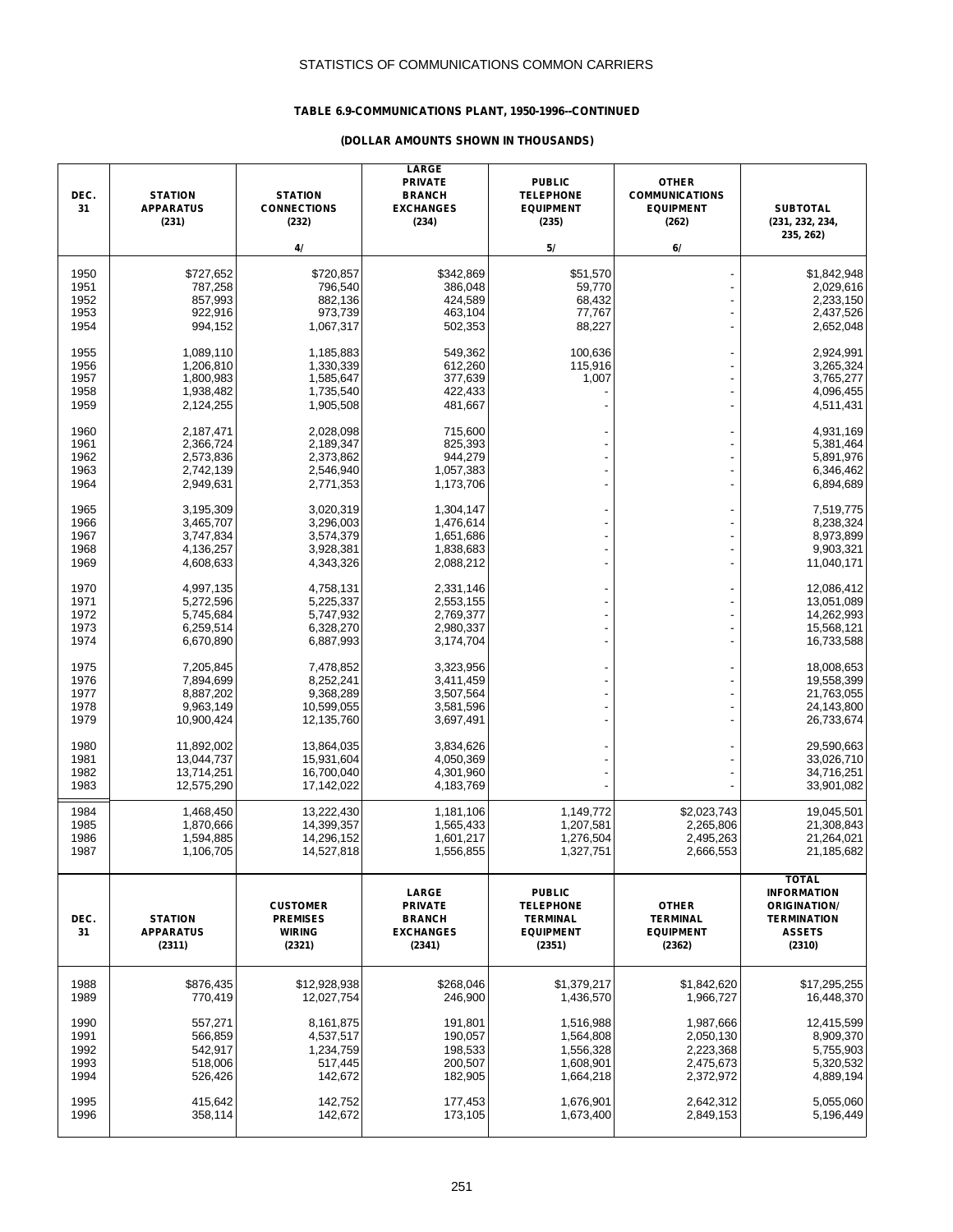### **TABLE 6.9-COMMUNICATIONS PLANT, 1950-1996--CONTINUED**

| DEC.<br>31                           | <b>POLE</b><br><b>LINES</b><br>(241)                          | <b>AERIAL</b><br><b>CABLE</b><br>(242.1)                      | <b>UNDERGROUND</b><br><b>CABLE</b><br>(242.2)    | <b>BURIED</b><br><b>CABLE</b><br>(242.3)                      | <b>SUBMARINE</b><br><b>CABLE</b><br>(242.4)         |                                                                        |
|--------------------------------------|---------------------------------------------------------------|---------------------------------------------------------------|--------------------------------------------------|---------------------------------------------------------------|-----------------------------------------------------|------------------------------------------------------------------------|
| 1950                                 | \$802,743                                                     | \$1,187,007                                                   | \$843,652                                        | \$265,305                                                     | \$22,532                                            |                                                                        |
| 1951                                 | 855,442                                                       | 1,302,681                                                     | 890,225                                          | 287,967                                                       | 23,577                                              |                                                                        |
| 1952                                 | 915,548                                                       | 1,430,784                                                     | 952,875                                          | 319,392                                                       | 25,002                                              |                                                                        |
| 1953                                 | 978,645                                                       | 1,580,790                                                     | 1,020,090                                        | 347,139                                                       | 26,496                                              |                                                                        |
| 1954                                 | 1,044,772                                                     | 1,749,506                                                     | 1,103,483                                        | 367,338                                                       | 28,702                                              |                                                                        |
| 1955                                 | 1,115,314                                                     | 1,942,005                                                     | 1,178,263                                        | 393,385                                                       | 30,043                                              |                                                                        |
| 1956                                 | 1,182,406                                                     | 2,167,421                                                     | 1,289,118                                        | 443.060                                                       | 51,099                                              |                                                                        |
| 1957                                 | 1,248,417                                                     | 2,411,969                                                     | 1,435,774                                        | 503,198                                                       | 74,857                                              |                                                                        |
| 1958                                 | 1,303,763                                                     | 2,629,143                                                     | 1,566,786                                        | 566,832                                                       | 77,685                                              |                                                                        |
| 1959                                 | 1,355,595                                                     | 2,848,930                                                     | 1,680,919                                        | 632,891                                                       | 92,072                                              |                                                                        |
| 1960                                 | 1,467,858                                                     | 3,086,154                                                     | 1,820,814                                        | 733,428                                                       | 104,837                                             |                                                                        |
| 1961                                 | 1,507,461                                                     | 3,282,504                                                     | 1,939,179                                        | 826,990                                                       | 107,332                                             |                                                                        |
| 1962                                 | 1,551,472                                                     | 3,475,056                                                     | 2,054,840                                        | 945,053                                                       | 110,836                                             |                                                                        |
| 1963                                 | 1,589,416                                                     | 3,671,104                                                     | 2,177,437                                        | 1,069,759                                                     | 135,214                                             |                                                                        |
| 1964                                 | 1,616,685                                                     | 3,878,997                                                     | 2,316,164                                        | 1,263,628                                                     | 169,649                                             |                                                                        |
| 1965                                 | 1,640,999                                                     | 4,102,758                                                     | 2,452,582                                        | 1,472,530                                                     | 177,844                                             |                                                                        |
| 1966                                 | 1,668,592                                                     | 4,341,546                                                     | 2,620,078                                        | 1,760,896                                                     | 181,842                                             |                                                                        |
| 1967                                 | 1,692,457                                                     | 4,578,764                                                     | 2,823,172                                        | 2,086,211                                                     | 184,460                                             |                                                                        |
| 1968                                 | 1,722,512                                                     | 4,826,322                                                     | 3,033,990                                        | 2,397,850                                                     | 208,495                                             |                                                                        |
| 1969                                 | 1,755,259                                                     | 5,126,653                                                     | 3,311,507                                        | 2,848,693                                                     | 211,724                                             |                                                                        |
| 1970<br>1971<br>1972<br>1973<br>1974 | 1,778,920<br>1,813,163<br>1,852,394<br>1,899,941<br>1,954,344 | 5,443,790<br>5,763,603<br>6,134,608<br>6,569,043<br>7,002,958 | 4,128,260<br>4,574,038<br>5,076,617<br>5,626,795 | 3,368,653<br>3,984,858<br>4,595,773<br>5,331,210<br>6,230,061 | 231,243<br>240,347<br>243,584<br>245,231<br>285,498 |                                                                        |
| 1975                                 | 2,008,725                                                     | 7,416,201                                                     | 6,091,391                                        | 7,116,305                                                     | 321,959                                             |                                                                        |
| 1976                                 | 2,099,682                                                     | 7,958,561                                                     | 6,512,683                                        | 7,993,218                                                     | 378,598                                             |                                                                        |
| 1977                                 | 2,197,909                                                     | 8,599,402                                                     | 7,114,321                                        | 9,209,835                                                     | 374,210                                             |                                                                        |
| 1978                                 | 2,303,458                                                     | 9,273,899                                                     | 7,797,206                                        | 10,486,217                                                    | 370,739                                             |                                                                        |
| 1979                                 | 2,394,844                                                     | 9,972,575                                                     | 8,620,487                                        | 11,880,437                                                    | 373,611                                             |                                                                        |
| 1980                                 | 2,531,795                                                     | 10,850,754                                                    | 9,618,387                                        | 13,347,530                                                    | 397,297                                             | $\overline{\phantom{0}}$                                               |
| 1981                                 | 2,695,238                                                     | 11,858,156                                                    | 10,610,528                                       | 14,825,933                                                    | 392,499                                             |                                                                        |
| 1982                                 | 2,863,951                                                     | 12,868,083                                                    | 11,646,994                                       | 16,351,050                                                    | 380,413                                             |                                                                        |
| 1983                                 | 3,063,951                                                     | 13,939,535                                                    | 12,589,197                                       | 17,772,533                                                    | 447,937                                             |                                                                        |
| 1984                                 | 3,220,464                                                     | 16,772,362                                                    | 13,332,108                                       | 20,627,024                                                    | 153,255                                             | $\overline{\phantom{a}}$                                               |
| 1985                                 | 3,690,471                                                     | 19,154,679                                                    | 15,539,867                                       | 24,709,939                                                    | 136,766                                             |                                                                        |
| 1986                                 | 3,891,914                                                     | 20,413,976                                                    | 16,539,450                                       | 26,956,415                                                    | 130,691                                             |                                                                        |
| 1987                                 | 4,103,644                                                     | 21,411,170                                                    | 17,495,291                                       | 28,959,881                                                    | 132,648                                             |                                                                        |
| DEC.<br>31                           | <b>POLES</b><br>(2411)                                        | <b>AERIAL</b><br><b>CABLE</b><br>(2421)                       | <b>UNDERGROUND</b><br><b>CABLE</b><br>(2422)     | <b>BURIED</b><br><b>CABLE</b><br>(2423)                       | <b>SUBMARINE</b><br><b>CABLE</b><br>(2424, 2425)    | <b>INTRABUILDING</b><br><b>NETWORK</b><br><b>CABLE</b><br>(2426)<br>71 |
| 1988                                 | \$4,288,101                                                   | \$20,328,840                                                  | \$18,312,882                                     | \$30,834,618                                                  | \$130,973                                           | \$2,182,410                                                            |
| 1989                                 | 4,463,145                                                     | 21,337,188                                                    | 19,092,063                                       | 32,699,703                                                    | 127,046                                             | 2,367,102                                                              |
| 1990                                 | 4,646,215                                                     | 22,517,976                                                    | 20,058,233                                       | 34,850,325                                                    | 129,025                                             | 2,456,366                                                              |
| 1991                                 | 4,858,764                                                     | 23,733,869                                                    | 20,910,428                                       | 36,839,434                                                    | 122,743                                             | 2,532,124                                                              |
| 1992                                 | 5,099,209                                                     | 25,068,899                                                    | 21,914,234                                       | 39,150,235                                                    | 125,855                                             | 2,254,941                                                              |
| 1993                                 | 5,320,859                                                     | 26,275,610                                                    | 22,732,530                                       | 41,522,954                                                    | 130,025                                             | 2,286,927                                                              |
| 1994                                 | 5,516,721                                                     | 27,505,691                                                    | 23,470,233                                       | 43,600,292                                                    | 141,338                                             | 2,271,730                                                              |
| 1995                                 | 5,735,260                                                     | 28,980,893                                                    | 24,211,110                                       | 45,829,518                                                    | 141,876                                             | 2,229,141                                                              |
| 1996                                 | 5,880,283                                                     | 30,397,059                                                    | 25,093,021                                       | 48,377,947                                                    | 158,921                                             | 2,262,012                                                              |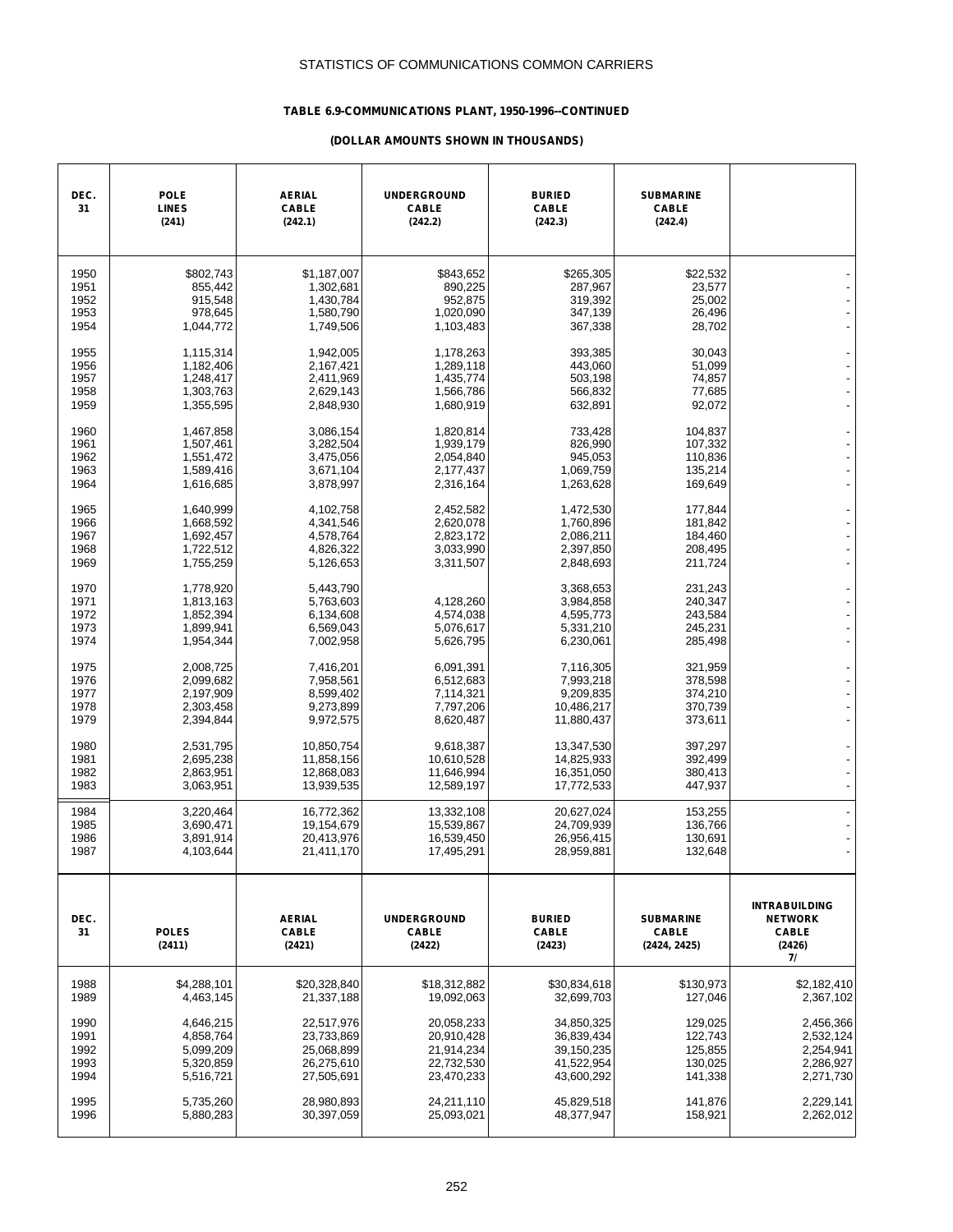### **TABLE 6.9-COMMUNICATIONS PLANT, 1950-1996--CONTINUED**

| DEC.<br>31 | <b>AERIAL</b><br><b>WIRE</b><br>(243)  | <b>UNDERGROUND</b><br><b>CONDUIT</b><br>(244) | <b>SUBTOTAL</b><br>$(241 - 244)$                                               | <b>TELEPHONE</b><br><b>PLANT</b><br><b>ACQUIRED/</b><br>SOLD<br>(276, 277) | <b>INTANGIBLES</b><br>$(201 - 203)$ | <b>TELEPHONE</b><br><b>PLANT</b><br><b>IN SERVICE</b><br>(100.1)              |
|------------|----------------------------------------|-----------------------------------------------|--------------------------------------------------------------------------------|----------------------------------------------------------------------------|-------------------------------------|-------------------------------------------------------------------------------|
|            |                                        |                                               | 8/                                                                             | 9/                                                                         | 10/                                 |                                                                               |
| 1950       | \$395,782                              | \$540,698                                     | \$4,114,468                                                                    | \$189                                                                      | \$1,208                             | \$10,516,495                                                                  |
| 1951       | 411,036                                | 561,193                                       | 4,390,808                                                                      | 114                                                                        | 1,141                               | 11,312,024                                                                    |
| 1952       | 426,487                                | 589,685                                       | 4,721,428                                                                      | 172                                                                        | 1,135                               | 12,267,005                                                                    |
| 1953       | 441,052                                | 622,242                                       | 5,081,241                                                                      | 34                                                                         | 1,174                               | 13,386,272                                                                    |
| 1954       | 463,431                                | 659,517                                       | 5,484,380                                                                      | 694                                                                        | 1,186                               | 14,591,581                                                                    |
| 1955       | 489,209                                | 699,399                                       | 5,918,280                                                                      | 376                                                                        | 1,238                               | 15,830,461                                                                    |
| 1956       | 521,236                                | 762,719                                       | 6,491,819                                                                      | 723                                                                        | 1,325                               | 17,443,702                                                                    |
| 1957       | 552,869                                | 852,126                                       | 7,158,206                                                                      | 2,664                                                                      | 2,881                               | 19,595,869                                                                    |
| 1958       | 573,392                                | 918,686                                       | 7,719,443                                                                      | 14,190                                                                     | 2,668                               | 21,450,838                                                                    |
| 1959       | 594,432                                | 975,642                                       | 8,266,331                                                                      | 15,234                                                                     | 2,681                               | 23,168,163                                                                    |
| 1960       | 613,140                                | 1,057,777                                     | 8,884,008                                                                      | 129                                                                        | 2,694                               | 25,070,425                                                                    |
| 1961       | 620,612                                | 1,120,707                                     | 9,404,784                                                                      | 291                                                                        | 2,711                               | 27,068,314                                                                    |
| 1962       | 626,984                                | 1,177,455                                     | 9,941,695                                                                      | 133                                                                        | 2,757                               | 29,261,217                                                                    |
| 1963       | 627,021                                | 1,245,562                                     | 10,515,514                                                                     | 236                                                                        | 3,336                               | 31,495,533                                                                    |
| 1964       | 617,858                                | 1,328,729                                     | 11,191,709                                                                     | 58                                                                         | 3,304                               | 34,113,066                                                                    |
| 1965       | 593,356                                | 1,419,388                                     | 11,859,457                                                                     | 218                                                                        | 2,865                               | 36,875,409                                                                    |
| 1966       | 569,582                                | 1,528,361                                     | 12,670,896                                                                     | 4,857                                                                      | 1,377                               | 40,052,507                                                                    |
| 1967       | 542,503                                | 1,650,569                                     | 13,558,136                                                                     | 3,226                                                                      | 1,637                               | 43,327,155                                                                    |
| 1968       | 519,812                                | 1,778,255                                     | 14,487,236                                                                     | 468                                                                        | 1,745                               | 47,122,762                                                                    |
| 1969       | 495,550                                | 1,971,008                                     | 15,720,394                                                                     | 492                                                                        | 2,405                               | 51,723,620                                                                    |
| 1970       | 470,519                                | 2,258,487                                     | 17,226,419                                                                     | 1,095                                                                      | 2,544                               | 56,951,475                                                                    |
| 1971       | 450,672                                | 2,566,014                                     | 18,946,917                                                                     | 413                                                                        | 3,030                               | 63,090,467                                                                    |
| 1972       | 433,245                                | 2,894,940                                     | 20,728,582                                                                     | 2,102                                                                      | 3,219                               | 69,870,343                                                                    |
| 1973       | 416,192                                | 3,305,990                                     | 22,844,224                                                                     | 4,967                                                                      | 6,968                               | 77,441,613                                                                    |
| 1974       | 391,815                                | 3,776,055                                     | 25,267,525                                                                     | 10,908                                                                     | 6,760                               | 84,888,068                                                                    |
| 1975       | 367,014                                | 4,126,331                                     | 27,447,926                                                                     | 1,463                                                                      | 6,418                               | 92,284,028                                                                    |
| 1976       | 352,797                                | 4,433,170                                     | 29,728,708                                                                     | 1,239                                                                      | 6,959                               | 99,879,437                                                                    |
| 1977       | 337,465                                | 4,881,954                                     | 32,715,095                                                                     | 941                                                                        | 7,138                               | 109,496,100                                                                   |
| 1978       | 324,691                                | 5,448,840                                     | 36,005,051                                                                     | 4,658                                                                      | 7,060                               | 119,335,925                                                                   |
| 1979       | 308,852                                | 6,153,363                                     | 39,704,169                                                                     | 1,965                                                                      | 6,823                               | 129,971,695                                                                   |
| 1980       | 303,039                                | 6,916,233                                     | 43,965,034                                                                     | 1,563                                                                      | 6,264                               | 142,095,787                                                                   |
| 1981       | 301,573                                | 7,577,807                                     | 48,261,734                                                                     | 452                                                                        | 2,768                               | 155,845,292                                                                   |
| 1982       | 303,267                                | 8,202,691                                     | 52,616,448                                                                     | 1,376                                                                      | 2,776                               | 168,074,623                                                                   |
| 1983       | 306,551                                | 8,689,584                                     | 56,809,289                                                                     | 2,017                                                                      | 1,837                               | 178,482,115                                                                   |
| 1984       | 297,874                                | 9,088,615                                     | 63,491,702                                                                     | 713                                                                        | 2,799                               | 159.249.480                                                                   |
| 1985       | 338,378                                | 10,122,403                                    | 73,692,503                                                                     | 1,046                                                                      | 3,047                               | 185,913,983                                                                   |
| 1986       | 336,817                                | 10,592,637                                    | 78,861,900                                                                     | 277                                                                        | 2,760                               | 198,217,362                                                                   |
| 1987       | 327,171                                | 11,112,520                                    | 83,542,325                                                                     | 1                                                                          | 4,653                               | 209,150,536                                                                   |
| DEC.<br>31 | <b>AERIAL</b><br><b>WIRE</b><br>(2431) | <b>CONDUIT</b><br><b>SYSTEMS</b><br>(2441)    | <b>TOTAL</b><br><b>CABLE</b><br><b>AND WIRE</b><br><b>FACILITIES</b><br>(2410) | <b>AMORTIZABLE</b><br><b>TANGIBLE</b><br><b>ASSETS</b><br>(2680)<br>11/    | <b>INTANGIBLES</b><br>(2690)        | TELE-<br><b>COMMUNICATIONS</b><br><b>PLANT</b><br><b>IN SERVICE</b><br>(2001) |
| 1988       | \$327.633                              | \$11,666,203                                  | \$88.071.660                                                                   | \$1.818.753                                                                | \$4,717                             | \$219,871,536                                                                 |
| 1989       | 330,072                                | 12,226,270                                    | 92,642,591                                                                     | 1,760,840                                                                  | 2,708                               | 228,802,536                                                                   |
| 1990       | 331,510                                | 12,871,308                                    | 97,860,961                                                                     | 1,674,128                                                                  | 4,973                               | 235,246,934                                                                   |
| 1991       | 341,942                                | 13,538,783                                    | 102,878,090                                                                    | 1,762,677                                                                  | 9,653                               | 241,619,670                                                                   |
| 1992       | 337,901                                | 14,160,274                                    | 108.111.548                                                                    | 1,897,674                                                                  | 9,279                               | 249,507,995                                                                   |
| 1993       | 241,987                                | 14,770,317                                    | 113,281,205                                                                    | 1,969,216                                                                  | 9,286                               | 258,781,742                                                                   |
| 1994       | 247,521                                | 15,327,185                                    | 118,080,703                                                                    | 1,962,969                                                                  | 10,803                              | 267,443,392                                                                   |
| 1995       | 212,666                                | 14,842,684                                    | 123,183,157                                                                    | 2,036,332                                                                  | 5,758                               | 278,946,213                                                                   |
| 1996       | 212,488                                | 16,445,224                                    | 128,826,957                                                                    | 1,151,253                                                                  | 17,191                              | 291,568,976                                                                   |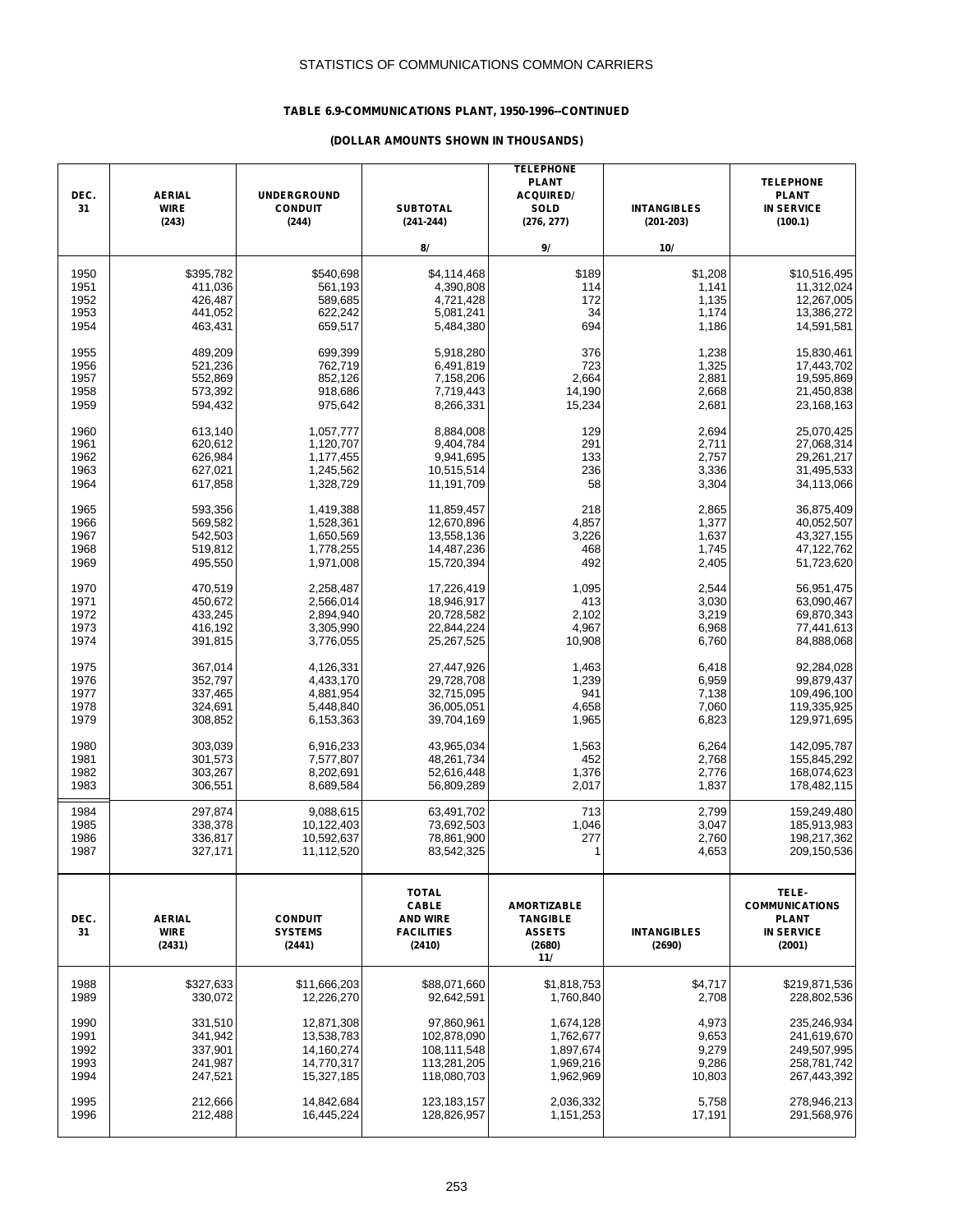### **TABLE 6.9-COMMUNICATIONS PLANT, 1950-1996--CONTINUED**

| DEC.<br>31                           | <b>TELEPHONE</b><br><b>PLANT</b><br><b>UNDER</b><br><b>CONSTRUCTION</b><br>(100.2)                                          |                                                                                               | <b>PROPERTY</b><br><b>HELD</b><br><b>FOR FUTURE</b><br><b>TELEPHONE USE</b><br>(100.3)              | <b>TELEPHONE</b><br><b>PLANT</b><br><b>ACQUISITION</b><br><b>ADJUSTMENT</b><br>(100.4, 100.7) | <b>SATELLITE</b><br><b>EARTH</b><br><b>STATIONS</b><br>(100.5) | <b>GROSS</b><br><b>PLANT</b>                                            |
|--------------------------------------|-----------------------------------------------------------------------------------------------------------------------------|-----------------------------------------------------------------------------------------------|-----------------------------------------------------------------------------------------------------|-----------------------------------------------------------------------------------------------|----------------------------------------------------------------|-------------------------------------------------------------------------|
|                                      |                                                                                                                             |                                                                                               |                                                                                                     | 12/                                                                                           | 13/                                                            |                                                                         |
| 1950<br>1951<br>1952<br>1953<br>1954 | \$158,908<br>208,117<br>316,666<br>340,069<br>282,776                                                                       | ÷,<br>÷,                                                                                      | \$15,575<br>15,259<br>14,839<br>14,865<br>16,593                                                    | \$13,156<br>11,782<br>10,331<br>8,955<br>8,031                                                | $\overline{a}$<br>÷,                                           | \$10,704,134<br>11,547,183<br>12,608,841<br>13,750,161<br>14,898,981    |
| 1955<br>1956<br>1957<br>1958<br>1959 | 373,118<br>615,730<br>699,971<br>527,274<br>501,130                                                                         | $\overline{a}$<br>$\overline{a}$                                                              | 15,568<br>17,844<br>17,208<br>16,761<br>20,574                                                      | 5,534<br>4,042<br>3,760<br>3,601<br>2,938                                                     | $\overline{a}$<br>$\overline{a}$<br>$\overline{a}$             | 16,224,680<br>18,081,317<br>20,316,808<br>21,998,474<br>23,692,805      |
| 1960<br>1961<br>1962<br>1963<br>1964 | 619,131<br>619,052<br>649,862<br>769,782<br>819,275                                                                         | $\overline{a}$<br>$\blacksquare$                                                              | 21,250<br>21,796<br>24,408<br>22,548<br>25,353                                                      | 3,429<br>2,459<br>2,044<br>2,073<br>1,807                                                     | -<br>$\overline{a}$<br>$\overline{a}$<br>$\overline{a}$        | 25,714,235<br>27,711,621<br>29,937,531<br>32,289,936<br>34,959,501      |
| 1965<br>1966<br>1967<br>1968<br>1969 | 1,056,480<br>1,219,856<br>1,428,723<br>1,685,904<br>1,896,786                                                               | $\overline{a}$<br>$\overline{a}$                                                              | 32,805<br>38,803<br>41,796<br>39,144<br>59,758                                                      | 2,258<br>2,507<br>2,544<br>2,004<br>3,021                                                     | \$9,526<br>16,280<br>18,606                                    | 37,966,952<br>41,313,673<br>44,809,744<br>48,866,094<br>53,701,791      |
| 1970<br>1971<br>1972<br>1973<br>1974 | 2,819,257<br>3,128,647<br>3,334,754<br>3,466,021<br>3,589,608                                                               | ÷,<br>$\overline{\phantom{a}}$<br>$\overline{a}$                                              | 81,775<br>80,177<br>81,541<br>96,999<br>125,290                                                     | 4,740<br>6,107<br>10,987<br>10,793<br>6,167                                                   | 16,701<br>17,372<br>17,855<br>18,581<br>19,431                 | 59,873,948<br>66,322,770<br>73,315,480<br>81,034,007<br>88,628,564      |
| 1975<br>1976<br>1977<br>1978<br>1979 | 3,095,652<br>3,018,822<br>3,478,143<br>4,143,416<br>4,856,454                                                               | $\overline{a}$<br>÷,<br>$\overline{a}$                                                        | 125,707<br>107,487<br>91,540<br>30,420<br>21,323                                                    | 2,821<br>6,304<br>12,812<br>11,879<br>10,078                                                  | 31,285<br>40,427<br>51,926<br>79,817<br>90,264                 | 95,539,493<br>103,052,477<br>113,130,521<br>123,601,457<br>134,949,814  |
| 1980<br>1981<br>1982<br>1983         | 5,126,257<br>5,474,159<br>5,575,990<br>5,373,473                                                                            | $\overline{\phantom{0}}$<br>$\overline{a}$                                                    | 57,400<br>40,779<br>76,061<br>43,304                                                                | 12,853<br>11,531<br>10,976<br>9,772                                                           | 104,810<br>123,063<br>229,781<br>273,111                       | 147,397,107<br>161,494,824<br>173,967,431<br>184, 181, 775              |
| 1984<br>1985<br>1986<br>1987         | 4,499,873<br>5,094,209<br>4,589,062<br>4,374,325                                                                            | $\overline{\phantom{0}}$                                                                      | 27,100<br>10,461<br>22,986<br>29,679                                                                | 8,370<br>9,782<br>21,184<br>20,002                                                            | 18,852<br>6,830<br>7,995<br>7,769                              | 163,803,675<br>191,035,267<br>202,858,589<br>213,582,314                |
| DEC.<br>31                           | <b>TELECOMM. PLANT</b><br><b>UNDER CONSTR.</b><br>(SHORT-TERM FOR<br>1988-94;<br><b>TOTAL FOR 1995-96)</b><br>(2003)<br>14/ | <b>TELECOMM. PLANT</b><br><b>UNDER CONSTR.</b><br>(LONG-TERM FOR<br>1988-94)<br>(2004)<br>14/ | <b>PROPERTY HELD</b><br><b>FOR FUTURE</b><br>TELE-<br><b>COMMUNICATIONS</b><br><b>USE</b><br>(2002) | TELE-<br><b>COMMUNICATIONS</b><br><b>PLANT</b><br><b>ADJUSTMENT</b><br>(2005, 2007)<br>15/    | <b>NONOPERATING</b><br><b>PLANT</b><br>(2006)                  | <b>TOTAL</b><br><b>PLANT</b>                                            |
| 1988<br>1989                         | \$2,537,916<br>3,137,928                                                                                                    | \$1,137,422<br>1,182,313                                                                      | \$51,140<br>72,806                                                                                  | \$33,707<br>38,487                                                                            | \$210,376<br>210,956                                           | \$223.842.097<br>233,445,021                                            |
| 1990<br>1991<br>1992<br>1993<br>1994 | 3,100,943<br>3,088,466<br>3,141,673<br>2,858,144<br>2,872,232                                                               | 1,194,714<br>1,247,929<br>1,139,682<br>1,213,209<br>1,354,322                                 | 23,470<br>25,619<br>21,562<br>11,029<br>9,353                                                       | 85,742<br>216,241<br>210,370<br>276,156<br>390,703                                            | 239,993<br>251,715<br>277,186<br>416,095<br>404,929            | 239,891,799<br>246,449,644<br>254,298,464<br>263,556,374<br>272,474,927 |
| 1995<br>1996                         | 4,364,182<br>3,897,287                                                                                                      |                                                                                               | 11,110<br>17,611                                                                                    | 320,453<br>369,974                                                                            | 566,323<br>397,379                                             | 284,208,280<br>296,251,229                                              |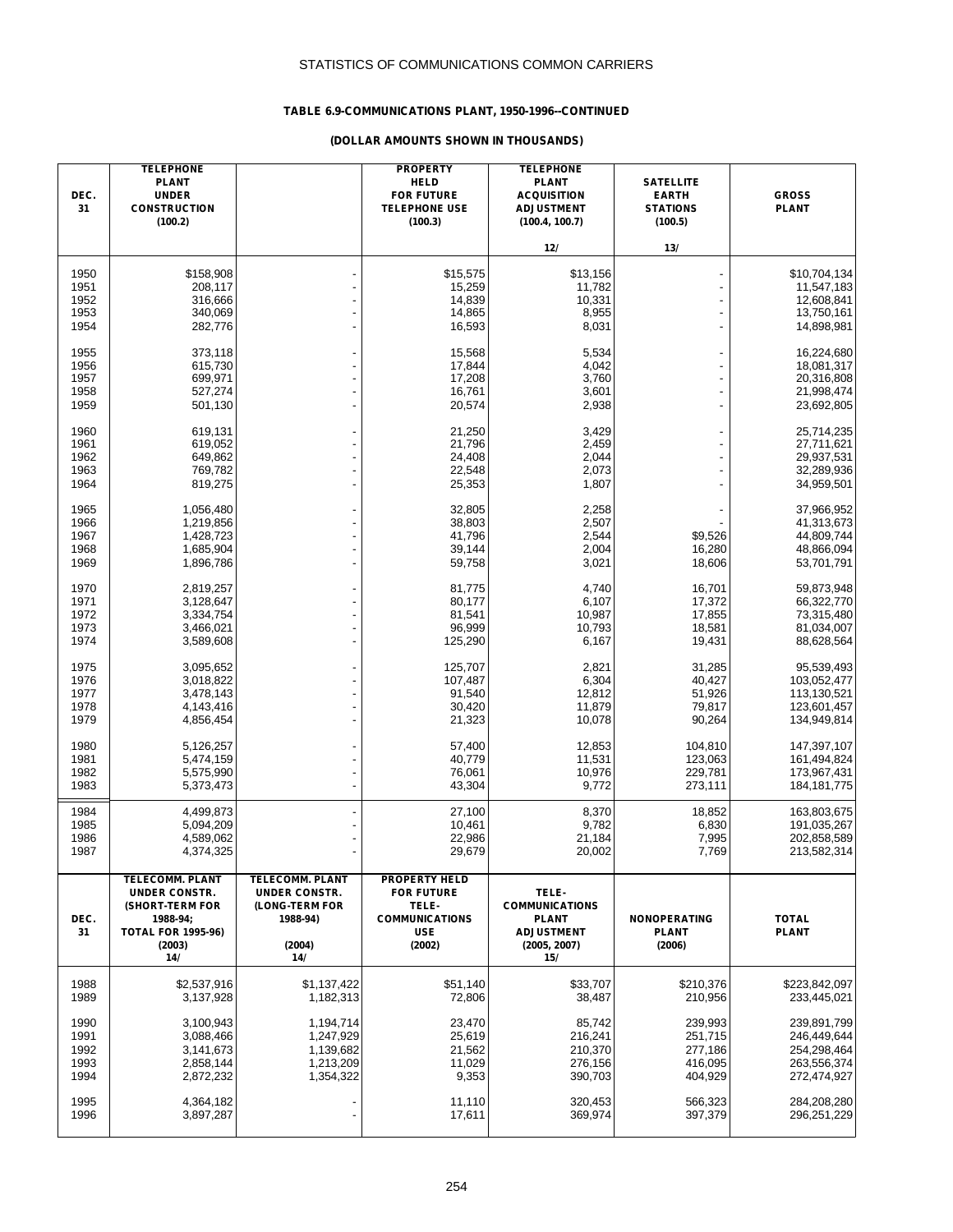#### **NOTES TO TABLES 6.1 THROUGH 6.9**

 THE HISTORICAL DATA PRESENTED IN THESE TABLES WERE COMPILED FROM PREVIOUS EDITIONS OF "STATISTICS OF COMMUNICATIONS COMMON CARRIERS" (SOCC), FORMERLY KNOWN AS "STATISTICS OF THE COMMUNICATIONS INDUSTRY IN THE UNITED STATES." FOR THE MOST PART, THE ORIGINAL DATA WERE GATHERED FROM THE ANNUAL REPORTS OF CLASS A TELEPHONE CARRIERS AND, BEGINNING IN 1957, INCLUDE THE VOLUNTARY SUBMISSIONS OF SELECTED LARGE TELEPHONE COMPANIES NOT SUBJECT TO THE COMMISSION'S REPORTING REQUIREMENTS. THE 1950 DATA INCLUDE INFORMATION SUBMITTED BY CLASS B CARRIERS, WHICH ARE SMALLER COMPANIES THAT HAVE LESS DETAILED ACCOUNTING REQUIREMENTS THAN CLASS A CARRIERS.

 OVER THE YEARS, THE NUMBER OF CARRIERS REPORTING TO THE COMMISSION HAS VARIED BECAUSE OF MERGERS, CARRIER RECLASSIFICATION, AND CHANGES IN THE REPORTING CRITERIA. IN 1985, THE ANNUAL OPERATING REVENUE REQUIREMENT FOR TELEPHONE CARRIER REPORTING WAS CHANGED FROM \$1 MILLION TO \$100 MILLION. AS A RESULT, TWENTY-ONE COMPANIES THAT HAD FILED A REPORT FOR 1984 WERE RELIEVED OF THIS REQUIREMENT THE FOLLOWING YEAR. THESE CARRIERS ACCOUNTED FOR ABOUT \$440 MILLION IN TOTAL OPERATING REVENUES IN 1984, WITH TWO-THIRDS OF THEM REPORTING LESS THAN \$20 MILLION.

 IN THE LAST (1995/96) EDITION OF THIS PUBLICATION, THE 1995 DATA DID NOT INCLUDE AT&T COMMUNICATIONS OR ALASCOM (NEWLY ACQUIRED BY AT&T CORP.) BECAUSE THE DETAILED REPORTING REQUIREMENTS FOR THESE CARRIERS WERE ELIMINATED AFTER THE COMMISSION HAD DECIDED THAT AT&T WOULD NO LONGER BE CONSIDERED A DOMINANT CARRIER. THIS YEAR, THESE TABLES HAVE BEEN REVISED TO EXCLUDE DATA FOR THE AFOREMENTIONED CARRIERS FOR 1984 AND SUBSEQUENT YEARS--THE PERIOD SINCE AT&T'S DIVESTITURE OF THE BELL OPERATING COMPANIES. (THE DOUBLE LINE IN THE YEAR COLUMN OF EACH TABLE MARKS THE TIME OF DIVESTITURE, WHICH WAS EFFECTIVE JAN. 1, 1984.) THEREFORE, THE DATA FOR 1984-96 ARE NOT COMPARABLE TO THE DATA FOR 1950-83. HISTORICAL DATA THAT INCLUDE AT&T COMMUNICATIONS AND ALASCOM APPEAR IN THE 1994/95 AND EARLIER EDITIONS OF THIS PUBLICATION.

 ON JAN. 1, 1988, A REVISED UNIFORM SYSTEM OF ACCOUNTS (USOA) WENT INTO EFFECT. AS A RESULT OF THESE REVISIONS, DATA SUBMITTED UNDER THE NEW RULES MAY NOT BE COMPARABLE ON A ONE-TO-ONE BASIS WITH DATA FILED FOR PREVIOUS YEARS. IN THESE TABLES, USOA ACCOUNT NUMBERS ARE GIVEN FOR EACH COLUMN HEADING (WHERE APPLICABLE). THE THREE-DIGIT NUMBERS REFER TO PART 31 OF THE COMMISSION'S RULES, WHEREAS THOSE WITH FOUR DIGITS REFER TO PART 32--THE REVISED USOA THAT SUPERSEDED PART 31.

#### **REVENUES**

 IN TABLE 6.3, THE TOLL PRIVATE LINE REVENUE CATEGORIES USED FOR THE 1950-87 PERIOD WERE INTRODUCED IN THE 1981 ANNUAL REPORTS, AND ARE NOT COMPLETELY COMPARABLE TO THE CATEGORIES LISTED IN THE REPORTS FOR 1980 AND PRIOR YEARS. THE REVENUE BREAKDOWN BEFORE 1981 WAS AS FOLLOWS: TELEPHONE, TELETYPEWRITER, OTHER TELEGRAPH, TELPAK (BEGINNING IN 1961), PROGRAM TRANSMISSION - AUDIO, PROGRAM TRANSMISSION - VIDEO, AND OTHER PRIVATE LINE SERVICES.

- 1/ ACCESS REVENUES WERE FIRST REPORTED IN 1984 FOLLOWING THE AT&T DIVESTITURE.
- 2/ IN THE 1957 THROUGH 1973 SOCC BOOKS, DETAILS OF PRIVATE LINE REVENUES WERE NOT TOTALED FOR CARRIERS THAT HAD FILED REPORTS ON A VOLUNTARY BASIS. IN THIS TABULATION, AGGREGATE DATA FOR THOSE CARRIERS ARE INCLUDED IN THE OTHER SERVICES CATEGORY OF TOLL PRIVATE LINE SERVICE REVENUES.
- 3/ IN 1982 THROUGH 1987, SOME OF THE NON-BELL COMPANIES DID NOT PROVIDE A BREAKDOWN OF THEIR TOLL PRIVATE LINE REVENUES. THESE REVENUES WERE REPORTED AS EITHER VOICE GRADE SERVICE REVENUES OR OTHER PRIVATE LINE SERVICE **REVENUES**
- 4/ WIDE AREA TOLL SERVICE (WATS) BEGAN IN 1961. DURING THE 1961-75 PERIOD, SOME OF THE NON-BELL COMPANIES INCLUDED WATS REVENUES IN THEIR MESSAGE TOLL SERVICE REVENUES. THE WATS FIGURES FOR 1961-65 INCLUDE REVENUES FOR WIDE AREA DATA SERVICE, WHICH WAS OFFERED ON A LIMITED DEVELOPMENTAL BASIS DURING THAT PERIOD.
- 5/ FOR 1961 THROUGH 1980, INCLUDES TELPAK.

6/ BEGINNING IN 1961, INCLUDES EARTH STATION REVENUES.

#### **EXPENSES**

 1/ THE PLANT SPECIFIC OPERATIONS EXPENSE ACCOUNTS ARE USED TO RECORD THE EXPENSES ASSOCIATED WITH PARTICULAR KINDS OF TELECOMMUNICATIONS PLANT. FOR DETAILS, SEE TABLE 2.8.

#### **EARNINGS**

- 1/ NET OPERATING INCOME FOR 1950-87 IS AFTER THE ADDITION AND SUBTRACTION OF RENTS FROM AND FOR THE LEASE OF OPERATING PROPERTY FROM NET OPERATING REVENUES. BEGINNING IN 1988, THESE RENTS ARE INCLUDED IN OPERATING REVENUES AND EXPENSES.
- 2/ BEGINNING IN 1970, NET INCOME IS AFTER EXTRAORDINARY AND DELAYED ITEMS. IN EARLIER YEARS, THESE ITEMS WERE CHARGED OR CREDITED TO RETAINED EARNINGS.
- 3/ THE SIGNIFICANT CHANGE IN NONOPERATING INCOME AND EXPENSE AND NONOPERATING TAXES THAT OCCURRED IN 1993 IS PRIMARILY ATTRIBUTABLE TO BUSINESS RESTRUCTURING AND THE ADOPTION OF NEW ACCOUNTING STANDARDS.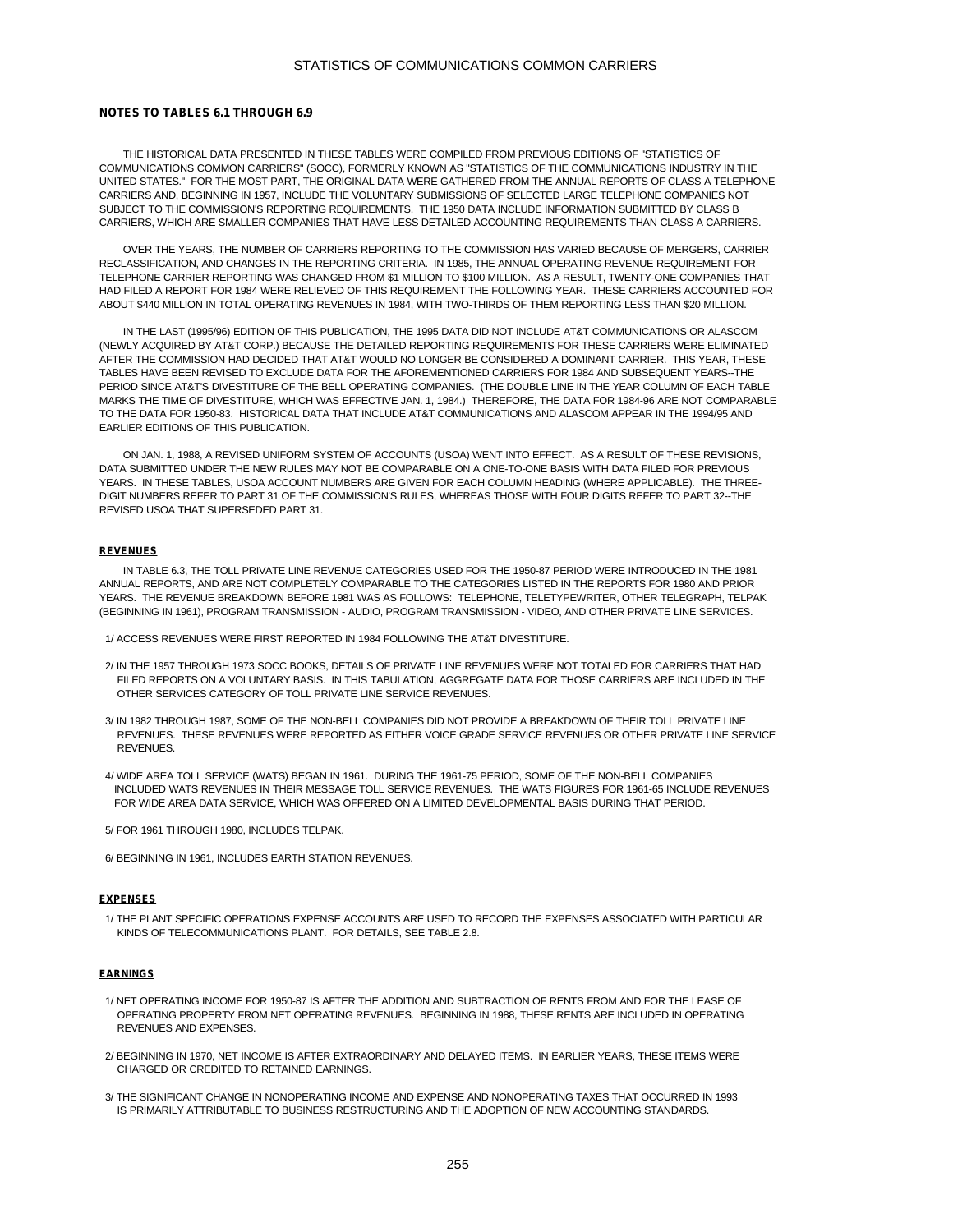#### **NOTES TO TABLES 6.1 THROUGH 6.9--CONTINUED**

#### **ASSETS AND LIABILITIES**

1/ INCLUDES PREPAID ACCOUNTS.

- 2/ INCLUDES MISCELLANEOUS PHYSICAL PROPERTY (ACCOUNT 103), WHICH IS REPORTED AS NONOPERATING PLANT (ACCOUNT 2006) UNDER THE REVISED USOA.
- 3/ INCLUDES OTHER JURISDICTIONAL ASSETS (ACCOUNT 1500), WHICH WERE NOT REPORTED BEFORE 1988.
- 4/ IN 1983, AT&T CHANGED THE PAR VALUE OF ITS COMMON STOCK FROM \$16.67 TO \$1 PER SHARE.

#### **PLANT**

- 1/ DURING THE 1957-84 PERIOD, DETAILED PLANT ACCOUNT DATA FOR THOSE CARRIERS THAT REPORTED TO THE COMMISSION ON A VOLUNTARY BASIS WERE NOT INCLUDED IN THE SOCC TABULATIONS. ACCORDINGLY, THE NUMBER OF CARRIERS INCLUDED IN THIS TABLE FOR THAT PERIOD DIFFERS FROM THE NUMBER INCLUDED IN TABLES 6.1 THROUGH 6.8.
- 2/ INCLUDES OPERATOR SYSTEMS (ACCOUNT 2220).
- 3/ INCLUDES SATELLITE AND EARTH STATION FACILITIES (ACCOUNT 2231.1).
- 4/ THIS COLUMN INCLUDES DROP AND BLOCK WIRES (ACCOUNT 233) FOR THE 1950-56 PERIOD. FOLLOWING THE ELIMINATION OF THIS ACCOUNT IN 1957, DROP AND BLOCK WIRES WERE INCLUDED IN ACCOUNT 242.1 OR 242.3, AS APPROPRIATE.
- 5/ ACCOUNT 235 WAS CALLED "BOOTHS AND SPECIAL FITTINGS" DURING THE 1950-57 PERIOD. BEGINNING IN 1957 AND CONTINUING THROUGH 1983, PUBLIC TELEPHONE EQUIPMENT WAS INCLUDED IN ACCOUNT 231, STATION APPARATUS.
- 6/ ACCOUNT 262 INCLUDES PBX AND STATION EQUIPMENT INSTALLED FOR OFFICIAL COMPANY USE. UNDER THE NEW RULES, SUCH PLANT IS INCLUDED IN ACCOUNT 2123, OFFICE EQUIPMENT.
- 7/ INTRABUILDING NETWORK CABLE WAS CALLED "HOUSE CABLE" UNDER THE OLD RULES AND WAS INCLUDED IN THE AERIAL CABLE ACCOUNT (242.1).
- 8/ INCLUDES ACCOUNT 207, RIGHT-OF-WAY, WHICH WAS ELIMINATED AS A SEPARATE ACCOUNT EFFECTIVE JAN.1, 1960. FROM 1960 THROUGH 1987, RIGHT-OF-WAY WAS INCLUDED PRIMARILY IN THE APPROPRIATE OUTSIDE PLANT ACCOUNT.
- 9/ INCLUDES UNCLASSIFIED PLANT (REPORTED IN 1969, 1974, 1975, AND 1984).
- 10/ CONSISTS OF ORGANIZATION, FRANCHISES, AND PATENT RIGHTS.
- 11/ CONSISTS OF CAPITAL LEASES (ACCOUNT 2681) AND LEASEHOLD IMPROVEMENTS (ACCOUNT 2682).
- 12/ INCLUDES TELEPHONE PLANT ADJUSTMENT (ACCOUNT 100.7), AN ACCOUNT THAT WAS NOT USED BY ANY OF THE REPORTING CARRIERS AFTER 1955. IN THE 1951 THROUGH 1955 REPORTS, THIS ADJUSTMENT WAS MADE TO NET PLANT RATHER THAN TO TELEPHONE PLANT IN SERVICE.
- 13/ UNDER THE REVISED USOA, SATELLITE EARTH STATIONS ARE INCLUDED IN CENTRAL OFFICE TRANSMISSION FACILITIES.
- 14/ BEGINNING IN 1995, THE DISTINCTION BETWEEN SHORT-TERM AND LONG-TERM PLANT UNDER CONSTRUCTION WAS ELIMINATED. ACCOUNT 2003 NOW COMPRISES TOTAL PLANT UNDER CONSTRUCTION; ACCOUNT 2004 WAS DELETED.

15/ INCLUDES GOODWILL (ACCOUNT 2007).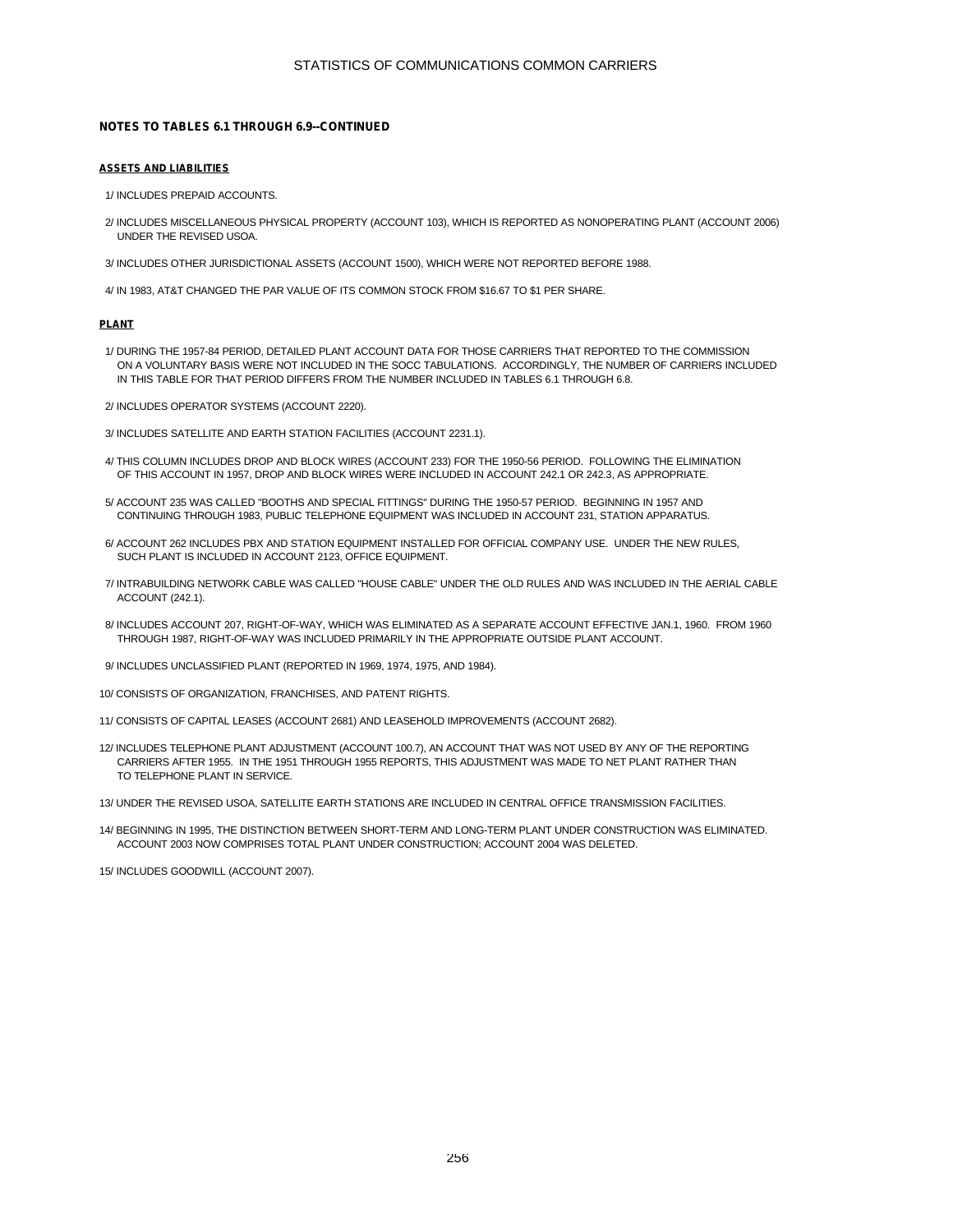# **TABLE 6.10-SELECTED OPERATING STATISTICS, 1984 - 1996**

|              |                              |                                 | <b>SWITCHED ACCESS LINES</b> |                |                                    |                    |                |                        |                  |                                 |  |  |
|--------------|------------------------------|---------------------------------|------------------------------|----------------|------------------------------------|--------------------|----------------|------------------------|------------------|---------------------------------|--|--|
|              | <b>NUMBER</b>                |                                 | <b>BUSINESS</b>              |                |                                    | <b>RESIDENTIAL</b> |                |                        |                  |                                 |  |  |
| <b>YEAR</b>  | <b>OF</b><br><b>CARRIERS</b> | <b>TOTAL</b><br><b>BUSINESS</b> | <b>ANALOG</b>                | <b>DIGITAL</b> | <b>TOTAL</b><br><b>RESIDENTIAL</b> | <b>ANALOG</b>      | <b>DIGITAL</b> | <b>PUBLIC</b>          | <b>MOBILE</b>    | <b>TOTAL</b><br><b>SWITCHED</b> |  |  |
| 1984         | 75                           | 27,603,330                      | <b>NA</b>                    | <b>NA</b>      | 77,499,711                         | <b>NA</b>          | <b>NA</b>      | 1,716,904              | <b>NA</b>        | 106,819,945                     |  |  |
| 1985         | 55                           | 29,223,623                      | <b>NA</b>                    | <b>NA</b>      | 79,220,307                         | <b>NA</b>          | NA             | 1,709,914              | <b>NA</b>        | 110,153,844                     |  |  |
| 1986         | 57                           | 30,366,907                      | <b>NA</b>                    | <b>NA</b>      | 81,210,464                         | <b>NA</b>          | <b>NA</b>      | 1,715,737              | <b>NA</b>        | 113,293,108                     |  |  |
| 1987         | 52                           | 31,844,171                      | <b>NA</b>                    | <b>NA</b>      | 83,384,081                         | <b>NA</b>          | NA             | 1,720,378              | <b>NA</b>        | 116,948,630                     |  |  |
| 1988         | 52                           | 32,422,985                      | <b>NA</b>                    | <b>NA</b>      | 85,014,956                         | <b>NA</b>          | <b>NA</b>      | 1,605,476              | 39,075           | 119,082,492                     |  |  |
| 1989         | 51                           | 34.371.315                      | <b>NA</b>                    | <b>NA</b>      | 86,766,613                         | <b>NA</b>          | <b>NA</b>      | 1,623,946              | 37,048           | 122,798,922                     |  |  |
|              |                              |                                 |                              | <b>NA</b>      |                                    | <b>NA</b>          |                |                        |                  |                                 |  |  |
| 1990<br>1991 | 51<br>52                     | 35,592,942<br>38,433,693        | <b>NA</b><br>37,363,953      | 1,069,740      | 89,057,341<br>90,836,057           | 90,836,051         | <b>NA</b><br>6 | 1,694,575<br>1,680,993 | 44,103<br>62,252 | 126,388,961<br>131,012,995      |  |  |
| 1992         | 54                           | 38,735,502                      | 37,500,787                   | 1,234,715      | 93,236,150                         | 93,235,927         | 223            | 1,543,776              | 82,062           | 133,597,490                     |  |  |
| 1993         | 53                           | 40,731,495                      | 39,138,053                   | 1,593,442      | 95,599,391                         | 95,599,309         | 82             | 1,528,723              | 116,140          | 137,975,749                     |  |  |
| 1994         | 52                           | 42,406,369                      | 40,789,515                   | 1,616,854      | 98,225,105                         | 98,224,590         | 515            | 1,524,615              | 51,773           | 142,207,862                     |  |  |
|              |                              |                                 |                              |                |                                    |                    |                |                        |                  |                                 |  |  |
| 1995         | 53                           | 45,589,658                      | 43,432,221                   | 2,157,437      | 101,333,305                        | 101,329,103        | 4,202          | 1,432,843              | 54,483           | 148,410,289                     |  |  |
| 1996         | 51                           | 49,247,530                      | 45,940,727                   | 3,306,803      | 104,314,789                        | 104,259,359        | 55,430         | 1,540,813              | 61,438           | 155, 164, 570                   |  |  |
|              |                              |                                 |                              |                |                                    |                    |                |                        |                  |                                 |  |  |

|             | <b>ACCESS LINES</b>         |               |                |                            |                               | <b>TOTAL CABLE</b>           |                                             | <b>KM OF FIBER IN CABLE 1/</b><br><b>EMPLOYEES</b>       |                                      |                                                    |
|-------------|-----------------------------|---------------|----------------|----------------------------|-------------------------------|------------------------------|---------------------------------------------|----------------------------------------------------------|--------------------------------------|----------------------------------------------------|
|             | <b>SPECIAL ACCESS LINES</b> |               |                | <b>TOTAL</b><br>(SWITCHED) |                               |                              |                                             |                                                          |                                      |                                                    |
| <b>YEAR</b> | <b>TOTAL</b>                | <b>ANALOG</b> | <b>DIGITAL</b> | <b>AND</b><br>SPECIAL)     | <b>SHEATH KM</b><br>OF COPPER | <b>SHEATH KM</b><br>OF FIBER | <b>FIBER KM</b><br><b>EQUIPPED</b><br>(LIT) | <b>TOTAL FIBER</b><br><b>KM DEPLOYED</b><br>(LIT & DARK) | <b>NUMBER OF</b><br><b>EMPLOYEES</b> | <b>COMPENSATION</b><br>OF EMPLOYEES<br>(THOUSANDS) |
| 1984        | 1,222,082                   | <b>NA</b>     | <b>NA</b>      | 108,042,027                | <b>NA</b>                     | <b>NA</b>                    | <b>NA</b>                                   | <b>NA</b>                                                | <b>NA</b>                            | \$21,156,032                                       |
| 1985        | 1,390,896                   | <b>NA</b>     | <b>NA</b>      | 111,544,740                | <b>NA</b>                     | <b>NA</b>                    | <b>NA</b>                                   | <b>NA</b>                                                | <b>NA</b>                            | <b>NA</b>                                          |
| 1986        | 1,920,731                   | <b>NA</b>     | <b>NA</b>      | 115,213,839                | <b>NA</b>                     | <b>NA</b>                    | <b>NA</b>                                   | <b>NA</b>                                                | <b>NA</b>                            | <b>NA</b>                                          |
| 1987        | 2,148,098                   | <b>NA</b>     | <b>NA</b>      | 119,096,728                | <b>NA</b>                     | <b>NA</b>                    | <b>NA</b>                                   | <b>NA</b>                                                | <b>NA</b>                            | <b>NA</b>                                          |
| 1988        | 3,192,682                   | <b>NA</b>     | <b>NA</b>      | 122.275.174                | <b>NA</b>                     | <b>NA</b>                    | 719,838                                     | 2,539,308                                                | 601,665                              | 21,488,554                                         |
| 1989        | 3,037,268                   | <b>NA</b>     | <b>NA</b>      | 125,836,190                | <b>NA</b>                     | <b>NA</b>                    | 1,059,381                                   | 3,979,350                                                | 592,254                              | 21,109,475                                         |
|             |                             |               |                |                            |                               |                              |                                             |                                                          |                                      |                                                    |
| 1990        | 4,035,297                   | <b>NA</b>     | <b>NA</b>      | 130,424,258                | <b>NA</b>                     | <b>NA</b>                    | 1,648,540                                   | 5,328,029                                                | 569,203                              | 22,632,119                                         |
| 1991        | 5,725,345                   | 1,174,766     | 4,550,579      | 136,738,340                | 5,570,128                     | 255,541                      | 2,477,451                                   | 7,249,442                                                | 537,826                              | 22,000,414                                         |
| 1992        | 6,708,337                   | 1.237.007     | 5,471,330      | 140,305,827                | 5,653,859                     | 307,503                      | 3,855,726                                   | 10,349,921                                               | 527,017                              | 21,993,215                                         |
| 1993        | 11,037,217                  | 2,135,307     | 8,901,910      | 149,012,966                | 5,712,100                     | 363,108                      | 4,015,898                                   | 13,328,168                                               | 507,069                              | 22,683,261                                         |
| 1994        | 14,964,943                  | 1,974,813     | 12,990,130     | 157, 172, 805              | 5,763,421                     | 408,210                      | 5,713,076                                   | 16,121,035                                               | 473,782                              | 21,677,067                                         |
|             |                             |               |                |                            |                               |                              |                                             |                                                          |                                      |                                                    |
| 1995        | 17,603,651                  | 2,137,734     | 15,465,917     | 166,013,940                | 5,801,044                     | 458,904                      | 5,551,510                                   | 17,572,084                                               | 447,304                              | 20,851,433                                         |
| 1996        | 22,719,925                  | 1,429,853     | 21,290,072     | 177,884,495                | 5,832,635                     | 567,521                      | 6,466,950                                   | 20,357,287                                               | 436,717                              | 23,224,492                                         |
|             |                             |               |                |                            |                               |                              |                                             |                                                          |                                      |                                                    |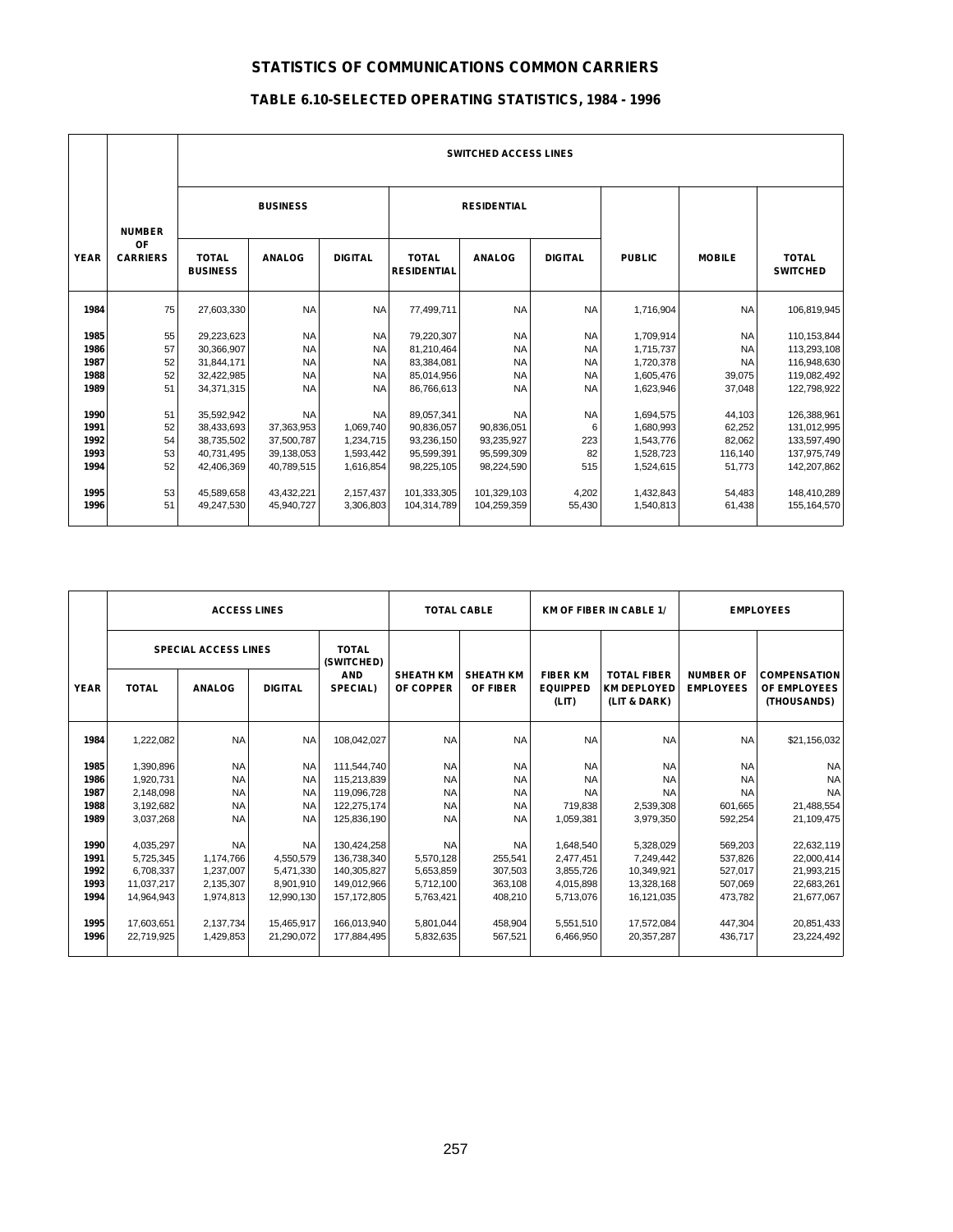|             |                       |                    |              | <b>NUMBER OF TELEPHONE CALLS</b><br>(THOUSANDS) | <b>INTERLATA BILLED ACCESS MINUTES</b><br>(ORIGINATING AND TERMINATING)<br>(THOUSANDS) |                                       |                                       |              |                   |                   |
|-------------|-----------------------|--------------------|--------------|-------------------------------------------------|----------------------------------------------------------------------------------------|---------------------------------------|---------------------------------------|--------------|-------------------|-------------------|
|             | <b>NUMBER</b>         |                    |              |                                                 | <b>TOLL CALLS COMPLETED</b><br>(ORIGINATING)                                           |                                       |                                       |              |                   |                   |
| <b>YEAR</b> | OF<br><b>CARRIERS</b> | <b>LOCAL CALLS</b> | <b>TOTAL</b> | <b>INTRALATA</b>                                | <b>TOTAL</b><br><b>INTERLATA</b>                                                       | <b>INTERLATA</b><br><b>INTERSTATE</b> | <b>INTERLATA</b><br><b>INTRASTATE</b> | <b>TOTAL</b> | <b>INTERSTATE</b> | <b>INTRASTATE</b> |
| 1984        | 75                    | 350,391,981        | <b>NA</b>    | <b>NA</b>                                       | <b>NA</b>                                                                              | <b>NA</b>                             | <b>NA</b>                             | <b>NA</b>    | <b>NA</b>         | <b>NA</b>         |
| 1985        | 55                    | 365,304,830        | <b>NA</b>    | <b>NA</b>                                       | <b>NA</b>                                                                              | <b>NA</b>                             | <b>NA</b>                             | <b>NA</b>    | <b>NA</b>         | <b>NA</b>         |
| 1986        | 57                    | 372,296,473        | <b>NA</b>    | <b>NA</b>                                       | <b>NA</b>                                                                              | <b>NA</b>                             | <b>NA</b>                             | <b>NA</b>    | <b>NA</b>         | <b>NA</b>         |
| 1987        | 52                    | 379,864,264        | <b>NA</b>    | <b>NA</b>                                       | <b>NA</b>                                                                              | <b>NA</b>                             | <b>NA</b>                             | <b>NA</b>    | <b>NA</b>         | <b>NA</b>         |
| 1988        | 52                    | 379,035,883        | 67,547,342   | 18,983,768                                      | 48,563,574                                                                             | 36,752,925                            | 11,810,649                            | <b>NA</b>    | <b>NA</b>         | <b>NA</b>         |
| 1989        | 51                    | 389,383,322        | 68,547,451   | 19,406,222                                      | 49,141,229                                                                             | 37,593,867                            | 11,547,362                            | <b>NA</b>    | <b>NA</b>         | <b>NA</b>         |
| 1990        | 51                    | 402.492.293        | 63,359,346   | 20,263,554                                      | 43,095,792                                                                             | 31.888.748                            | 11,207,044                            | <b>NA</b>    | <b>NA</b>         | <b>NA</b>         |
| 1991        | 52                    | 416,213,954        | 67,333,207   | 23,337,553                                      | 43,995,654                                                                             | 32,126,555                            | 11,869,099                            | 405,456,048  | 305,745,611       | 99,710,437        |
| 1992        | 54                    | 434, 175, 743      | 71,502,090   | 22,612,572                                      | 48,889,518                                                                             | 36,036,032                            | 12,853,486                            | 432,356,515  | 327,821,281       | 104,535,234       |
| 1993        | 53                    | 447,473,714        | 78,077,246   | 23,757,662                                      | 54,319,584                                                                             | 38,746,788                            | 15,572,796                            | 465,270,369  | 351,022,599       | 114,247,770       |
| 1994        | 52                    | 465,207,539        | 83,441,709   | 23,796,633                                      | 59,645,076                                                                             | 43.244.593                            | 16,400,483                            | 500,297,267  | 374,996,101       | 125,301,166       |
|             |                       |                    |              |                                                 |                                                                                        |                                       |                                       |              |                   |                   |
| 1995        | 53                    | 484,195,345        | 94,051,667   | 23,327,801                                      | 70,723,866                                                                             | 50.618.771                            | 20,105,095                            | 549,982,263  | 405,579,546       | 144,402,717       |
| 1996        | 51                    | 504.131.507        | 94.905.927   | 21.376.847                                      | 73.529.080                                                                             | 52.677.037                            | 20.852.043                            | 598.563.946  | 438.772.880       | 159,791,066       |
|             |                       |                    |              |                                                 |                                                                                        |                                       |                                       |              |                   |                   |

#### **TABLE 6.10-SELECTED OPERATING STATISTICS, 1984 - 1996--CONTINUED**

NA - NOT AVAILABLE.

SOURCE: THESE HISTORICAL STATISTICS WERE COMPILED FROM PREVIOUS EDITIONS OF "STATISTICS OF COMMUNICATIONS COMMON CARRIERS." TOTALS MAY BE UNDERSTATED BECAUSE CERTAIN DATA PERTAINING TO THE CARRIERS INCLUDED IN THIS TABLE ARE UNAVAILABLE.

- NOTE: BETWEEN 1987 AND 1988, THERE WERE SIGNIFICANT CHANGES IN THE DEFINITIONS OF MANY OF THE ITEMS IN THIS TABLE. WITH THE IMPLEMENTATION OF A NEW UNIFORM SYSTEM OF ACCOUNTS (USOA) IN 1988, AS INDICATED IN THE NOTES TO TABLES 6.1-6.9, NEW CATEGORIES FOR REPORTING UNITS OF PHYSICAL PLANT AND NETWORK USAGE WERE CREATED AND DEFINED. SOME OF THESE DEFINITIONS WERE FURTHER REFINED WHEN THE REPORTING MECHANISM OF THE CARRIERS WAS CHANGED IN 1992 FOR THE FILING OF 1991 DATA. FOR THESE REASONS, THERE MAY BE INCONSISTENCIES IN THE DATA REPORTED FOR 1984 - 1987 COMPARED TO WHAT WAS REPORTED FOR 1988. THERE MAY ALSO BE INCONSISTENCIES BETWEEN 1988 AND SUBSEQUENT YEARS WHEN CARRIERS WERE ADAPTING TO THIS NEW USOA AND THE AUTOMATED REPORTING REQUIREMENTS.
- 1/ FOR THE YEARS 1988-1990, MILES HAVE BEEN CONVERTED TO KILOMETERS BY MULTIPLYING THE NUMBER OF MILES BY 1.6093 AND ROUNDING TO THE NEAREST WHOLE NUMBER.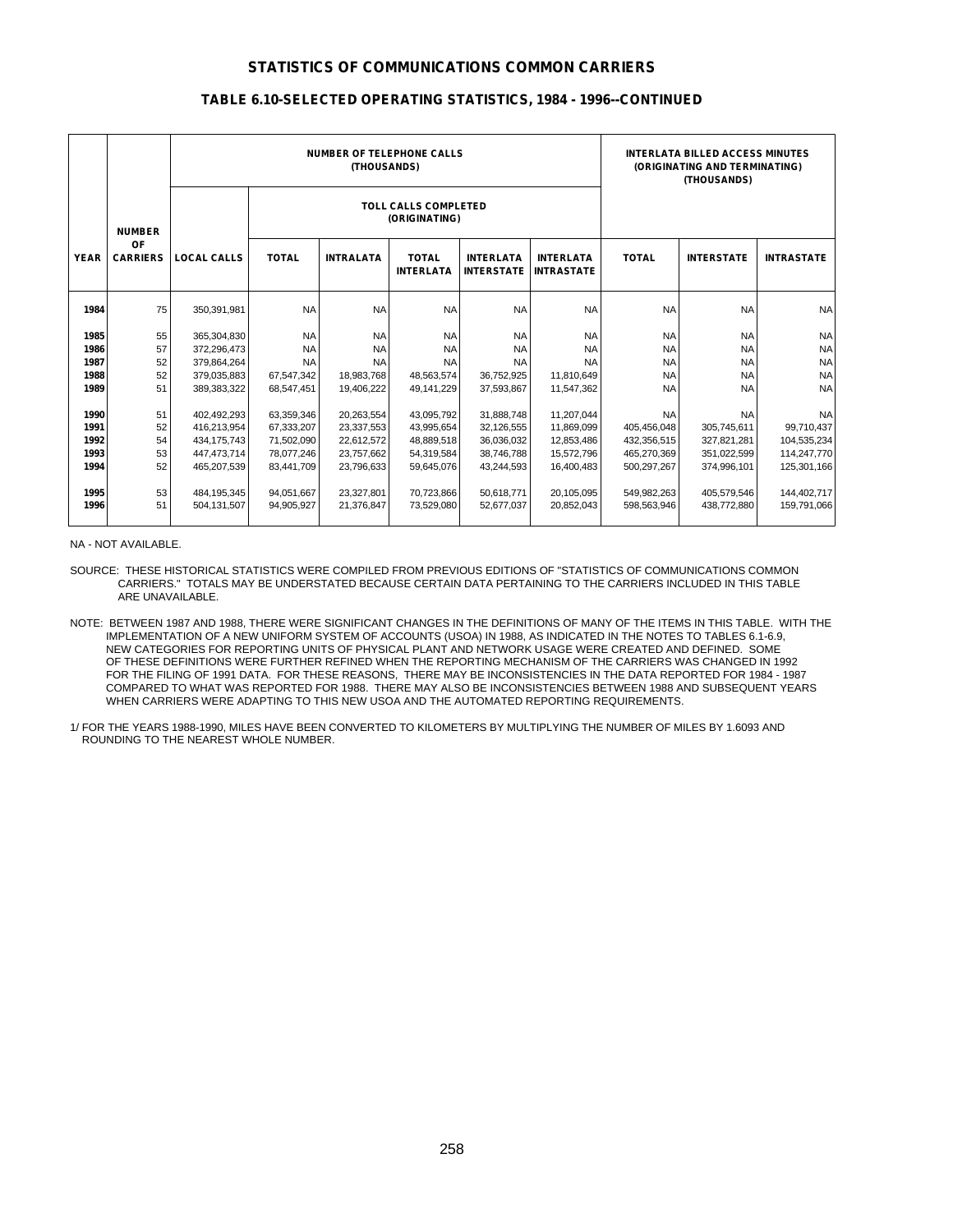# **TABLE 6.11-SELECTED ECONOMIC INDICATORS, 1950-1996**

# **(DOLLAR AMOUNTS SHOWN IN BILLIONS)**

|             | <b>GROSS DOMESTIC PRODUCT</b> |                |                 | <b>DISPOSABLE</b> | <b>PERSONAL</b>     | <b>CONSUMER</b>     |
|-------------|-------------------------------|----------------|-----------------|-------------------|---------------------|---------------------|
|             | <b>CURRENT</b>                | <b>CHAINED</b> | <b>PERSONAL</b> | <b>PERSONAL</b>   | <b>CONSUMPTION</b>  | <b>PRICE</b>        |
| <b>YEAR</b> | <b>DOLLARS</b>                | 1992           | <b>INCOME</b>   | <b>INCOME</b>     | <b>EXPENDITURES</b> | INDEX 1/            |
|             |                               | <b>DOLLARS</b> |                 |                   |                     | $(1982 - 84 = 100)$ |
| 1950        | \$294.6                       | \$1,611.3      | \$229.7         | \$209.6           | \$192.7             | 24.1                |
| 1951        | 339.7                         | 1,734.0        | 258.6           | 230.2             | 208.7               | 26.0                |
| 1952        | 358.6                         | 1,798.7        | 276.0           | 242.5             | 219.7               | 26.5                |
|             | 379.7                         |                |                 |                   |                     |                     |
| 1953        |                               | 1,881.4        | 292.9           | 258.0             | 233.5               | 26.7                |
| 1954        | 381.3                         | 1,868.2        | 295.7           | 263.9             | 240.7               | 26.9                |
| 1955        | 415.1                         | 2,001.1        | 317.3           | 282.7             | 259.1               | 26.8                |
| 1956        | 438.0                         | 2,040.2        | 340.5           | 301.8             | 271.9               | 27.2                |
| 1957        | 461.0                         | 2,078.5        | 359.6           | 318.3             | 286.7               | 28.1                |
| 1958        | 467.3                         | 2,057.5        | 370.3           | 329.4             | 296.3               | 28.9                |
| 1959        | 507.2                         | 2,210.2        | 394.4           | 349.9             | 318.1               | 29.1                |
|             |                               |                |                 |                   |                     |                     |
| 1960        | 526.6                         | 2,262.9        | 412.2           | 363.8             | 332.2               | 29.6                |
| 1961        | 544.8                         | 2,314.3        | 430.0           | 379.7             | 342.6               | 29.9                |
| 1962        | 585.2                         | 2,454.8        | 457.0           | 402.2             | 363.4               | 30.2                |
| 1963        | 617.4                         | 2,559.4        | 480.0           | 422.0             | 383.0               | 30.6                |
| 1964        | 663.0                         | 2,708.4        | 514.5           | 458.5             | 411.4               | 31.0                |
| 1965        | 719.1                         | 2,881.1        | 556.7           | 494.8             | 444.3               | 31.5                |
| 1966        | 787.8                         | 3,069.2        | 605.7           | 534.7             | 481.9               | 32.4                |
| 1967        | 833.6                         | 3,147.2        | 650.7           | 572.9             | 509.5               | 33.4                |
| 1968        | 910.6                         | 3,293.9        | 714.5           | 622.5             | 559.8               | 34.8                |
| 1969        | 982.2                         | 3,393.6        | 779.3           | 669.4             | 604.7               | 36.7                |
|             |                               |                |                 |                   |                     |                     |
| 1970        | 1,035.6                       | 3,397.6        | 837.1           | 728.1             | 648.1               | 38.8                |
| 1971        | 1,125.4                       | 3,510.0        | 900.2           | 791.5             | 702.5               | 40.5                |
| 1972        | 1,237.3                       | 3,702.3        | 988.8           | 856.8             | 770.7               | 41.8                |
| 1973        | 1,382.6                       | 3,916.3        | 1,107.5         | 967.0             | 851.6               | 44.4                |
| 1974        | 1,496.9                       | 3,891.2        | 1,215.9         | 1,056.8           | 931.2               | 49.3                |
| 1975        | 1,630.6                       | 3,873.9        | 1,319.0         | 1,162.6           | 1,029.1             | 53.8                |
| 1976        | 1,819.0                       | 4,082.9        | 1,459.4         | 1,277.1           | 1,148.8             | 56.9                |
| 1977        | 2,026.9                       | 4,273.6        | 1,616.1         | 1,406.1           | 1,277.1             | 60.6                |
| 1978        | 2,291.4                       | 4,503.0        | 1,825.9         | 1,585.8           | 1,428.8             | 65.2                |
| 1979        | 2,557.5                       | 4,630.6        | 2,055.8         | 1,775.7           | 1,593.5             | 72.6                |
|             |                               |                |                 |                   |                     |                     |
| 1980        | 2,784.2                       | 4,615.0        | 2,293.0         | 1,980.5           | 1,760.4             | 82.4                |
| 1981        | 3,115.9                       | 4,720.7        | 2,568.5         | 2,208.3           | 1,941.3             | 90.9                |
| 1982        | 3,242.1                       | 4,620.3        | 2,727.2         | 2,355.8           | 2,076.8             | 96.5                |
| 1983        | 3,514.5                       | 4,803.7        | 2,900.8         | 2,531.5           | 2,283.4             | 99.6                |
| 1984        | 3,902.4                       | 5,140.1        | 3,215.3         | 2,819.8           | 2,492.3             | 103.9               |
|             |                               |                |                 |                   |                     |                     |
| 1985        | 4,180.7                       | 5,323.5        | 3,449.8         | 3,012.1           | 2,704.8             | 107.6               |
| 1986        | 4,422.2                       | 5,487.7        | 3,658.4         | 3,198.5           | 2,892.7             | 109.6               |
| 1987        | 4,692.3                       | 5,649.5        | 3,888.7         | 3,374.6           | 3,094.5             | 113.6               |
| 1988        | 5,049.6                       | 5,865.2        | 4,184.6         | 3,652.6           | 3,349.7             | 118.3               |
| 1989        | 5,438.7                       | 6,062.0        | 4,501.0         | 3,906.1           | 3,594.8             | 124.0               |
| 1990        | 5,743.8                       | 6,136.3        | 4,804.2         | 4,179.4           | 3,839.3             | 130.7               |
| 1991        | 5,916.7                       | 6,079.4        | 4,981.6         | 4,356.8           | 3,975.1             | 136.2               |
| 1992        | 6,244.4                       | 6,244.4        | 5,277.2         | 4,626.7           | 4,219.8             | 140.3               |
| 1993        | 6,558.1                       | 6,389.6        | 5,519.2         | 4,829.2           | 4,459.2             | 144.5               |
| 1994        | 6,947.0                       | 6,610.7        | 5,791.8         | 5,052.7           | 4,717.0             | 148.2               |
|             |                               |                |                 |                   |                     |                     |
| 1995        | 7,265.4                       | 6,742.1        | 6,150.8         | 5,355.7           | 4,957.7             | 152.4               |
| 1996        | 7,636.0                       | 6,928.4        | 6,495.2         | 5,608.3           | 5,207.6             | 156.9               |
|             |                               |                |                 |                   |                     |                     |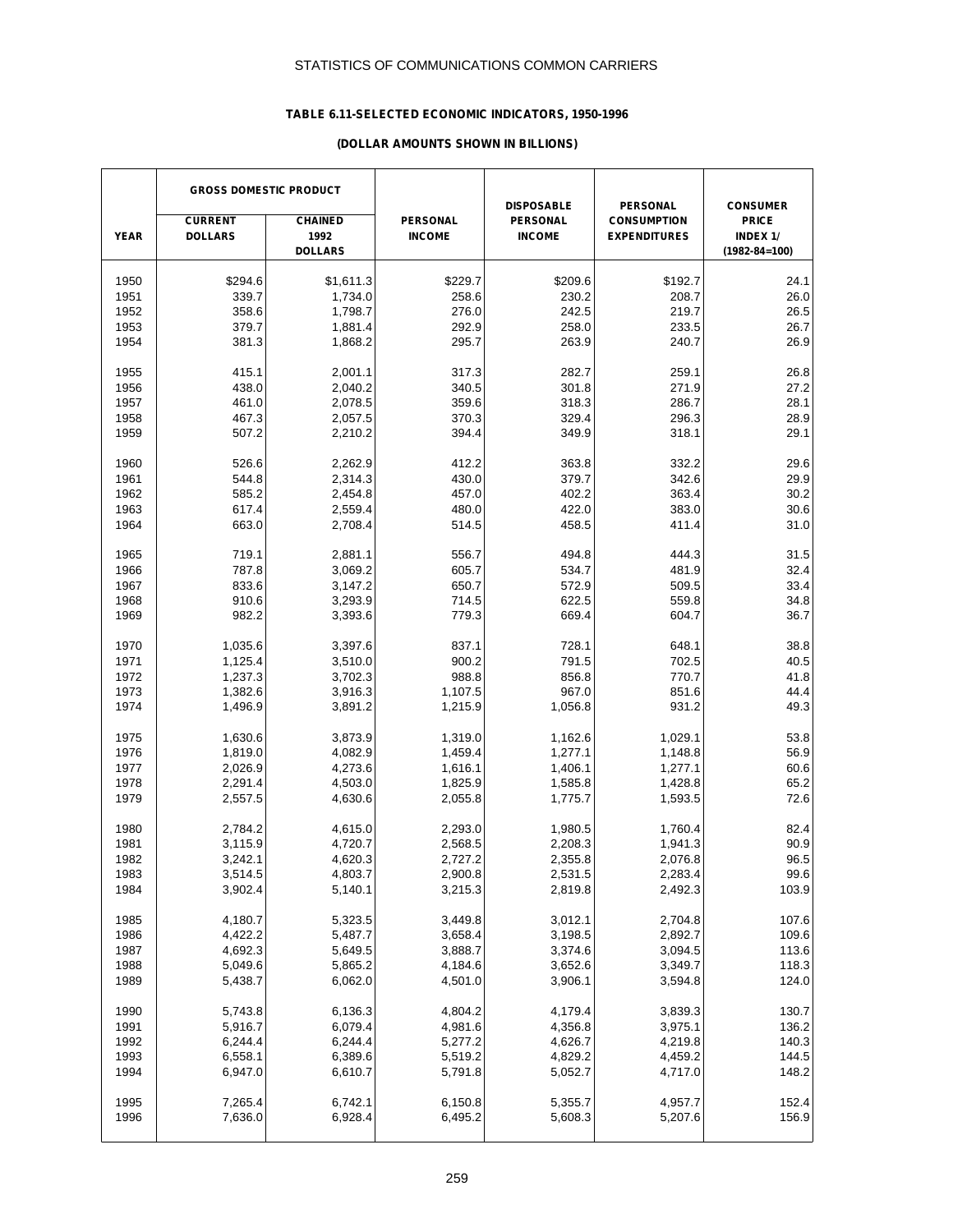# **TABLE 6.11-SELECTED ECONOMIC INDICATORS, 1950-1996--CONTINUED**

#### **(DOLLAR AMOUNTS SHOWN IN BILLIONS)**

|              | <b>INDEX</b><br>OF                                     | <b>CORPORATE PROFITS 2/</b>   |                              | <b>NEW PLANT</b><br><b>AND</b>             | <b>CORPORATE</b><br><b>BOND YIELDS</b> | <b>PRIME</b><br><b>COMMERCIAL</b> |
|--------------|--------------------------------------------------------|-------------------------------|------------------------------|--------------------------------------------|----------------------------------------|-----------------------------------|
| <b>YEAR</b>  | <b>INDUSTRIAL</b><br><b>PRODUCTION</b><br>$(1987=100)$ | <b>BEFORE</b><br><b>TAXES</b> | <b>AFTER</b><br><b>TAXES</b> | <b>EQUIPMENT</b><br><b>EXPENDITURES 3/</b> | (MOODY'S)<br>Aaa<br>$(\%)$             | PAPER,<br>6-MONTH 4/<br>(%)       |
|              |                                                        |                               |                              |                                            |                                        |                                   |
| 1950<br>1951 | 25.8<br>28.0                                           | \$43.2<br>44.7                | \$25.3<br>22.2               | \$21.56<br>26.81                           | 2.62<br>2.86                           | 1.45<br>2.16                      |
|              | 29.1                                                   | 40.2                          | 20.8                         | 28.16                                      | 2.96                                   |                                   |
| 1952         |                                                        |                               |                              |                                            |                                        | 2.33                              |
| 1953         | 31.6                                                   | 41.6                          | 21.3                         | 29.96                                      | 3.20                                   | 2.52                              |
| 1954         | 29.9                                                   | 39.2                          | 21.6                         | 28.86                                      | 2.90                                   | 1.58                              |
| 1955         | 33.7                                                   | 49.7                          | 27.7                         | 30.94                                      | 3.06                                   | 2.18                              |
| 1956         | 35.1                                                   | 50.3                          | 28.3                         | 37.90                                      | 3.36                                   | 3.31                              |
| 1957         | 35.6                                                   | 48.9                          | 27.5                         | 40.54                                      | 3.89                                   | 3.81                              |
| 1958         | 33.3                                                   | 42.7                          | 23.8                         | 33.84                                      | 3.79                                   | 2.46                              |
| 1959         | 37.3                                                   | 53.4                          | 29.7                         | 35.88                                      | 4.38                                   | 3.97                              |
| 1960         | 38.1                                                   | 51.1                          | 28.4                         | 39.44                                      | 4.41                                   | 3.85                              |
| 1961         | 38.4                                                   | 51.0                          | 28.2                         | 38.34                                      | 4.35                                   | 2.97                              |
| 1962         | 41.6                                                   | 56.4                          | 32.4                         | 40.86                                      | 4.33                                   | 3.26                              |
| 1963         | 44.0                                                   | 61.2                          | 34.9                         | 43.67                                      | 4.26                                   | 3.55                              |
| 1964         | 47.0                                                   | 68.0                          | 40.0                         | 51.26                                      | 4.40                                   | 3.97                              |
| 1965         | 51.7                                                   | 78.8                          | 47.9                         | 59.52                                      | 4.49                                   | 4.38                              |
| 1966         | 56.3                                                   | 85.1                          | 51.4                         | 70.40                                      | 5.13                                   | 5.55                              |
| 1967         | 57.5                                                   | 81.8                          | 49.2                         | 72.75                                      | 5.51                                   | 5.10                              |
| 1968         | 60.7                                                   | 90.6                          | 51.2                         | 76.42                                      | 6.18                                   | 5.90                              |
| 1969         | 63.5                                                   | 89.0                          | 49.4                         | 85.74                                      | 7.03                                   | 7.83                              |
|              | 61.4                                                   | 78.4                          | 44.0                         | 91.91                                      | 8.04                                   |                                   |
| 1970<br>1971 | 62.2                                                   | 90.1                          | 52.4                         | 92.91                                      | 7.39                                   | 7.71                              |
|              |                                                        |                               |                              |                                            |                                        | 5.11                              |
| 1972         | 68.3                                                   | 104.5                         | 62.6                         | 103.40                                     | 7.21                                   | 4.73                              |
| 1973<br>1974 | 73.8<br>72.7                                           | 130.9<br>142.8                | 81.6<br>91.0                 | 120.03<br>139.67                           | 7.44<br>8.57                           | 8.15<br>9.84                      |
|              |                                                        |                               |                              |                                            |                                        |                                   |
| 1975         | 66.3                                                   | 140.4                         | 89.5                         | 142.42                                     | 8.83                                   | 6.32                              |
| 1976         | 72.4                                                   | 173.8                         | 109.6                        | 158.44                                     | 8.43                                   | 5.34                              |
| 1977         | 78.2                                                   | 203.5                         | 130.4                        | 184.82                                     | 8.02                                   | 5.61                              |
| 1978         | 82.6                                                   | 238.1                         | 154.6                        | 216.81                                     | 8.73                                   | 7.99                              |
| 1979         | 85.7                                                   | 261.8                         | 173.8                        | 255.26                                     | 9.63                                   | 10.91                             |
| 1980         | 84.1                                                   | 241.4                         | 156.6                        | 286.40                                     | 11.94                                  | 12.29                             |
| 1981         | 85.7                                                   | 229.8                         | 148.6                        | 324.73                                     | 14.17                                  | 14.76                             |
| 1982         | 81.9                                                   | 176.7                         | 113.6                        | 326.19                                     | 13.79                                  | 11.89                             |
| 1983         | 84.9                                                   | 212.8                         | 135.5                        | 321.16                                     | 12.04                                  | 8.89                              |
| 1984         | 92.8                                                   | 244.2                         | 150.1                        | 373.83                                     | 12.71                                  | 10.16                             |
| 1985         | 94.4                                                   | 229.9                         | 133.4                        | 410.12                                     | 11.37                                  | 8.01                              |
| 1986         | 95.3                                                   | 222.6                         | 116.1                        | 399.36                                     | 9.02                                   | 6.39                              |
| 1987         | 100.0                                                  | 293.6                         | 166.5                        | 410.52                                     | 9.38                                   | 6.85                              |
| 1988         | 104.4                                                  | 354.3                         | 217.3                        | 455.49                                     | 9.71                                   | 7.68                              |
| 1989         | 106.0                                                  | 348.1                         | 206.8                        | 507.40                                     | 9.26                                   | 8.80                              |
| 1990         | 106.0                                                  | 371.7                         | 231.2                        | 532.61                                     | 9.32                                   | 7.95                              |
| 1991         | 104.3                                                  | 374.2                         | 240.8                        | 528.39                                     | 8.77                                   | 5.85                              |
| 1992         | 107.6                                                  | 406.4                         | 263.4                        | 546.60                                     | 8.14                                   | 3.80                              |
| 1993         | 112.0                                                  | 464.3                         | 300.5                        | 586.73                                     | 7.22                                   | 3.30                              |
| 1994         | 118.1                                                  | 531.2                         | 335.9                        | 638.37                                     | 7.97                                   | 4.93                              |
|              |                                                        |                               |                              |                                            |                                        |                                   |
| 1995         | 121.9                                                  | 598.9                         | 380.2                        | <b>NA</b>                                  | 7.59                                   | 5.93                              |
| 1996         | 125.8                                                  | 639.9                         | 406.8                        | <b>NA</b>                                  | 7.37                                   | 5.42                              |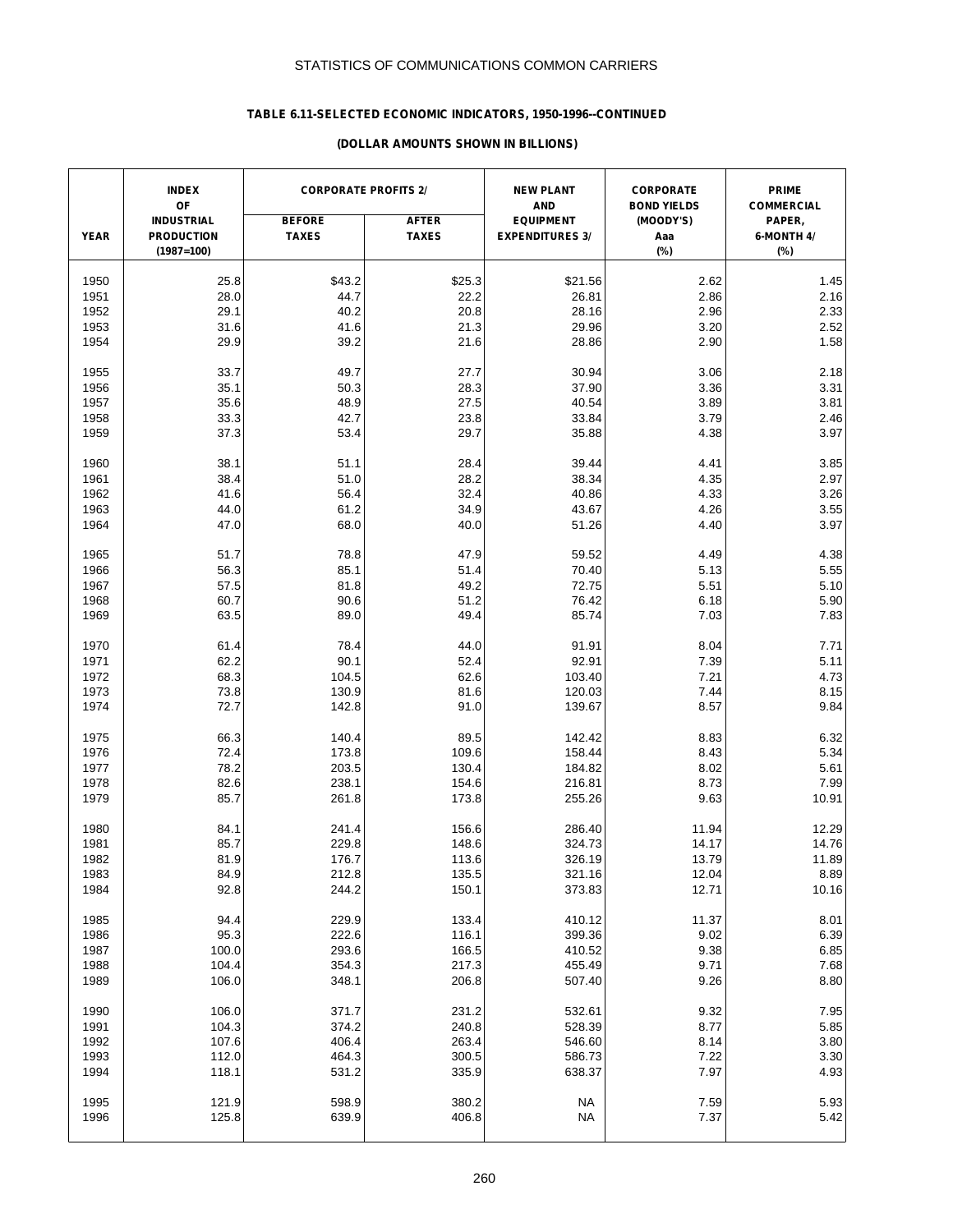# **TABLE 6.11-SELECTED ECONOMIC INDICATORS, 1950-1996--CONTINUED**

#### **(FIGURES SHOWN IN THOUSANDS)**

|              | <b>CIVILIAN LABOR FORCE 6/</b><br><b>TOTAL</b> |              |                  | <b>NUMBER</b>        |                    |
|--------------|------------------------------------------------|--------------|------------------|----------------------|--------------------|
|              | U.S.                                           |              | <b>TOTAL</b>     | OF                   | <b>HOUSING</b>     |
| <b>YEAR</b>  | <b>POPULATION 5/</b>                           | <b>TOTAL</b> | <b>EMPLOYED</b>  | <b>HOUSEHOLDS 7/</b> | STARTS 8/          |
|              |                                                |              |                  |                      |                    |
| 1950         | 152,271                                        | 62,208       | 58,918           | 43,554               |                    |
| 1951         | 154,878                                        | 62,017       | 59,961           | 44,673               |                    |
| 1952         | 157,553                                        | 62,138       | 60,250           | 45,538               |                    |
| 1953         | 160,184                                        | 63,015       | 61,179           | 46,385               |                    |
| 1954         | 163,026                                        | 63,643       | 60,109           | 46,962               |                    |
| 1955         | 165,931                                        | 65,023       | 62,170           | 47,874               |                    |
| 1956         | 168,903                                        | 66,552       | 63,799           | 48,902               |                    |
| 1957         | 171,984                                        | 66,929       | 64,071           | 49,673               |                    |
|              |                                                |              |                  |                      |                    |
| 1958         | 174,882                                        | 67,639       | 63,036           | 50,474               |                    |
| 1959         | 177,830                                        | 68,369       | 64,630           | 51,435               | 1,553.7            |
| 1960         | 180,671                                        | 69,628       | 65,778           | 52,799               | 1,296.1            |
| 1961         | 183,691                                        | 70,459       | 65,746           | 53,557               | 1,365.0            |
| 1962         | 186,538                                        | 70,614       | 66,702           | 54,764               | 1,492.5            |
| 1963         | 189,242                                        | 71,833       | 67,762           | 55,270               | 1,634.9            |
| 1964         | 191,889                                        | 73,091       | 69,305           | 56,149               | 1,561.0            |
| 1965         | 194,303                                        | 74,455       | 71,088           | 57,436               | 1,509.7            |
| 1966         |                                                |              |                  |                      |                    |
|              | 196,560                                        | 75,770       | 72,895           | 58,406               | 1,195.8            |
| 1967         | 198,712                                        | 77,347       | 74,372           | 59,236               | 1,321.9            |
| 1968         | 200,706                                        | 78,737       | 75,920           | 60,813               | 1,545.4            |
| 1969         | 202,677                                        | 80,734       | 77,902           | 62,214               | 1,499.5            |
| 1970         | 205,052                                        | 82,771       | 78,678           | 63,401               | 1,469.0            |
| 1971         | 207,661                                        | 84,382       | 79,367           | 64,778               | 2,084.5            |
| 1972         | 209,896                                        | 87,034       | 82,153           | 66,676               | 2,378.5            |
| 1973         | 211,909                                        | 89,429       | 85,064           | 68,251               | 2,057.5            |
| 1974         | 213,854                                        | 91,949       | 86,794           | 69,859               | 1,352.5            |
| 1975         | 215,973                                        | 93,775       | 85,846           | 71,120               | 1,171.4            |
| 1976         | 218,035                                        | 96,158       | 88,752           | 72,867               | 1,547.6            |
| 1977         |                                                |              |                  |                      |                    |
|              | 220,239                                        | 99,009       | 92,017           | 74,142               | 2,001.7            |
| 1978<br>1979 | 222,585                                        | 102,251      | 96,048<br>98,824 | 76,030<br>77,330     | 2,036.1<br>1,760.0 |
|              | 225,055                                        | 104,962      |                  |                      |                    |
| 1980         | 227,726                                        | 106,940      | 99,303           | 80,776               | 1,312.6            |
| 1981         | 229,966                                        | 108,670      | 100,397          | 82,368               | 1,100.3            |
| 1982         | 232,188                                        | 110,204      | 99,526           | 83,527               | 1,072.1            |
| 1983         | 234,307                                        | 111,550      | 100,834          | 83,918               | 1,712.5            |
| 1984         | 236,348                                        | 113,544      | 105,005          | 85,407               | 1,755.8            |
| 1985         | 238,466                                        | 115,461      | 107,150          | 86,789               | 1,745.0            |
| 1986         | 240,651                                        | 117,834      | 109,597          | 88,458               | 1,807.1            |
| 1987         | 242,804                                        | 119,865      | 112,440          | 89,479               | 1,622.7            |
|              |                                                |              |                  |                      | 1,488.1            |
| 1988         | 245,021                                        | 121,669      | 114,968          | 91,066               |                    |
| 1989         | 247,342                                        | 123,869      | 117,342          | 92,830               | 1,376.1            |
| 1990         | 249,911                                        | 124,787      | 117,914          | 93,347               | 1,192.7            |
| 1991         | 252,643                                        | 125,303      | 116,877          | 94,312               | 1,013.9            |
| 1992         | 255,407                                        | 126,982      | 117,598          | 95,669               | 1,199.7            |
| 1993         | 258,120                                        | 128,040      | 119,306          | 96,391               | 1,287.6            |
| 1994         | 260,660                                        | 131,056      | 123,060          | 97,107               | 1,457.0            |
| 1995         | 263,034                                        | 132,304      | 124,900          | 98,990               | 1,354.1            |
| 1996         | 265,455                                        | 133,943      | 126,708          | 99,627               | 1,473.7            |
|              |                                                |              |                  |                      |                    |